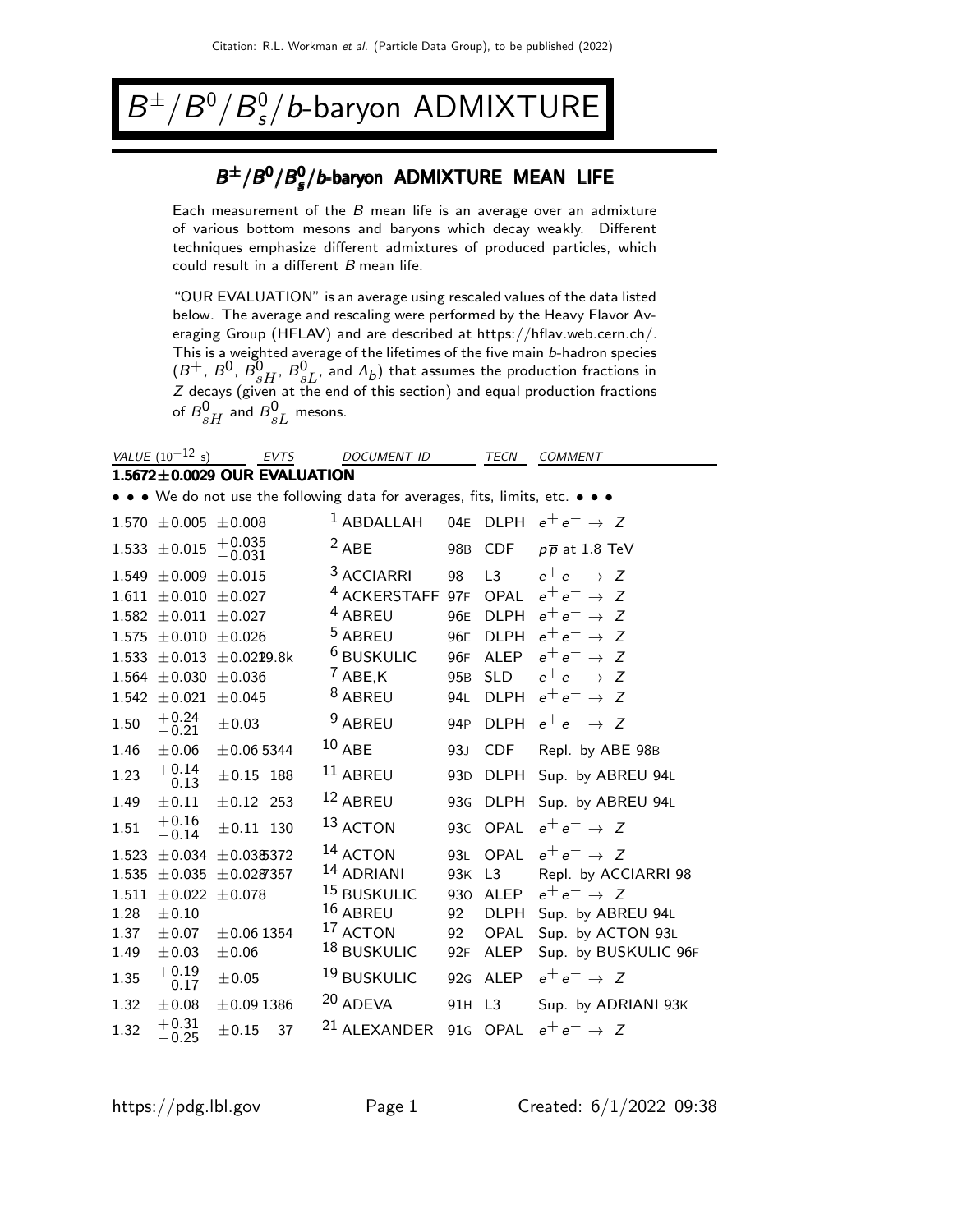| 1.29 $\pm$ 0.06 $\pm$ 0.10 2973           |  |                                                              |  | <sup>22</sup> DECAMP 91C ALEP Sup. by BUSKULIC 92F |
|-------------------------------------------|--|--------------------------------------------------------------|--|----------------------------------------------------|
| 1.36 $+0.25$<br>-0.23                     |  | <sup>23</sup> HAGEMANN 90 JADE $E_{\text{cm}}^{ee}$ = 35 GeV |  |                                                    |
| 1.13 $\pm 0.15$                           |  | <sup>24</sup> LYONS 90 RVUE                                  |  |                                                    |
| 1.35 $\pm$ 0.10 $\pm$ 0.24                |  | BRAUNSCH 89B TASS $E_{\text{cm}}^{\text{ee}}$ = 35 GeV       |  |                                                    |
| $0.98 \pm 0.12 \pm 0.13$                  |  | ONG 89 MRK2 $E_{\text{cm}}^{\text{ee}} = 29 \text{ GeV}$     |  |                                                    |
| $1.17$ $+0.27$ $+0.17$<br>$-0.22$ $-0.16$ |  | KLEM                                                         |  | 88 DLCO $E_{cm}^{ee}$ = 29 GeV                     |
| 1.29 $\pm$ 0.20 $\pm$ 0.21                |  | $^{25}$ ASH                                                  |  | 87 MAC $E_{\text{cm}}^{ee} = 29 \text{ GeV}$       |
| 1.02 $+0.42$ 301                          |  | $26$ BROM                                                    |  | 87 HRS $E_{cm}^{ee} = 29$ GeV                      |
|                                           |  |                                                              |  |                                                    |

 $1$  Measurement performed using an inclusive reconstruction and  $B$  flavor identification technique.

<sup>2</sup> Measured using inclusive  $J/\psi(1S) \rightarrow \mu^+ \mu^-$  vertex.

 $3$  ACCIARRI 98 uses inclusively reconstructed secondary vertex and lepton impact parameter.

4 ACKERSTAFF 97F uses inclusively reconstructed secondary vertices.

5 Combines ABREU 96<sup>E</sup> secondary vertex result with ABREU 94<sup>L</sup> impact parameter result.

6 BUSKULIC 96<sup>F</sup> analyzed using 3D impact parameter.

7 ABE,K 95<sup>B</sup> uses an inclusive topological technique.

8 ABREU 94<sup>L</sup> uses charged particle impact parameters. Their result from inclusively reconstructed secondary vertices is superseded by ABREU 96E.

<sup>9</sup> From proper time distribution of  $b \to J/\psi(1S)$  anything.

10 ABE 93J analyzed using  $J/\psi(1S) \rightarrow \mu\mu$  vertices.

11 ABREU 93D data analyzed using  $D/D^* \ell$  anything event vertices.

 $12$  ABREU 93G data analyzed using charged and neutral vertices.

13 ACTON 93C analysed using  $D/D^* \ell$  anything event vertices.

<sup>14</sup> ACTON 93L and ADRIANI 93K analyzed using lepton (e and  $\mu$ ) impact parameter at Z.

15 BUSKULIC 930 analyzed using dipole method.

16 ABREU 92 is combined result of muon and hadron impact parameter analyses. Hadron tracks gave (12.7  $\pm$  0.4  $\pm$  1.2)  $\times$  10<sup>-13</sup> s for an admixture of B species weighted by production fraction and mean charge multiplicity, while muon tracks gave  $(13.0\pm1.0\pm0.8)\times$  $10^{-13}$  s for an admixture weighted by production fraction and semileptonic branching fraction.

17 ACTON 92 is combined result of muon and electron impact parameter analyses.

 $^{18}$ BUSKULIC 92F uses the lepton impact parameter distribution for data from the 1991 run.

 $19$  BUSKULIC 92G use  $J/\psi(1S)$  tags to measure the average b lifetime. This is comparable to other methods only if the  $J/\psi(1S)$  branching fractions of the different b-flavored

hadrons are in the same ratio.<br><sup>20</sup> Using  $Z \to e^+ X$  or  $\mu^+ X$ , ADEVA 91H determined the average lifetime for an admixture of B hadrons from the impact parameter distribution of the lepton.

<sup>21</sup> Using *Z* → *J*/ $\psi$ (1*S*) X, *J*/ $\psi$ (1*S*) →  $\ell^+ \ell^-$ , ALEXANDER 91G determined the average lifetime for an admixture of *B* hadrons from the decay point of the *J*/ $\psi$ (1*S*).

<sup>22</sup> Using  $Z \to eX$  or  $\mu X$ , DECAMP 91C determines the average lifetime for an admixture of *B* hadrons from the signed impact parameter distribution of the lepton.

 $^{23}$  HAGEMANN 90 uses electrons and muons in an impact parameter analysis.

 $24$  LYONS 90 combine the results of the B lifetime measurements of ONG 89, BRAUN-SCHWEIG 89B, KLEM 88, and ASH 87, and JADE data by private communication. They use statistical techniques which include variation of the error with the mean life, and possible correlations between the systematic errors. This result is not independent of the measured results used in our average.

 $25$  We have combined an overall scale error of 15% in quadrature with the systematic error of  $\pm$ 0.7 to obtain  $\pm$ 2.1 systematic error.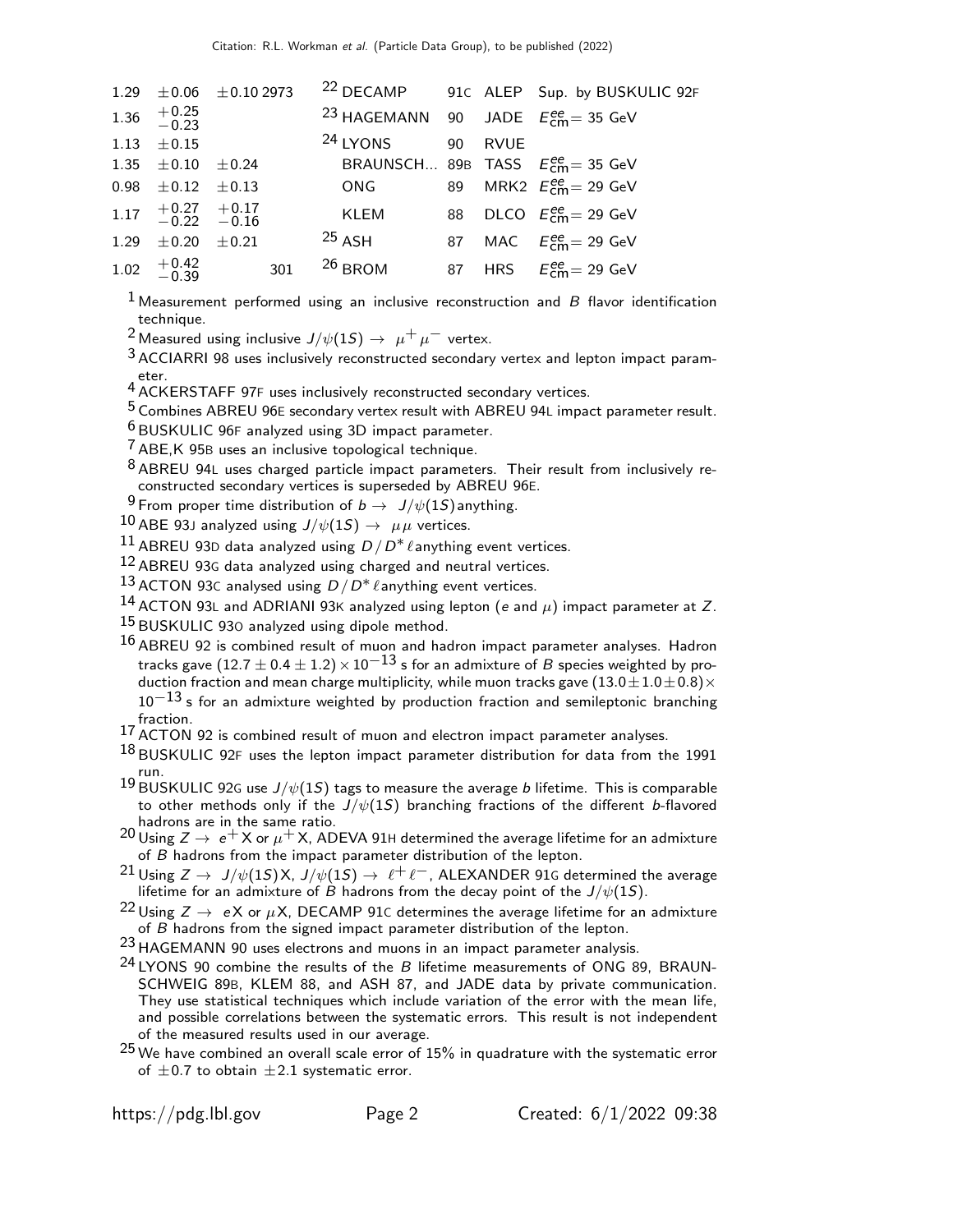$26$  Statistical and systematic errors were combined by BROM 87.

### CHARGED b-HADRON ADMIXTURE MEAN LIFE

| <i>VALUE</i> (10 $^{-12}$ s) | DOCUMENT ID        | TFCN | <i>COMMENT</i>                 |  |
|------------------------------|--------------------|------|--------------------------------|--|
| $1.72 \pm 0.08 \pm 0.06$     | $\frac{1}{2}$ ADAM |      | 95 DLPH $e^+e^- \rightarrow Z$ |  |

 $1$  ADAM 95 data analyzed using vertex-charge technique to tag b-hadron charge.

### NEUTRAL b-HADRON ADMIXTURE MEAN LIFE

| <i>VALUE</i> (10 $^{-12}$ s)                                                                                    | DOCUMENT ID         | <b>TFCN</b> | COMMENT                        |
|-----------------------------------------------------------------------------------------------------------------|---------------------|-------------|--------------------------------|
| $1.58 \pm 0.11 \pm 0.09$                                                                                        | $\overline{1}$ ADAM |             | 95 DLPH $e^+e^- \rightarrow Z$ |
| The contract of the contract of the contract of the contract of the contract of the contract of the contract of |                     |             |                                |

 $<sup>1</sup>$  ADAM 95 data analyzed using vertex-charge technique to tag b-hadron charge.</sup>

## MEAN LIFE RATIO  $\tau_{\text{charged }b-\text{hadron}}/\tau_{\text{neutral }b-\text{hadron}}$

| <i>VALUE</i>         | DOCUMENT ID         | TECN | <i>COMMENT</i>                 |
|----------------------|---------------------|------|--------------------------------|
| $1.09 + 0.11 + 0.08$ | $\overline{1}$ ADAM |      | 95 DLPH $e^+e^- \rightarrow Z$ |

 $1$  ADAM 95 data analyzed using vertex-charge technique to tag b-hadron charge.

# $\big|\Delta{\tau}_b\big|/\tau_{b,\overline{b}}$

 $\tau_{~b,\overline{b}}$  and  $|\Delta\tau_{~b}|$  are the mean life average and difference between  $b$  and  $\overline{b}$  hadrons.

| <b>VALUE</b>                 | <i>DOCUMENT ID</i>                                    | TECN | <i>COMMENT</i> |
|------------------------------|-------------------------------------------------------|------|----------------|
| $-0.001 \pm 0.012 \pm 0.008$ | <sup>1</sup> ABBIENDI 99J OPAL $e^+e^- \rightarrow Z$ |      |                |

 $<sup>1</sup>$  Data analyzed using both the jet charge and the charge of secondary vertex in the</sup> opposite hemisphere.

## *b* PRODUCTION FRACTIONS AND DECAY MODES

The branching fraction measurements are for an admixture of B mesons and baryons at energies above the  $\gamma$ (4S). Only the highest energy results (LHC, LEP, Tevatron,  $Sp\overline{p}S$ ) are used in the branching fraction averages. In the following, we assume that the production fractions are the same at the LHC, LEP, and at the Tevatron.

For inclusive branching fractions, e.g.,  $B \to D^{\pm}$  anything, the values usually are multiplicities, not branching fractions. They can be greater than one.

The modes below are listed for a  $\overline{b}$  initial state. *b* modes are their charge conjugates. Reactions indicate the weak decay vertex and do not include mixing.

|      |                              | Scale factor/    |
|------|------------------------------|------------------|
| Mode | Fraction $(\Gamma_i/\Gamma)$ | Confidence level |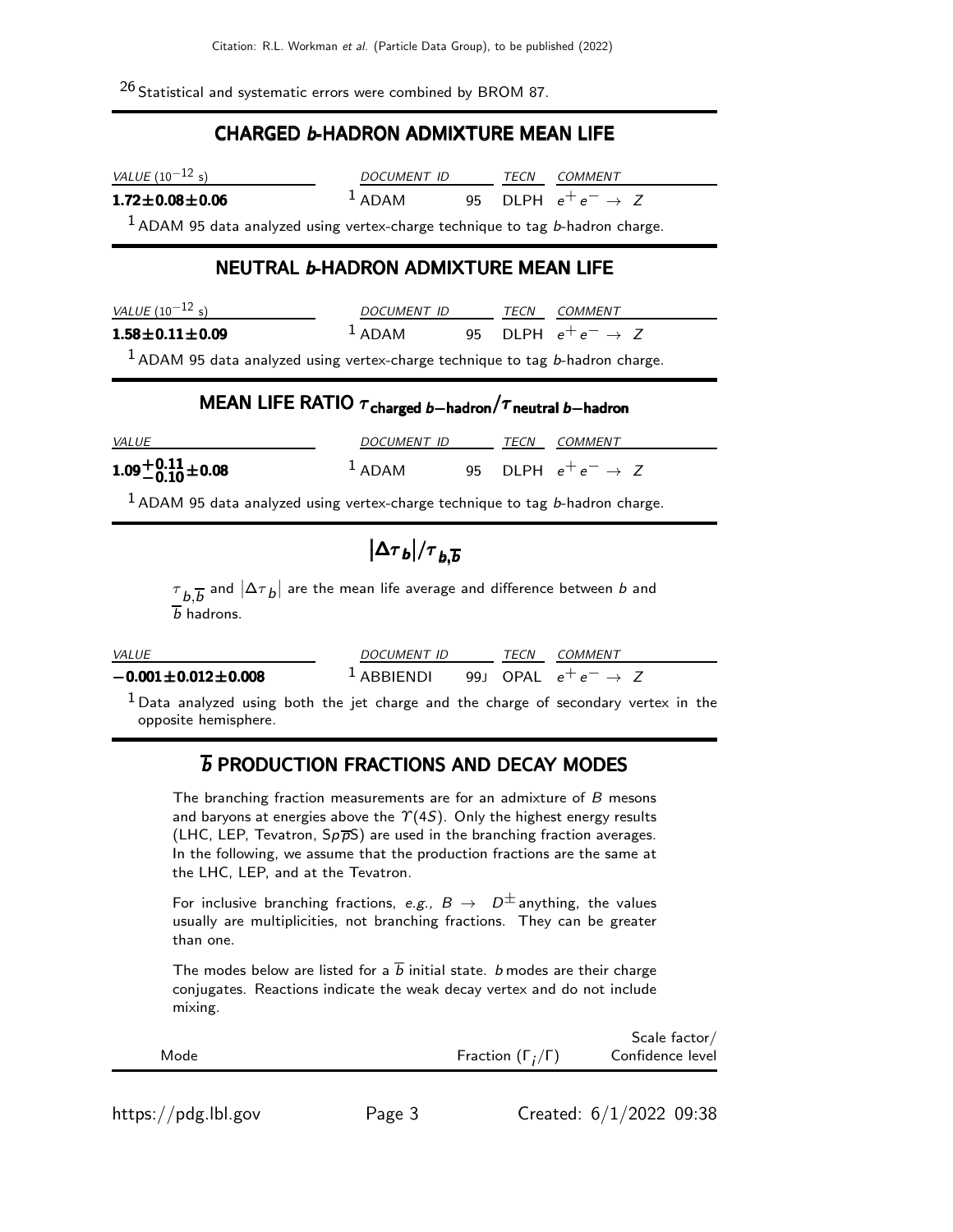### PRODUCTION FRACTIONS

The production fractions for weakly decaying b-hadrons at high energy have been calculated from the best values of mean lives, mixing parameters, and branching fractions in this edition by the Heavy Flavor Averaging Group (HFLAV) as described in the note " $B^0$ - $\overline{B}^0$  Mixing" in the  $B^0$ Particle Listings. We no longer provide world averages of the b-hadron production fractions, where results from LEP, Tevatron and LHC are averaged together; indeed the available data (from CDF and LHCb) shows that the fractions depend on the kinematics (in particular the  $p_T$ ) of the produced  $b$  hadron. Hence we would like to list the fractions in  $Z$  decays instead, which are well-defined physics observables. The production fractions in  $p\bar{p}$  collisions at the Tevatron are also listed at the end of the section. Values assume

$$
B(\overline{b} \to B^+) = B(\overline{b} \to B^0)
$$
  
 
$$
B(\overline{b} \to B^+) + B(\overline{b} \to B^0) + B(\overline{b} \to B^0_s) + B(b \to b\text{-baryon}) = 100\%.
$$

The correlation coefficients between production fractions are also reported:

 $\textit{cor}(B_{\frac{5}{2}}^0, \textit{ b}$ -baryon) = 0.064  $\text{cor}(B^0_{\bf s}, B^{\pm} = B^0) = -0.633$  $\cot(b$ -baryon,  $B^{\pm} = B^0$ ) =  $-0.813$ .

The notation for production fractions varies in the literature  $(f_d, d_{B^0},$  $f(b \to \overline{B}0)$ , Br $(b \to \overline{B}0)$ ). We use our own branching fraction notation here,  $B(\overline{b} \rightarrow B^0)$ .

Note these production fractions are b-hadronization fractions, not the conventional branching fractions of b-quark to a B-hadron, which may have considerable dependence on the initial and final state kinematic and production environment.

| $\mathsf{L}^{\mathsf{I}}$<br>$\lceil$ 3<br>$\Gamma_{\rm 4}$ | $B^0$<br>$B^0$<br>$B^+$     | $(40.8 \pm 0.7) \%$<br>$(10.0 \pm 0.8) \%$ |
|-------------------------------------------------------------|-----------------------------|--------------------------------------------|
|                                                             | $\Gamma_5$ <i>b</i> -baryon | $(8.4 \pm 1.1) \%$<br>DECAVILIADEC         |

### DECAY MODES

### Semileptonic and leptonic modes

| $\Gamma_6$            | $\nu$ anything                                          | $(23.1 \pm 1.5) \%$                       |           |
|-----------------------|---------------------------------------------------------|-------------------------------------------|-----------|
| $\Gamma$              | $\ell^+ \nu_\ell$ anything                              | $(10.69 \pm 0.22)\%$<br>$\lceil a \rceil$ |           |
| $\Gamma_8$            | $e^+$ $\nu_e$ anything                                  | $(10.86 \pm 0.35)\%$                      |           |
| $\Gamma_{\mathsf{Q}}$ | $\mu^+ \nu_\mu$ anything                                | $(10.95 \frac{+}{0} 0.29)$ %              |           |
| $\Gamma_{10}$         | $D^- \ell^+ \nu_\ell$ anything                          | [a] $(2.2 \pm 0.4) \%$                    | $S = 1.9$ |
| $\Gamma_{11}$         | $D^- \pi^+ \ell^+ \nu_\ell$ anything                    | $(4.9 \pm 1.9) \times 10^{-3}$            |           |
|                       | $\Gamma_{12}$ $D^-\pi^- \ell^+ \nu_\ell$ anything       | $(2.6 \pm 1.6) \times 10^{-3}$            |           |
|                       | $\Gamma_{13}$ $\overline{D}^0 \ell^+ \nu_\ell$ anything | $(6.79 \pm 0.34)\%$<br>$\lceil a \rceil$  |           |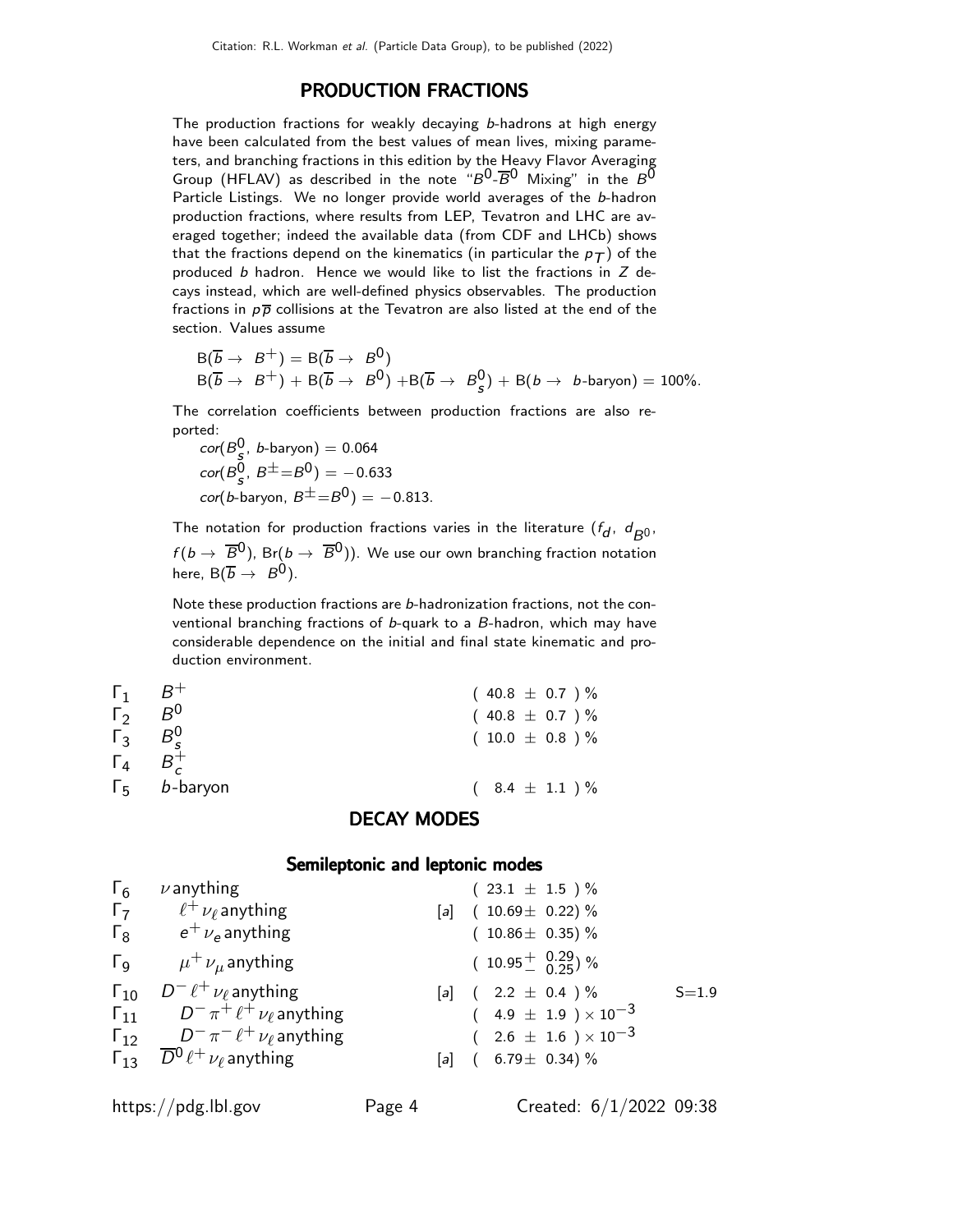| $\Gamma_{14}$ | $\overline{D}{}^0 \pi^- \ell^+ \nu_\ell$ anything                                                                                         |       |          | $(1.07 \pm 0.27)\%$     |                                                        |                            |
|---------------|-------------------------------------------------------------------------------------------------------------------------------------------|-------|----------|-------------------------|--------------------------------------------------------|----------------------------|
| $\Gamma_{15}$ | $\overline{D}{}^0\pi^+\ell^+\nu_\ell$ anything                                                                                            |       |          |                         | $(2.3 \pm 1.6) \times 10^{-3}$                         |                            |
| $\Gamma_{16}$ | $D^{*-} \ell^+ \nu_\ell$ anything                                                                                                         |       |          |                         | $[a]$ ( 2.75 $\pm$ 0.19) %                             |                            |
| $\Gamma_{17}$ | $D^{*-}\pi^-\ell^+\nu_\ell$ anything                                                                                                      |       |          |                         | $(6 \pm 7) \times 10^{-4}$                             |                            |
| $\Gamma_{18}$ | $D^{*-}\pi^+\ell^+\nu_\ell$ anything                                                                                                      |       |          |                         | $(4.8 \pm 1.0) \times 10^{-3}$                         |                            |
| $\Gamma_{19}$ | $\overline{D}_i^0 \ell^+ \nu_\ell$ anything $\times$                                                                                      | [a,b] | $\left($ |                         | $2.6 \pm 0.9$ ) $\times 10^{-3}$                       |                            |
|               | $B(\overline{D}_{i}^{0} \rightarrow D^{*+}\pi^{-})$                                                                                       |       |          |                         | $[a,b]$ ( 7.0 $\pm$ 2.3 ) $\times$ 10 <sup>-3</sup>    |                            |
| $\Gamma_{20}$ | $D_i^- \ell^+ \nu_\ell$ anything $\times$<br>$B(D^-_i \rightarrow D^0 \pi^-)$                                                             |       |          |                         |                                                        |                            |
| $\Gamma_{21}$ | $\overline{D}_2^*(2460)^0 \ell^+ \nu_\ell$ anything<br>$\times$ B( $\overline{D}_2^*(2460)^0 \rightarrow$<br>$D^{*-}\pi^+$                |       |          | $<$ 1.4                 |                                                        | $\times$ 10 $^{-3}$ CL=90% |
| $\Gamma_{22}$ | $D_2^*(2460)^- \ell^+ \nu_\ell$ anything<br>$\times$ B( $D_{2}^{*}(2460)^{-}$ $\rightarrow$<br>$D^0\pi^-$ )                               |       |          |                         | $(4.2 \frac{+}{-} \frac{1.5}{1.8}) \times 10^{-3}$     |                            |
| $\Gamma_{23}$ | $\overline{D}{}^*_2(2460)^{\dot 0}\, \ell^+\, \nu_\ell$ anything<br>$\times$ B( $\overline{D}_2^*(2460)^0 \rightarrow$<br>$D^{-} \pi^{+}$ |       |          |                         | $(1.6 \pm 0.8) \times 10^{-3}$                         |                            |
|               | $\Gamma_{24}$ charmless $\ell \overline{\nu}_{\ell}$                                                                                      |       |          |                         | [a] $(1.7 \pm 0.5) \times 10^{-3}$                     |                            |
|               | $\Gamma_{25}$ $\tau^+ \nu_{\tau}$ anything                                                                                                |       |          | $(2.41 \pm 0.23)\%$     |                                                        |                            |
|               | $\Gamma_{26}$ $D^{*-} \tau \nu_{\tau}$ anything                                                                                           |       |          |                         | $(9 \pm 4) \times 10^{-3}$                             |                            |
|               | $\Gamma_{27}$ $\overline{c}$ $\rightarrow$ $\ell^- \overline{\nu}_\ell$ anything                                                          |       |          | [a] $(8.02 \pm 0.19)\%$ |                                                        |                            |
|               | $\Gamma_{28}$ $c \rightarrow \ell^+ \nu$ anything                                                                                         |       |          |                         | $(1.6 \pm \begin{array}{c} 0.4 \\ -0.5 \end{array})$ % |                            |
|               | Charmed meson and baryon modes                                                                                                            |       |          |                         |                                                        |                            |
|               | $\Gamma_{29}$ $\overline{D}^0$ anything                                                                                                   |       |          | $(58.7 \pm 2.8)$ %      |                                                        |                            |
|               | $\Gamma_{30}$ $D^0 D_s^{\pm}$ anything                                                                                                    |       |          |                         | $[c]$ ( 9.1 $\frac{+}{2}$ 4.0 ) %                      |                            |
|               | $\Gamma_{31}$ $D^{\pm} D^{\pm}$ anything                                                                                                  |       |          |                         | $[c]$ ( 4.0 $+$ 2.3 ) %                                |                            |
|               | $\Gamma_{32}$ $\overline{D}{}^0 D^0$ anything                                                                                             |       |          |                         | [c] $(5.1 \frac{+}{-} \frac{2.0}{1.8})\%$              |                            |
|               | $\Gamma_{33}$ $D^0 D^{\pm}$ anything                                                                                                      |       |          |                         | [c] $(2.7 \frac{+}{-} \frac{1.8}{1.6})\%$              |                            |
|               | $\Gamma_{34}$ $D^{\pm}$ $D^{\mp}$ anything<br>$\Gamma_{35}$ $D^0$ anything<br>$\Gamma_{36}$ $D^+$ anything                                |       |          |                         | $[c] < 9$ $\times 10^{-3}$ CL=90%                      |                            |
|               | $\Gamma_{37}$ $D^-$ anything                                                                                                              |       |          | $(22.7 \pm 1.6) \%$     |                                                        |                            |
|               | $\Gamma_{38}$ $D^*(2010)^+$ anything                                                                                                      |       |          | $(17.3 \pm 2.0) \%$     |                                                        |                            |
|               | $\Gamma_{39}$ $D_1(2420)^0$ anything                                                                                                      |       |          | $(5.0 \pm 1.5)$ %       |                                                        |                            |
|               | $\Gamma_{40}$ $D^*(2010)^{\pm} D^{\pm}_{s}$ anything                                                                                      |       |          |                         | [c] $(3.3 \frac{+}{-} 1.6 \frac{+}{13})\%$             |                            |
| $\Gamma_{41}$ | $D^0 D^*(2010)^{\pm}$ anything                                                                                                            |       |          |                         | $[c]$ ( 3.0 $\frac{+}{-}$ $\frac{1.1}{0.9}$ ) %        |                            |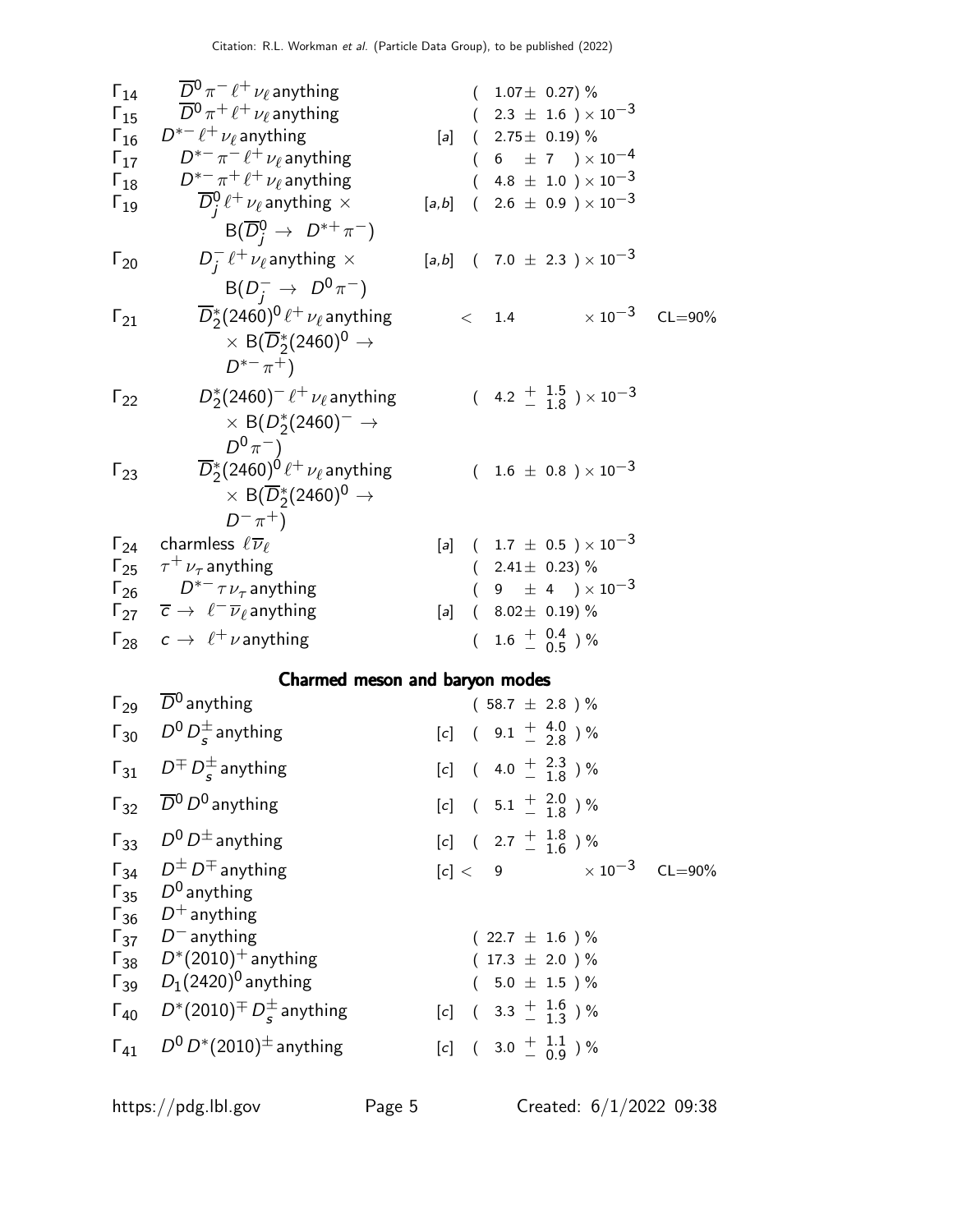|                               | $\Gamma_{42}$ $D^*(2010)^{\pm}$ $D^{\mp}$ anything                                                 | $[c]$ ( 2.5 $\frac{+}{-}$ 1.2 ) %                                                                                                                                                                                                       |
|-------------------------------|----------------------------------------------------------------------------------------------------|-----------------------------------------------------------------------------------------------------------------------------------------------------------------------------------------------------------------------------------------|
|                               | $\Gamma_{43}$ $D^*(2010)^{\pm} D^*(2010)^{\mp}$ anything                                           | [c] $(1.2 \pm 0.4) \%$                                                                                                                                                                                                                  |
|                               | $\Gamma_{44}$ <i>DD</i> anything                                                                   | $(10 \tfrac{+11}{-10})\%$                                                                                                                                                                                                               |
|                               | $\Gamma_{45}$ $D_{2}^{*}(2460)^{0}$ anything                                                       | $(4.7 \pm 2.7)$ %                                                                                                                                                                                                                       |
|                               | $\Gamma_{46}$ $D_s^-$ anything                                                                     | $(14.7 \pm 2.1) \%$                                                                                                                                                                                                                     |
|                               | $\Gamma_{47}$ $D_s^+$ anything                                                                     | $(10.1 \pm 3.1)$ %                                                                                                                                                                                                                      |
|                               | $\Gamma_{48}$ $\Lambda_c^+$ anything                                                               | $(7.7 \pm 1.1) \%$                                                                                                                                                                                                                      |
|                               | $\Gamma_{49}$ $\overline{c}/c$ anything                                                            | $(116.2 \pm 3.2)$ %<br>[d]                                                                                                                                                                                                              |
|                               | <b>Charmonium modes</b>                                                                            |                                                                                                                                                                                                                                         |
|                               | $\Gamma_{50}$ $J/\psi(1S)$ anything                                                                | $(1.16 \pm 0.10)\%$                                                                                                                                                                                                                     |
|                               | $\Gamma_{51}$ $\psi(2S)$ anything                                                                  | $(3.06 \pm 0.30) \times 10^{-3}$                                                                                                                                                                                                        |
|                               | $\Gamma_{52}$ $\chi_{c0}(1P)$ anything                                                             | $1.5 \pm 0.6$ )%<br>$\left($                                                                                                                                                                                                            |
|                               | $\Gamma_{53}$ $\chi_{c1}(1P)$ anything                                                             | $1.4 \pm 0.4$ )%<br>$\left($                                                                                                                                                                                                            |
|                               | $\Gamma_{54}$ $\chi_{c2}(1P)$ anything                                                             | $(6.2 \pm 2.9) \times 10^{-3}$<br>2.8 $\times 10^{-7}$                                                                                                                                                                                  |
|                               | $\Gamma_{55}$ $\chi_c(2P)$ anything, $\chi_c \to \phi \phi$<br>$\Gamma_{56}$ $\eta_c(15)$ anything | $CL = 95%$<br>$\lt$<br>$(\phantom{-}5.6\,\pm\,0.9\,\phantom{0})\times10^{-3}$                                                                                                                                                           |
| $\Gamma_{57}$                 | $\eta_c(2S)$ anything, $\eta_c \to \phi \phi$                                                      | $(3.9 \pm 1.4) \times 10^{-7}$                                                                                                                                                                                                          |
| $\mathsf{\Gamma}_{58}$        | $\chi_{c1}(3872)$ anything, $\chi_{c1} \rightarrow \phi \phi$ < 4.5 $\times 10^{-7}$               | $CL = 95\%$                                                                                                                                                                                                                             |
| $\Gamma_{59}$                 | $\chi_{c0}$ (3915) anything, $\chi_{c0} \rightarrow \phi \phi$                                     | $< 3.1 \times 10^{-7}$<br>$CL = 95%$                                                                                                                                                                                                    |
|                               | $K$ or $K^*$ modes                                                                                 |                                                                                                                                                                                                                                         |
| $\Gamma_{60}$ $\bar{s}\gamma$ |                                                                                                    | $(3.1 \pm 1.1) \times 10^{-4}$                                                                                                                                                                                                          |
|                               | $\Gamma_{61}$ $\overline{s}$ <i>v</i><br>B1                                                        | $< 6.4$ $\times 10^{-4}$ CL=90%                                                                                                                                                                                                         |
|                               | $\Gamma_{62}$ $K^{\pm}$ anything                                                                   | $(74 \pm 6) \%$                                                                                                                                                                                                                         |
|                               | $\Gamma_{63}$ K <sub>S</sub> anything                                                              | 29.0 $\pm$ 2.9 ) %<br>$\left($                                                                                                                                                                                                          |
|                               | <b>Pion modes</b>                                                                                  |                                                                                                                                                                                                                                         |
|                               | $\Gamma_{64}$ $\pi^{\pm}$ anything                                                                 | $(397 \pm 21) \%$                                                                                                                                                                                                                       |
| $\Gamma_{66}$                 | $\Gamma_{65}$ $\pi^0$ anything<br>$\phi$ anything                                                  | $\left[ d\right] % \begin{pmatrix} \frac{1}{2} & \frac{1}{2} & \frac{1}{2} & \frac{1}{2} & \frac{1}{2} & \frac{1}{2} & \frac{1}{2} & \frac{1}{2} & \frac{1}{2} \end{pmatrix} \label{eqn:25}$<br>$(278 \pm 60)$ %<br>$(2.82 \pm 0.23)\%$ |
|                               |                                                                                                    |                                                                                                                                                                                                                                         |
|                               | <b>Baryon modes</b>                                                                                |                                                                                                                                                                                                                                         |
|                               | $\Gamma_{67}$ $p/\overline{p}$ anything                                                            | $(13.1 \pm 1.1) \%$                                                                                                                                                                                                                     |
|                               | $\Gamma_{68}$ $\Lambda/\bar{\Lambda}$ anything<br>$\Gamma_{69}$ b-baryon anything                  | $(5.9 \pm 0.6) \%$<br>$(10.2 \pm 2.8)$ %                                                                                                                                                                                                |
|                               | $\overline{r}_{70}$ $\overline{\Lambda}_{b}^{0}$ anything                                          |                                                                                                                                                                                                                                         |
|                               | $\Gamma_{71}$ $\Xi_b^+$ anything                                                                   |                                                                                                                                                                                                                                         |
|                               |                                                                                                    |                                                                                                                                                                                                                                         |
|                               | Other modes<br>$\Gamma_{72}$ charged anything                                                      | $[d]$ (497 $\pm$ 7 ) %                                                                                                                                                                                                                  |
|                               | $\Gamma_{73}$ hadron <sup>+</sup> hadron <sup>-</sup>                                              | $(1.7 \frac{+}{0.7}) \times 10^{-5}$                                                                                                                                                                                                    |
|                               |                                                                                                    |                                                                                                                                                                                                                                         |
|                               | $\Gamma_{74}$ charmless                                                                            | $(7 \pm 21) \times 10^{-3}$                                                                                                                                                                                                             |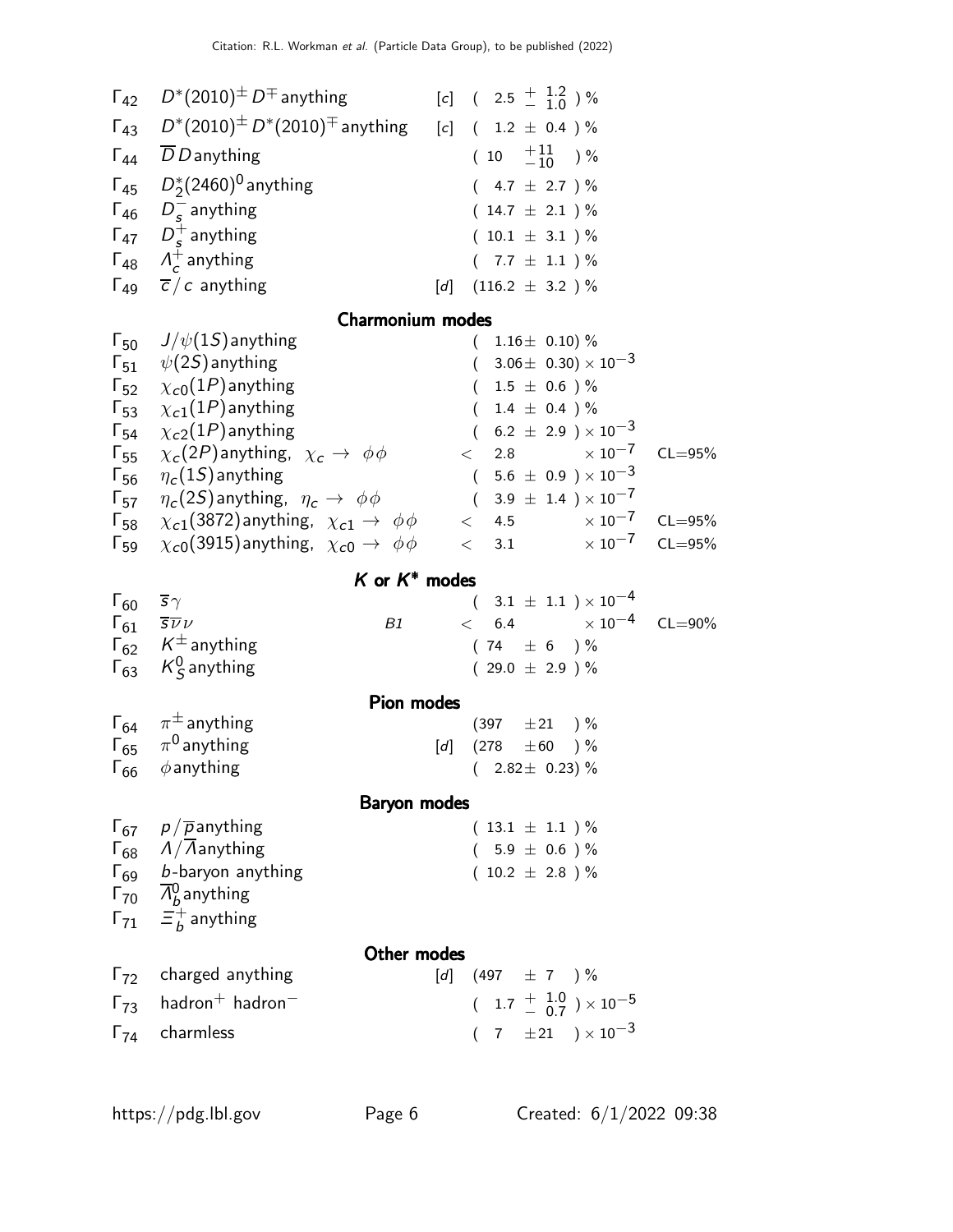### $\Delta B = 1$  weak neutral current (B1) modes

 $Γ_{75}$   $e^+e^-$  anything

| $\Gamma_{76}$ $\mu^+ \mu^-$ anything        | $\langle 3.2 \rangle$ | $\times$ 10 $^{-4}$ CL=90% |  |
|---------------------------------------------|-----------------------|----------------------------|--|
| $\Gamma_{77}$ $\nu \overline{\nu}$ anything |                       |                            |  |

- [a] An  $\ell$  indicates an e or a  $\mu$  mode, not a sum over these modes.
- [b]  $D_j$  represents an unresolved mixture of pseudoscalar and tensor  $D^{\ast\ast}$  (Pwave) states.
- [c] The value is for the sum of the charge states or particle/antiparticle states indicated.
- [d] Inclusive branching fractions have a multiplicity definition and can be greater than 100%.

### $B^{\pm}/B^0/B_s^0$  $B^{\pm}/B^0/B_s^0/b$ -baryon ADMIXTURE BRANCHING RATIOS

### $\Gamma(B^+)$ /Γ<sub>total</sub> Γ<sub>1</sub>/Γ Γ $(B^{+})$ /Γ<sub>total</sub> Γ $_{1}$ /Γ

"OUR EVALUATION" is an average from Z decay obtained by the Heavy Flavor Averaging Group (HFLAV) as described at https://hflav.web.cern.ch/.

| <b>VALUE</b>                                                          | <b>DOCUMENT ID</b>                                    | TECN | COMMENT |  |
|-----------------------------------------------------------------------|-------------------------------------------------------|------|---------|--|
| $0.408\ \pm0.007\ \textcolor{white}{\bullet} \textsf{OUR EVALUATION}$ |                                                       |      |         |  |
| $0.4099 \!\pm\! 0.0082 \!\pm\! 0.0111$                                | <sup>1</sup> ABDALLAH 03K DLPH $e^+e^- \rightarrow Z$ |      |         |  |

 $<sup>1</sup>$  The analysis is based on a neural network, to estimate the charge of the weakly-decaying</sup> b hadron by distinguishing its decay products from particles produced at the primary vertex.

| $\Gamma(B^+)/\Gamma(B^0)$                                                                                                                                                            |                                                                                                       |  |      |                                     | $\Gamma_1/\Gamma_2$ |  |
|--------------------------------------------------------------------------------------------------------------------------------------------------------------------------------------|-------------------------------------------------------------------------------------------------------|--|------|-------------------------------------|---------------------|--|
| VALUE                                                                                                                                                                                | DOCUMENT ID                                                                                           |  | TECN | <b>COMMENT</b>                      |                     |  |
| $1.054 \pm 0.018 \pm 0.062$<br>- 0.074                                                                                                                                               | <b>AALTONEN</b>                                                                                       |  |      | 08N CDF $p\overline{p}$ at 1.96 TeV |                     |  |
| $\Gamma(B_s^0)/\Gamma(B^+)$                                                                                                                                                          |                                                                                                       |  |      |                                     | $\Gamma_3/\Gamma_1$ |  |
| <b>VALUE</b>                                                                                                                                                                         | DOCUMENT ID                                                                                           |  | TECN | <b>COMMENT</b>                      |                     |  |
| • • • We do not use the following data for averages, fits, limits, etc. • • •                                                                                                        |                                                                                                       |  |      |                                     |                     |  |
| $0.121 \pm 0.002 \pm 0.005$                                                                                                                                                          | $1,2$ AAIJ                                                                                            |  |      | 20V LHCB pp at 7 TeV                |                     |  |
| $0.124 \pm 0.002 \pm 0.005$                                                                                                                                                          | $1,3$ AAIJ                                                                                            |  |      | 20V LHCB pp at 8 TeV                |                     |  |
| $0.130 \pm 0.002 \pm 0.005$                                                                                                                                                          | $1,4,5$ AAIJ                                                                                          |  |      | 20V LHCB pp at 13 TeV               |                     |  |
| <sup>1</sup> AAIJ 20V measures the average value using the observed $B^0_{\rm c} \rightarrow J/\psi \phi$ and $B^+ \rightarrow$                                                      |                                                                                                       |  |      |                                     |                     |  |
| $J/\psi K^+$ yields, over the ranges b-hadron $p_T$ of 0.5 and 40 GeV and $\eta$ of 2.0 and<br>6.5. The value is not used in averages as BR-related systematic uncertainties are not |                                                                                                       |  |      |                                     |                     |  |
| evaluated.<br><sup>2</sup> AAIJ 20V reports $[\Gamma(\overline{b} \to B^0_s)/\Gamma(\overline{b} \to B^+)] \times [B(B^0_s \to J/\psi(1S)\phi)] / [B(B^+ \to B^+)$                   |                                                                                                       |  |      |                                     |                     |  |
| $J/\psi(15)K^+$ ]] = 0.1238 ± 0.0010 ± 0.0022 which we multiply or divide by our best                                                                                                |                                                                                                       |  |      |                                     |                     |  |
| values B( $B^0_s \to J/\psi(15)\phi$ ) = (1.04 ± 0.04) × 10 <sup>-3</sup> , B( $B^+ \to J/\psi(15)K^+$ ) =                                                                           |                                                                                                       |  |      |                                     |                     |  |
|                                                                                                                                                                                      | $(1.020 \pm 0.019) \times 10^{-3}$ . Our first error is their experiment's error and our second error |  |      |                                     |                     |  |
|                                                                                                                                                                                      | is the systematic error from using our best values.                                                   |  |      |                                     |                     |  |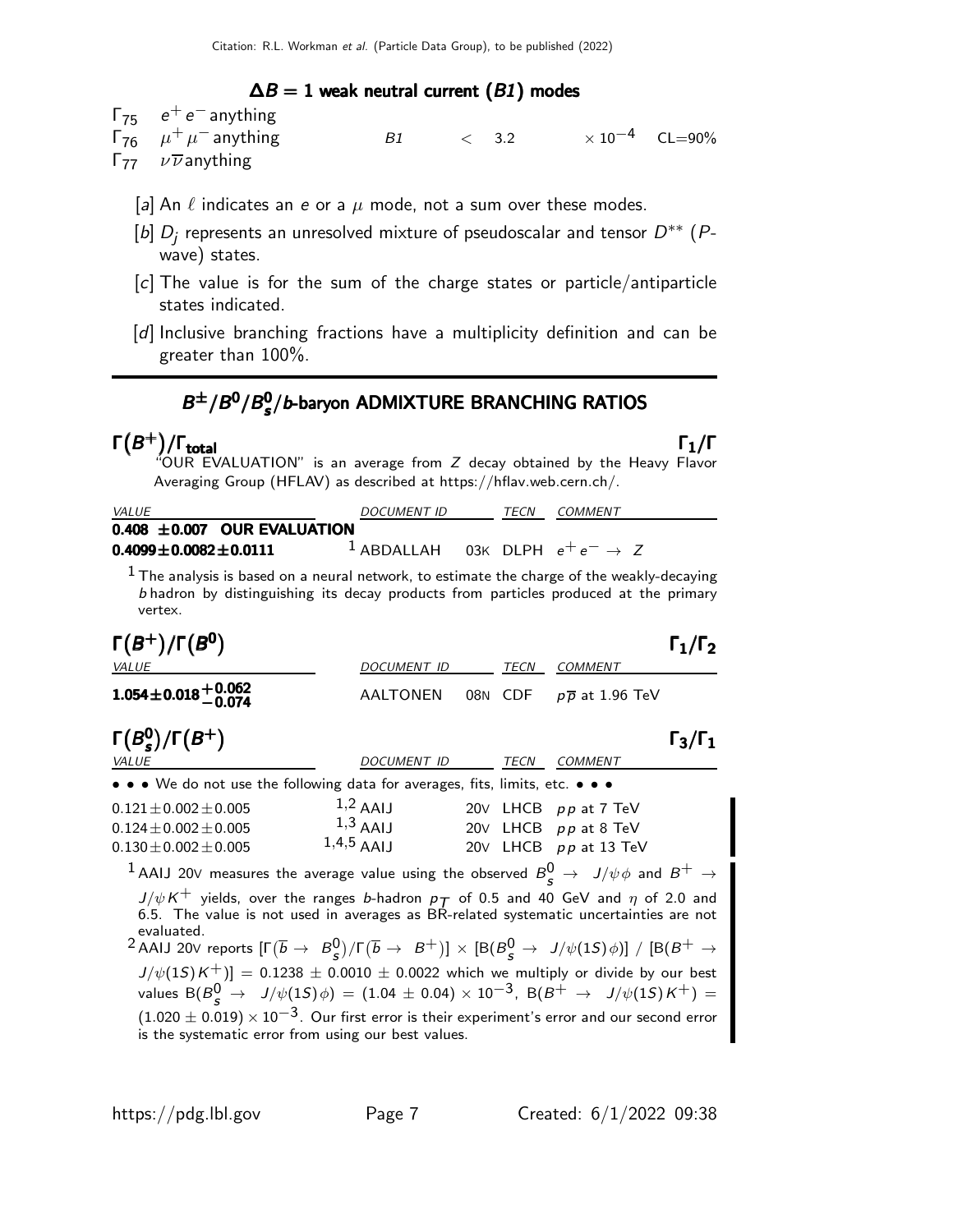$^3$ AAIJ 20V reports  $[\Gamma(\overline{b}\to~B_S^0)/\Gamma(\overline{b}\to~B^+)]\times[{\rm B}(B_S^0\to~J/\psi(1S)\phi)]~/~[{\rm B}(B^+\to0)$  $J/\psi(1S)K^+_{\phantom{0}})]=0.1270\pm0.0007\pm0.0022$  which we multiply or divide by our best values  ${\sf B}(\overline{\mathcal{B}}^0_S \to \overline{\phantom{x}}\, J/\psi(1S)\,\phi) \,=\, (1.04\, \pm \, 0.04) \times 10^{-3}, \,\,{\sf B}(\overline{\mathcal{B}}^+ \,\to \,\, \overline{\phantom{x}}\, J/\psi(1S)\, \mathcal{K}^+) \,=\,$  $(1.020 \pm 0.019) \times 10^{-3}$ . Our first error is their experiment's error and our second error is the systematic error from using our best values.

4 AAIJ 20V reports the results in two different data sets, and we quote here the weighted average.

 $^5$ AAIJ 20V reports  $[\Gamma(\overline{b}\to~B_S^0)/\Gamma(\overline{b}\to~B^+)]\times[{\rm B}(B_S^0\to~J/\psi(1S)\phi)]~/~[{\rm B}(B^+\to0)$  $J/\psi(1S)K^+_{\phantom{0}})]=0.1326\,\pm\,0.0007\,\pm\,0.0023$  which we multiply or divide by our best values  ${\sf B}(\overline{\mathcal{B}}^0_S \to \overline{\phantom{x}}\, J/\psi(1S)\, \phi) \,=\, (1.04\, \pm \, 0.04) \times 10^{-3}, \,\,{\sf B}(\overline{\mathcal{B}}^+ \,\to \,\, \overline{\phantom{x}}\, J/\psi(1S)\, \overline{\mathcal{K}}^+) \,=\,$  $(1.020 \pm 0.019) \times 10^{-3}$ . Our first error is their experiment's error and our second error<br>is the systematic error from using our best values.

### Γ $(B_{\mathsf{c}}^0$  $\Gamma(B^0_s)/[\Gamma(B^+)+\Gamma(B^0)]$   $\Gamma_3/(\Gamma_1+\Gamma_2)$

## $\Gamma_3/(\Gamma_1+\Gamma_2)$

OUR EVALUATION" is an average from Z decay obtained by the Heavy Flavor Averaging Group (HFLAV) as described at https://hflav.web.cern.ch/.

| <b>VALUE</b>                                                                  | <b>DOCUMENT ID</b>    | TECN                   | COMMENT                             |
|-------------------------------------------------------------------------------|-----------------------|------------------------|-------------------------------------|
| $0.1230 \pm 0.0115$ OUR EVALUATION                                            |                       |                        |                                     |
| • • • We do not use the following data for averages, fits, limits, etc. • • • |                       |                        |                                     |
| $0.122 \pm 0.006$                                                             | $1$ AAIJ              |                        | 19AD LHCB pp at 13 TeV              |
| $0.134 \pm 0.004 \pm 0.011$                                                   | $2$ AAIJ              |                        | 12J LHCB pp at 7 TeV                |
| $0.1265 \pm 0.0085 \pm 0.0131$                                                | $3$ AAIJ              |                        | 11F LHCB pp at 7 TeV                |
| $0.128 + 0.011 + 0.011$                                                       | <sup>4</sup> AALTONEN |                        | 08N CDF $p\overline{p}$ at 1.96 TeV |
| $0.213 \pm 0.068$                                                             | $5$ AFFOLDER          |                        | 00E CDF $p\overline{p}$ at 1.8 TeV  |
| $0.21 \pm 0.036 + 0.038$<br>-0.030                                            | $6$ ABE               | CDF<br>99 <sub>P</sub> | $\overline{p}p$ at 1.8 TeV          |

 $^1$  AAIJ 19AD measured the average value using b-hadron semileptonic decays and assuming isospin symmetry for b-hadron  $p_T$  of 4 and 25 GeV and  $\eta$  of 2 and 5.

- $2$  AAIJ 12J measured this value using b-hadron semileptonic decays and assuming isospin symmetry.
- <sup>3</sup> AAIJ 11F measured  $f_s/f_d = 0.253 \pm 0.017 \pm 0.017 \pm 0.020$ , where the errors are statistical, systematic, and theoretical. We divide their value by 2. Our second error combines systematic and theoretical uncertainties.
- $^4$ AALTONEN 08N reports  $[\Gamma(\overline{b}\rightarrow~B_S^0)/\Big[\Gamma(\overline{b}\rightarrow~B^+)+\Gamma(\overline{b}\rightarrow~B^0)\Big]]\times[{\rm B}(D_{\cal S}^+\rightarrow {\cal A})]$  $(\phi \pi^+)$ ] =  $(5.76 \pm 0.18^{+0.45}_{-0.42}) \times 10^{-3}$  which we divide by our best value B( $D_s^+ \to$  $\phi\pi^+)=(4.5\pm0.4)\times10^{-2}$ . Our first error is their experiment's error and our second error is the systematic error from using our best value.

<sup>5</sup> AFFOLDER 00E uses several electron-charm final states in *b* → ce<sup>−</sup> X.<br><sup>6</sup> ABE 99P uses the numbers of K\*(892)<sup>0</sup>, K\*(892)<sup>+</sup>, and  $\phi$ (1020) events produced in association with the double semileptonic decays  $b \to c \mu^- X$  with  $c \to s \mu^+ X$ .

## $Γ(B_s^0$

 $\Gamma(B_s^0)/\Gamma(B^0)$  Γ<sub>3</sub>/Γ<sub>2</sub> Γ $(B<sup>0</sup><sub>s</sub>)/\Gamma(B<sup>0</sup>)$  Γ<sub>3</sub>/Γ<sub>2</sub> Γ3/Γ"OUR EVALUATION" has been provided by the Heavy Flavor Averaging Group (HFLAV, https://hflav.web.cern.ch/).

| <i>VALUE</i>                     | <b>DOCUMENT ID</b> | TECN | <i>COMMENT</i>            |
|----------------------------------|--------------------|------|---------------------------|
| 0.246 $\pm$ 0.023 OUR EVALUATION |                    |      |                           |
| $0.239 \pm 0.016$ OUR AVERAGE    |                    |      |                           |
| $0.240 \pm 0.004 \pm 0.020$      | $1$ AAD            |      | 15 CM ATLS $pp$ at 7 TeV  |
| $0.238 \pm 0.004 \pm 0.026$      | $2$ AAIJ           |      | 13P LHCB pp at 7 TeV      |
| https://pdg.lbl.gov              | Page 8             |      | Created: $6/1/2022$ 09:38 |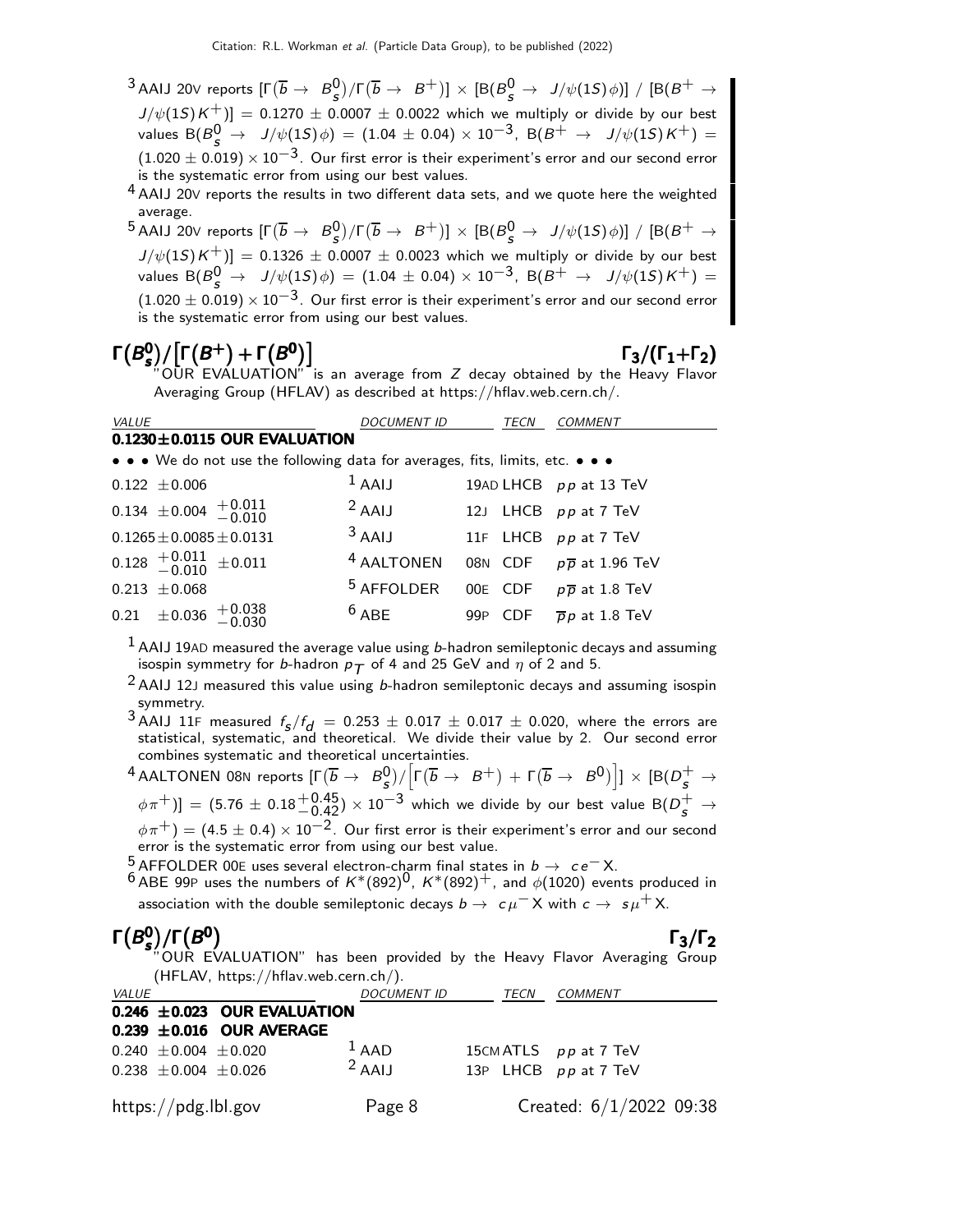• • • We do not use the following data for averages, fits, limits, etc. • • •

| $0.2385 \pm 0.0075$ | $3$ AAIJ |  | 21Y LHCB $pp$ at 8 TeV  |
|---------------------|----------|--|-------------------------|
| $0.2539 \pm 0.0079$ | $3$ AAIJ |  | 21Y LHCB $pp$ at 13 TeV |
| $0.2390 \pm 0.0076$ | $3$ AAIJ |  | 21Y LHCB $pp$ at 7 TeV  |

 $^1$  AAD 15CM measurement is derived from the observed  $B^0_S\to\ J/\psi\phi$  and  $B^0_d\to\ J/\psi\,K^{*0}$ yields and a recent theory prediction of  $\textsf{B}(B_{S}^{0}\to J/\psi \phi)/\textsf{B}(B_{d}^{0}\to J/\psi K^{*0}).$  The second uncertainty combines in quadrature systematic and theoretical uncertainties.

 $^2$  AAIJ 13P studies also separately the  $p_{\cal T}(B)$  and  $\eta(B)$  dependency of  $\Gamma(\overline{b} \to \overline{B^0_S})/\Gamma(\overline{b} \to \overline{B^0_S})$ 

 $B^{\rm O})$ , finding  $f_{\rm g}/f_{\rm d}^{}(\rho_{\rm T})$   $= (0.256 \pm 0.020) + (-2.0 \pm 0.6)~10^{-3}$  /GeV/c  $(\rho_{\rm T}^{} - \langle \rho_{\rm T}^{} \rangle)$ and  $f_5/f_d(\eta)$   $= (0.256 \pm 0.020) + (0.005 \pm 0.006)$   $(\eta-\langle \eta \rangle)$ , where  $\langle \rho_{\bm{\mathcal{T}}} \rangle = 10.4$  GeV/c and  $\langle \eta \rangle =$  3.28. AAIJ 13P reports the measurement as  $0.238 \pm 0.004 \pm 0.015 \pm 0.021$ where the last uncertainly is theoretical.

 $3$  AAIJ 21Y uses hadronic decays  $B^0 \to D^- \pi^+$ ,  $B^0 \to D^- K^+$ ,  $B^0_s \to D_s^- \pi^+$  and  $B^0 \rightarrow J/\psi \phi$  as well as semileptonic  $B^0$  and  $B^0_S$  decays. Measured within the  $p_{\mathcal{T}}$  range  $[0.5, 40]$  GeV/c,  $\eta$  range [2, 6.4].

| $\Gamma(B_c^+)/[\Gamma(B^+)+\Gamma(B^0)]$ |                    |      | $\Gamma_4/(\Gamma_1+\Gamma_2)$ |
|-------------------------------------------|--------------------|------|--------------------------------|
| VALUE (units $10^{-3}$ )                  | <b>DOCUMENT ID</b> | TECN | COMMENT                        |
| 3.7 $\pm$ 0.6 OUR AVERAGE                 |                    |      |                                |
| $3.63 \pm 0.08 \pm 0.87$                  | $1$ AAIJ           |      | 19AI LHCB pp at 7 TeV          |
| $3.78 \pm 0.04 \pm 0.90$                  | $1$ AAIJ           |      | 19AI LHCB $pp$ at 13 TeV       |
|                                           |                    |      |                                |

<sup>1</sup> Measured using  $B_{c}^{+}$  $\overline{c}$  semileptonic decays.

## $\Gamma(b$ -baryon $)/[\Gamma(B^+) + \Gamma(B^0)]$   $\Gamma_5/(\Gamma_1 + \Gamma_2)$

 $"$ OUR EVALUATION" is an average from  $Z$  decay obtained by the Heavy Flavor Averaging Group (HFLAV) as described at https://hflav.web.cern.ch/.

| <b>VALUE</b>                                                                  | <i>DOCUMENT ID</i>                                        | TECN | <b>COMMENT</b> |
|-------------------------------------------------------------------------------|-----------------------------------------------------------|------|----------------|
| $0.103 \pm 0.015$ OUR EVALUATION                                              |                                                           |      |                |
| • • • We do not use the following data for averages, fits, limits, etc. • • • |                                                           |      |                |
| $0.259 \pm 0.018$                                                             | $1$ AAIJ 19AD LHCB $pp$ at 13 TeV                         |      |                |
| $0.305 \pm 0.010 \pm 0.081$                                                   | $2$ AAIJ 12J LHCB $pp$ at 7 TeV                           |      |                |
| $0.31 \pm 0.11 + 0.12$<br>-0.08                                               | 3 AALTONEN 09E CDF $p\overline{p}$ at 1.8 TeV             |      |                |
| $0.22 \begin{array}{c} +0.08 \\ -0.07 \end{array} \pm 0.01$                   | <sup>4</sup> AALTONEN 08N CDF $p\overline{p}$ at 1.96 TeV |      |                |
| $0.118 \pm 0.042$                                                             | 3,5 AFFOLDER 00E CDF $p\overline{p}$ at 1.8 TeV           |      |                |
|                                                                               | $\sim$                                                    |      |                |

<sup>1</sup> AAIJ 19AD measured the average value for  $\Lambda^0$  using semileptonic decays and assuming isospin symmetry for b-hadron  $p_T$  of 4 and 25 GeV and  $\eta$  of 2 and 5.

<sup>2</sup> AAIJ 12J measured the ratio to be (0.404  $\pm$  0.017  $\pm$  0.027  $\pm$  0.105)  $\times$  [1 – (0.031  $\pm$  $(0.004 \pm 0.003) \times P_T$  using *b*-hadron semileptonic decays where the  $P_T$  is the momentum of charmed hadron-muon pair in  $GeV/c$ . We quote their weighted average value where the second error combines systematic and the error on  $\mathsf{B}(\Lambda_{\mathsf{C}}^+\to~pK^-\pi^+).$ 

<sup>3</sup> AALTONEN 09E errata to the measurement reported in AFFOLDER 00E using the  $p_T$ spectra from fully reconstructed  $B^0$  and  $\Lambda_b$  decays.

 $^4$  AALTONEN 08N reports  $[\Gamma(\overline{b}\to~b\text{-baryon})/\Big[\Gamma(\overline{b}\to~B^+)+\Gamma(\overline{b}\to~B^0)\Big]]\times[B(\overline{\Lambda}_c^+\to b\bar b)]$  $p\,$  $p\,$   $\pi^+)$   $] = (14.1 \pm 0.6^{+5.3}_{-4.4}) \times 10^{-3}$  which we divide by our best value B( $\Lambda_c^+ \rightarrow$ −4.4  $pK^-\pi^+)=(6.28\pm0.32)\times10^{-2}.$  Our first error is their experiment's error and our second error is the systematic error from using our best value.

5 AFFOLDER 00E uses several electron-charm final states in  $b \to c e^- X$ .

https://pdg.lbl.gov Page 9 Created: 6/1/2022 09:38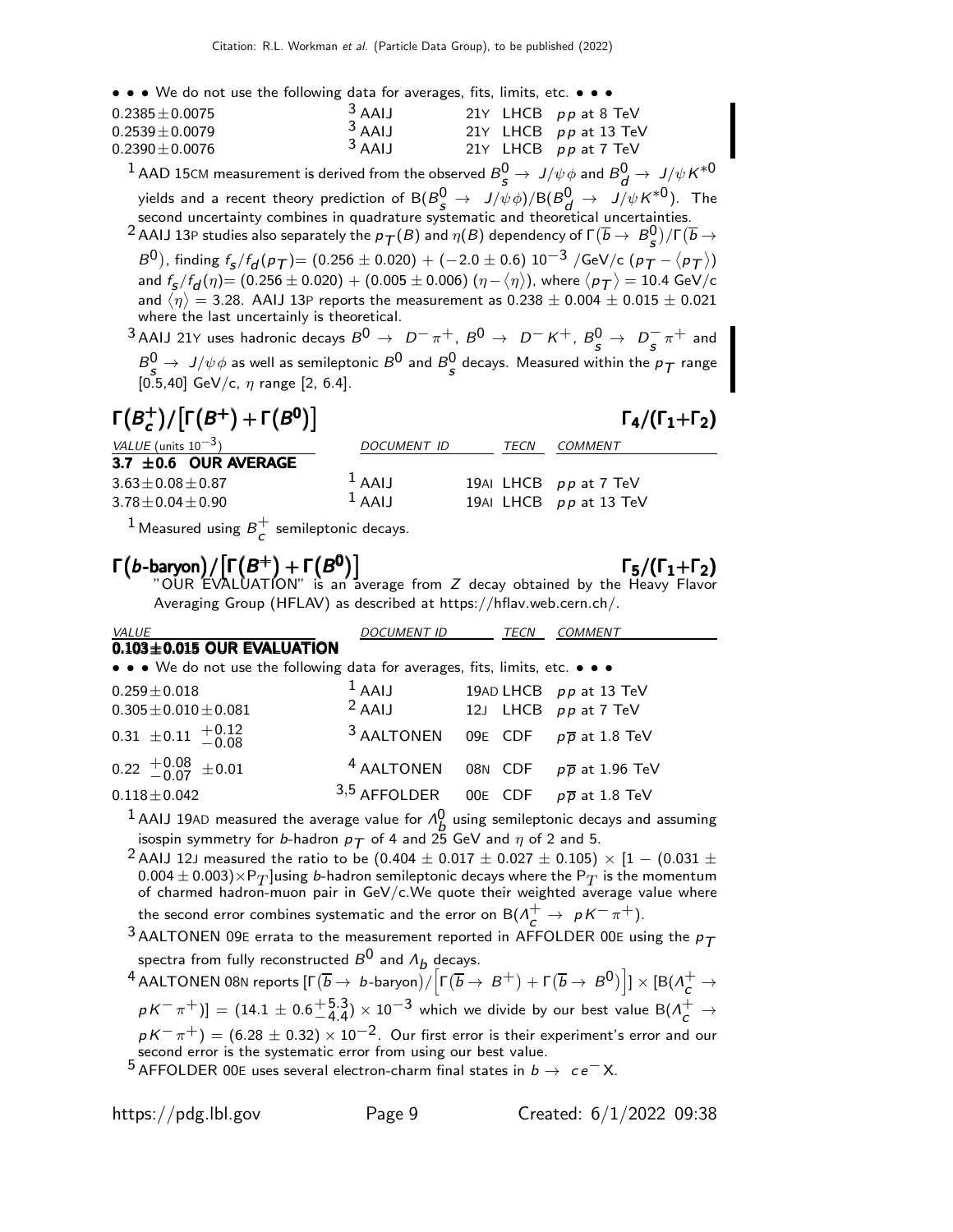## Γ $(\nu$  anything) / Γ<sub>total</sub> 6 (Γενικά) του Καντινό Γενικό Γενικό Γενικό Γενικό Γενικό Γενικό Γενικό Γενικό Γενικό

| <b>VALUE</b>                       | DOCUMENT ID    | TECN COMMENT                  |  |
|------------------------------------|----------------|-------------------------------|--|
| $0.2308\!\pm\!0.0077\!\pm\!0.0124$ | $1,2$ ACCIARRI | 960 L3 $e^+e^- \rightarrow Z$ |  |

<sup>1</sup> ACCIARRI 96C assumes relative *b* semileptonic decay rates  $e:\mu:\tau$  of 1:1:0.25. Based on missing-energy spectrum.

<sup>2</sup> Assumes Standard Model value for  $R_B$ .

## $\Gamma(\ell^+\nu_\ell$  anything) / Γ<sub>total</sub> Γ<sub>7</sub>/Γ

"OUR EVALUATION" is an average of the data listed below, excluding all asymmetry measurements, performed by the LEP Electroweak Working Group as described in the "Note on the Z boson" in the Z Particle Listings.

| VALUE                                                                         | <i>DOCUMENT ID</i>    |        | TECN | COMMENT                         |
|-------------------------------------------------------------------------------|-----------------------|--------|------|---------------------------------|
| $0.1069 \pm 0.0022$ OUR EVALUATION                                            |                       |        |      |                                 |
| $0.1064 \pm 0.0016$ OUR AVERAGE                                               |                       |        |      |                                 |
| $0.1070 \pm 0.0010 \pm 0.0035$                                                | $1$ HEISTER           |        |      | 02G ALEP $e^+e^- \rightarrow Z$ |
| $0.1070 \pm 0.0008 \pm 0.0037$                                                | <sup>2</sup> ABREU    |        |      | 01L DLPH $e^+e^- \rightarrow Z$ |
| $0.1083 \pm 0.0010 \pm 0.0028$                                                | <sup>3</sup> ABBIENDI |        |      | 00E OPAL $e^+e^- \rightarrow Z$ |
| $0.1016 \pm 0.0013 \pm 0.0030$                                                | <sup>4</sup> ACCIARRI |        |      | 00 L3 $e^+e^- \to Z$            |
| $0.1085 \pm 0.0012 \pm 0.0047$                                                | $5,6$ ACCIARRI        | 96C L3 |      | $e^+e^- \rightarrow Z$          |
| • • • We do not use the following data for averages, fits, limits, etc. • • • |                       |        |      |                                 |
| $0.1106 \pm 0.0039 \pm 0.0022$                                                | <sup>7</sup> ABREU    |        |      | 950 DLPH $e^+e^- \rightarrow Z$ |
| $0.114 \pm 0.003 \pm 0.004$                                                   | <sup>8</sup> BUSKULIC |        |      | 94G ALEP $e^+e^- \rightarrow Z$ |
| $0.100 \pm 0.007 \pm 0.007$                                                   | <sup>9</sup> ABREU    |        |      | 93C DLPH $e^+e^- \rightarrow Z$ |
| $0.105 \pm 0.006 \pm 0.005$                                                   | $10$ AKERS            | 93B    |      | OPAL Repl. by ABBI-<br>ENDI 00E |

 $<sup>1</sup>$  Uses the combination of lepton transverse momentum spectrum and the correlation</sup> between the charge of the lepton and opposite jet charge. The first error is statistic and the second error is the total systematic error including the modeling.

 $2$  The experimental systematic and model uncertainties are combined in quadrature.

<sup>3</sup> ABBIENDI 00E result is determined by comparing the distribution of several kinematic variables of leptonic events in a lifetime tagged  $Z \rightarrow b\overline{b}$  sample using artificial neural network techniques. The first error is statistic; the second error is the total systematic

error.<br><sup>4</sup> ACCIARRI 00 result obtained from a combined fit of  $R_b = \Gamma(Z \to b\overline{b})/\Gamma(Z \to \text{hadrons})$ and  $B(b \to \ell \nu X)$ , using double-tagging method.

5 ACCIARRI 96<sup>C</sup> result obtained by a fit to the single lepton spectrum.

 $^6$  Assumes Standard Model value for  $R_B$ .

<sup>7</sup> ABREU 95D give systematic errors  $\pm 0.0019$  (model) and 0.0012  $(R_c)$ . We combine these in quadrature.

 $8$  BUSKULIC 94G uses e and  $\mu$  events. This value is from a global fit to the lepton  $p$  and  $p_T$  (relative to jet) spectra which also determines the b and c production fractions, the fragmentation functions, and the forward-backward asymmetries. This branching ratio depends primarily on the ratio of dileptons to single leptons at high  $p_T$ , but the lower  $p_T$  portion of the lepton spectrum is included in the global fit to reduce the model dependence. The model dependence is  $\pm 0.0026$  and is included in the systematic error.

9 ABREU 93C event count includes ee events. Combining ee,  $\mu\mu$ , and e $\mu$  events, they obtain  $0.100 \pm 0.007 \pm 0.007$ .

10 AKERS 93B analysis performed using single and dilepton events.

 $\Gamma_6/\Gamma$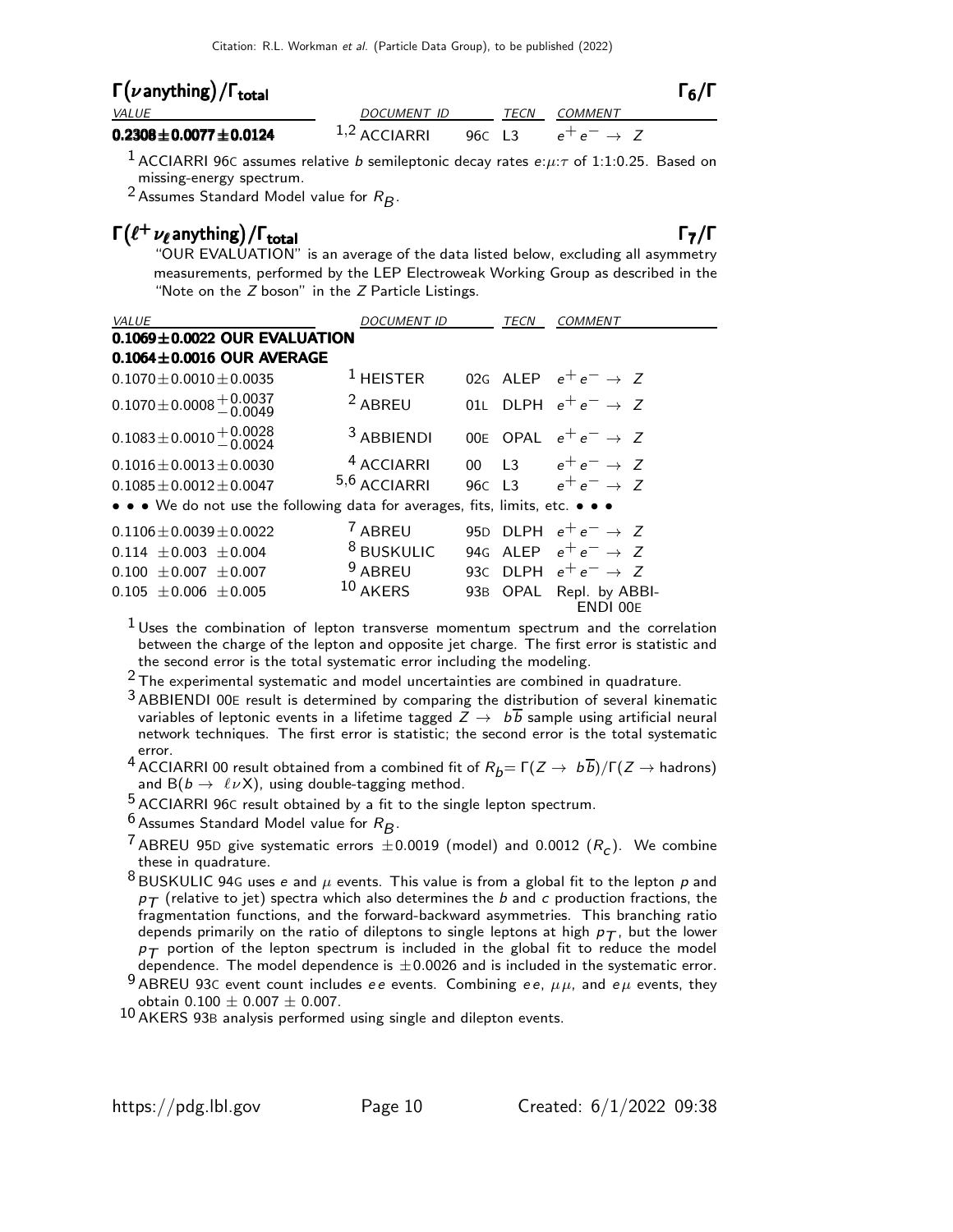| $\Gamma(e^+\nu_e)$ anything) / $\Gamma_{total}$                               |      |                    |                 |          |                                                  | $\mathsf{I}$ $\mathsf{R}/\mathsf{I}$ |
|-------------------------------------------------------------------------------|------|--------------------|-----------------|----------|--------------------------------------------------|--------------------------------------|
| <b>VALUE</b>                                                                  | EVTS | DOCUMENT ID        |                 | TECN     | <b>COMMENT</b>                                   |                                      |
| $0.1086 \pm 0.0035$ OUR AVERAGE                                               |      |                    |                 |          |                                                  |                                      |
| $0.1078 \pm 0.0008 \begin{array}{l} +0.0050 \\ -0.0046 \end{array}$           |      | $1$ ABBIENDI       |                 |          | 00E OPAL $e^+e^- \rightarrow Z$                  |                                      |
| $0.1089 \pm 0.0020 \pm 0.0051$                                                |      | $2,3$ ACCIARRI     |                 |          | 960 L3 $e^+e^- \to Z$                            |                                      |
| $0.107 \pm 0.015 \pm 0.007$                                                   | 260  | <sup>4</sup> ABREU |                 |          | 93C DLPH $e^+e^- \rightarrow Z$                  |                                      |
| $0.138 \pm 0.032 \pm 0.008$                                                   |      | <sup>5</sup> ADEVA | 91C L3          |          | $e^+e^- \rightarrow Z$                           |                                      |
| • • • We do not use the following data for averages, fits, limits, etc. • • • |      |                    |                 |          |                                                  |                                      |
| $0.086 \pm 0.027 \pm 0.008$                                                   |      | $6$ ABE            |                 |          | 93E VNS $E_{cm}^{ee}$ = 58 GeV                   |                                      |
| $0.109 + 0.014 + 0.0055$                                                      | 2719 | <sup>7</sup> AKERS |                 | 93B OPAL | Repl. by ABBI-<br>ENDI 00E                       |                                      |
| $0.111 \pm 0.028 \pm 0.026$                                                   |      | <b>BEHREND</b>     |                 |          | 90D CELL $E_{\text{cm}}^{ee}$ = 43 GeV           |                                      |
| $0.150 \pm 0.011 \pm 0.022$                                                   |      | <b>BEHREND</b>     | 90 <sub>D</sub> |          | CELL $E_{cm}^{ee} = 35$ GeV                      |                                      |
| $0.112 \pm 0.009 \pm 0.011$                                                   |      | ONG                | 88              |          | MRK2 $E_{cm}^{ee}$ = 29 GeV                      |                                      |
| $0.149$ $^{+0.022}_{-0.019}$                                                  |      | PAI                | 86              |          | DLCO $E_{cm}^{ee}$ = 29 GeV                      |                                      |
| $0.110 \pm 0.018 \pm 0.010$                                                   |      | AIHARA             | 85              |          | TPC $E_{\text{cm}}^{\text{ee}} = 29 \text{ GeV}$ |                                      |
| $0.111 \pm 0.034 \pm 0.040$                                                   |      | <b>ALTHOFF</b>     | 84 J            |          | TASS $E_{\text{cm}}^{\text{ee}}$ = 34.6 GeV      |                                      |
| $0.146 \pm 0.028$                                                             |      | <b>KOOP</b>        | 84              |          | DLCO Repl. by PAL 86                             |                                      |
| $0.116 \pm 0.021 \pm 0.017$                                                   |      | <b>NELSON</b>      | 83              |          | MRK2 $E_{\text{cm}}^{\text{ee}}$ = 29 GeV        |                                      |

 $<sup>1</sup>$  ABBIENDI 00E result is determined by comparing the distribution of several kinematic</sup> variables of leptonic events in a lifetime tagged  $\overline{Z} \rightarrow b\overline{b}$  sample using artificial neural network techniques. The first error is statistic; the second error is the total systematic

error.<br><sup>2</sup> ACCIARRI 96C result obtained by a fit to the single lepton spectrum.

<sup>3</sup> Assumes Standard Model value for  $R_B$ .

<sup>4</sup> ABREU 93C event count includes ee events. Combining ee,  $\mu\mu$ , and e $\mu$  events, they

obtain 0.100  $\pm$  0.007  $\pm$  0.007.<br><sup>5</sup> ADEVA 91C measure the average B(*b*  $\rightarrow$  eX) branching ratio using single and double tagged b enhanced Z events. Combining e and  $\mu$  results, they obtain 0.113  $\pm$  0.010  $\pm$  $0.006$ . Constraining the initial number of b quarks by the Standard Model prediction (378  $\pm$  3 MeV) for the decay of the Z into  $b\overline{b}$ , the electron result gives 0.112  $\pm$  0.004  $\pm$ 0.008. They obtain  $0.119 \pm 0.003 \pm 0.006$  when e and  $\mu$  results are combined. Used to measure the  $b\overline{b}$  width itself, this electron result gives 370  $\pm$  12  $\pm$  24 MeV and combined with the muon result gives  $385 \pm 7 \pm 22$  MeV.

 $6$  ABE 93E experiment also measures forward-backward asymmetries and fragmentation functions for b and c.

7 AKERS 93B analysis performed using single and dilepton events.

| $\Gamma(\mu^+ \nu_\mu$ anything) / $\Gamma_{total}$                                          |             |                                                   |                      |      |                                                                                     |  |  |
|----------------------------------------------------------------------------------------------|-------------|---------------------------------------------------|----------------------|------|-------------------------------------------------------------------------------------|--|--|
| <i>VALUE</i>                                                                                 | <b>EVTS</b> | <b>DOCUMENT ID</b>                                |                      | TECN | <b>COMMENT</b>                                                                      |  |  |
| $0.1095^{+0.0029}_{-0.0025}$ OUR AVERAGE                                                     |             |                                                   |                      |      |                                                                                     |  |  |
| $0.1096 \pm 0.0008 \pm 0.0034$                                                               |             | $1$ ABBIENDI                                      |                      |      | 00E OPAL $e^+e^- \rightarrow Z$                                                     |  |  |
| $0.1082 \pm 0.0015 \pm 0.0059$<br>$0.110 \pm 0.012 \pm 0.007$<br>$0.113 \pm 0.012 \pm 0.006$ | 656         | $2,3$ ACCIARRI<br>$4$ ABREU<br><sup>5</sup> ADEVA | 96C L3<br>$91C$ $13$ |      | $e^+e^- \rightarrow Z$<br>93C DLPH $e^+e^- \rightarrow Z$<br>$e^+e^- \rightarrow Z$ |  |  |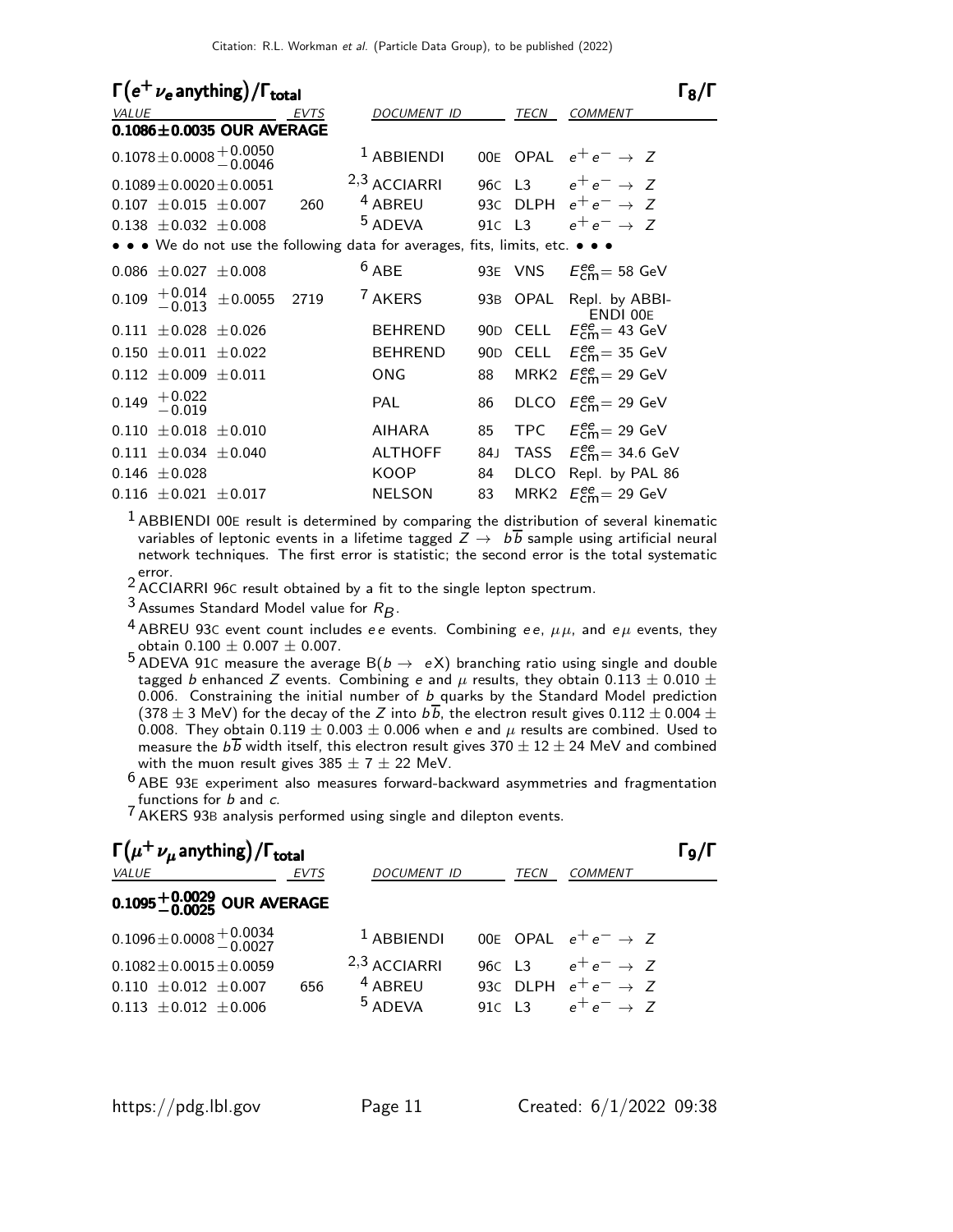• • • We do not use the following data for averages, fits, limits, etc. • • •

| $0.122 \pm 0.006 \pm 0.007$  |                                | $3$ UENO       |  | 96 AMY $e^+e^-$ at 57.9 GeV                                    |
|------------------------------|--------------------------------|----------------|--|----------------------------------------------------------------|
|                              | $0.101 + 0.010 + 0.00055$ 4248 | $6$ AKERS      |  | 93B OPAL Repl. by ABBI-<br>ENDI 00E                            |
| $0.104 \pm 0.023 \pm 0.016$  |                                | <b>BEHREND</b> |  | 90D CELL $E_{\text{cm}}^{ee}$ = 43 GeV                         |
| $0.148 \pm 0.010 \pm 0.016$  |                                | <b>BEHREND</b> |  | 90D CELL $E_{cm}^{ee}$ = 35 GeV                                |
| $0.118 \pm 0.012 \pm 0.010$  |                                | <b>ONG</b>     |  | 88 MRK2 $E_{\text{cm}}^{ee}$ = 29 GeV                          |
| $0.117 \pm 0.016 \pm 0.015$  |                                | BARTEL         |  | 87 JADE $E_{\text{cm}}^{ee}$ = 34.6 GeV                        |
| $0.114 \pm 0.018 \pm 0.025$  |                                | BARTEL         |  | 85J JADE Repl. by BARTEL 87                                    |
| $0.117 \pm 0.028 \pm 0.010$  |                                | <b>ALTHOFF</b> |  | 84G TASS $E_{\text{cm}}^{ee} = 34.5 \text{ GeV}$               |
| $0.105 \pm 0.015 \pm 0.013$  |                                | ADEVA          |  | 83B MRKJ $E_{cm}^{ee} = 33 - 38.5$ GeV                         |
| $0.155$ $^{+0.054}_{-0.029}$ |                                |                |  | FERNANDEZ 83D MAC $E_{\text{cm}}^{\text{ee}} = 29 \text{ GeV}$ |
|                              |                                |                |  |                                                                |

 $<sup>1</sup>$  ABBIENDI 00E result is determined by comparing the distribution of several kinematic</sup> variables of leptonic events in a lifetime tagged  $Z \to b\overline{b}$  sample using artificial neural network techniques. The first error is statistic; the second error is the total systematic error.<br><sup>2</sup> ACCIARRI 96C result obtained by a fit to the single lepton spectrum.

<sup>3</sup> Assumes Standard Model value for  $R_B$ .

<sup>4</sup> ABREU 93C event count includes  $\mu\mu$  events. Combining ee,  $\mu\mu$ , and e $\mu$  events, they obtain 0.100  $\pm$  0.007  $\pm$  0.007.

obtain 0.100  $\pm$  0.007  $\pm$  0.007.<br><sup>5</sup> ADEVA 91C measure the average B(*b*  $\rightarrow$  eX) branching ratio using single and double tagged b enhanced Z events. Combining e and  $\mu$  results, they obtain 0.113  $\pm$  0.010  $\pm$ 0.006. Constraining the initial number of  $b$  quarks by the Standard Model prediction  $(378\pm3 \text{ MeV})$  for the decay of the Z into  $b\overline{b}$ , the muon result gives  $0.123\pm0.003\pm0.006$ . They obtain  $0.119 \pm 0.003 \pm 0.006$  when  $e$  and  $\mu$  results are combined. Used to measure the  $b\overline{b}$  width itself, this muon result gives 394  $\pm$  9  $\pm$  22 MeV and combined with the electron result gives  $385 \pm 7 \pm 22$  MeV.

 $6$  AKERS 93B analysis performed using single and dilepton events.

### $\Gamma(D^-\ell^+\nu_\ell$  anything) /  $\Gamma_{\rm total}$  (π)  $\Gamma_{\rm 10}/\Gamma$ /Γ $_{\rm total}$ Γ $_{10}$ /Γ

| <i>VALUE</i>                                                                       | DOCUMENT ID         | <i>TECN</i> | COMMENT                         |
|------------------------------------------------------------------------------------|---------------------|-------------|---------------------------------|
| <b>0.022 <math>\pm</math>0.004 OUR AVERAGE</b> Error includes scale factor of 1.9. |                     |             |                                 |
| $0.0272 + 0.0028 + 0.0018$                                                         | $\frac{1}{2}$ ARRFU |             | 00R DLPH $e^+e^- \rightarrow Z$ |
| $0.0194 + 0.0025 + 0.0003$                                                         | <sup>2</sup> AKERS  |             | 950 OPAL $e^+e^- \rightarrow Z$ |

<sup>1</sup> ABREU 00R reports their experiment's uncertainties  $\pm 0.0019 \pm 0.0016 \pm 0.0018$ , where the first error is statistical, the second is systematic, and the third is the uncertainty due to the D branching fraction. We combine first two in quadrature.

 $^2$ AKERS 95Q reports  $[\Gamma(\overline{b}\rightarrow \overline{D}^- \ell^+\nu_{\ell}$ anything)/ $\Gamma_{\text{total}}]\times[{\rm B}(D^+\rightarrow \overline{K}^- 2\pi^+)] =$  $(1.82 \pm 0.20 \pm 0.12) \times 10^{-3}$  which we divide by our best value B $(D^+ \rightarrow K^- 2\pi^+) =$  $(9.38 \pm 0.16) \times 10^{-2}$ . Our first error is their experiment's error and our second error is the systematic error from using our best value.

| $\Gamma(D^-\pi^+\ell^+\nu_\ell)$ anything) / $\Gamma_{\rm total}$ |                    |  |             |                                 | $\Gamma_{11}/\Gamma$ |
|-------------------------------------------------------------------|--------------------|--|-------------|---------------------------------|----------------------|
| <i>VALUE</i>                                                      | <i>DOCUMENT ID</i> |  | <i>TECN</i> | <i>COMMENT</i>                  |                      |
| $0.0049 \pm 0.0018 \pm 0.0007$                                    | ABREU              |  |             | 00R DLPH $e^+e^- \rightarrow Z$ |                      |
| $\Gamma(D^-\pi^-\ell^+\nu_\ell)$ anything) / $\Gamma_{total}$     |                    |  |             |                                 |                      |
|                                                                   |                    |  |             |                                 | $\Gamma_{12}/\Gamma$ |
| <b>VALUE</b>                                                      | <b>DOCUMENT ID</b> |  | <i>TECN</i> | <i>COMMENT</i>                  |                      |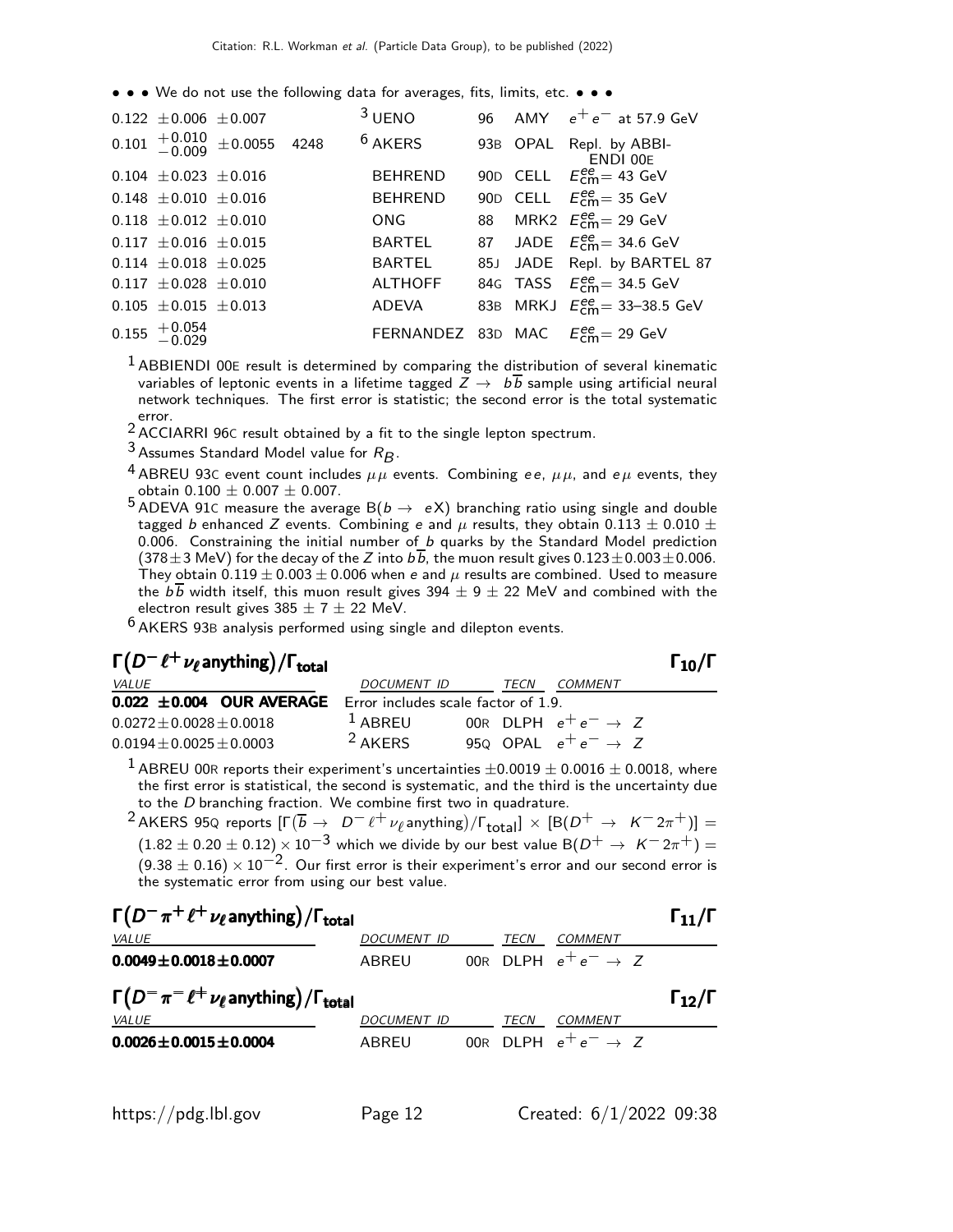| $\Gamma(\overline{D}^0\ell^+\nu_\ell)$ anything) / $\Gamma_{\rm total}$ |      |         | $\Gamma_{13}/\Gamma$                                               |
|-------------------------------------------------------------------------|------|---------|--------------------------------------------------------------------|
| <i>DOCUMENT ID</i>                                                      | TECN | COMMENT |                                                                    |
|                                                                         |      |         |                                                                    |
| $1$ ABREU                                                               |      |         |                                                                    |
| <sup>2</sup> AKERS                                                      |      |         |                                                                    |
|                                                                         |      |         | 00R DLPH $e^+e^- \rightarrow Z$<br>950 OPAL $e^+e^- \rightarrow Z$ |

 $1$  ABREU 00R reports their experiment's uncertainties  $\pm 0.0034 \pm 0.0036 \pm 0.0017$ , where the first error is statistical, the second is systematic, and the third is the uncertainty due to the D branching fraction. We combine first two in quadrature.

 $^2$ AKERS 95Q reports  $[\Gamma(\overline{b} \rightarrow \overline{D}0 \ell^+ \nu_\ell \text{anything})/\Gamma_{\text{total}}] \times [B(D^0 \rightarrow \overline{K^- \pi^+})] =$  $(2.52 \pm 0.14 \pm 0.17) \times 10^{-3}$  which we divide by our best value B $(D^0 \rightarrow K^-\pi^+) = 0$  $(3.947 \pm 0.030) \times 10^{-2}$ . Our first error is their experiment's error and our second error is the systematic error from using our best value.

| $\Gamma(\overline{D}^0\pi^-\ell^+\nu_\ell$ anything) / $\Gamma_{\rm total}$     |                    |     |      |                                 | $\Gamma_{14}/\Gamma$ |
|---------------------------------------------------------------------------------|--------------------|-----|------|---------------------------------|----------------------|
| <b>VALUE</b>                                                                    | <b>DOCUMENT ID</b> |     | TECN | <b>COMMENT</b>                  |                      |
| $0.0107 + 0.0025 + 0.0011$                                                      | ABREU              |     |      | 00R DIPH $e^+e^- \rightarrow Z$ |                      |
| $\Gamma(\overline{D}^0 \pi^+ \ell^+ \nu_\ell)$ anything) / $\Gamma_{\rm total}$ |                    |     |      |                                 | $\Gamma_{15}/\Gamma$ |
| VALUE                                                                           | DOCUMENT ID        |     | TECN | <b>COMMENT</b>                  |                      |
| $0.0023 \pm 0.0015 \pm 0.0004$                                                  | ABREU              |     |      | 00R DLPH $e^+e^- \rightarrow Z$ |                      |
| $\Gamma(D^{*-}\ell^+\nu_\ell$ anything) / $\Gamma_{\rm total}$                  |                    |     |      |                                 | $\Gamma_{16}/\Gamma$ |
| VALUE                                                                           | <b>DOCUMENT ID</b> |     | TECN | <b>COMMENT</b>                  |                      |
| $0.0275 \pm 0.0019$ OUR AVERAGE                                                 |                    |     |      |                                 |                      |
| $0.0275 + 0.0021 + 0.0009$                                                      | $1$ ABREU          | 00R |      | DLPH $e^+e^- \rightarrow Z$     |                      |
| $0.0276 + 0.0027 + 0.0011$                                                      | <sup>2</sup> AKERS |     |      | 950 OPAL $e^+e^- \rightarrow Z$ |                      |

<sup>1</sup> ABREU 00R reports their experiment's uncertainties  $\pm 0.0017 \pm 0.0013 \pm 0.0009$ , where the first error is statistical, the second is systematic, and the third is the uncertainty due to the D branching fraction. We combine first two in quadrature.

 $^2$  AKERS 95Q reports  $[\mathrm{B}(\overline{b}\to~D^*\ell^+\nu_\ell$ X)  $\times$   $\mathrm{B}(D^{*\,+}\to~D^0\pi^+)\times$   $\mathrm{B}(D^0\to~K^-\pi^+)$ ]  $= ((7.53 \pm 0.47 \pm 0.56) \times 10^{-4})$  and uses B $(D^{*+} \rightarrow D^0 \pi^+) = 0.681 \pm 0.013$  and  $B(D^0 \rightarrow K^-\pi^+) = 0.0401 \pm 0.0014$  to obtain the above result. The first error is the experiments error and the second error is the systematic error from the  $D^{*+}$  and  $D^0$ branching ratios.

| $\Gamma(D^{*-}\pi^-\ell^+\nu_\ell$ anything) / $\Gamma_{\rm total}$                                                                                        |                                          |  |      |                | $\Gamma_{17}/\Gamma$ |  |
|------------------------------------------------------------------------------------------------------------------------------------------------------------|------------------------------------------|--|------|----------------|----------------------|--|
| VALUE                                                                                                                                                      | DOCUMENT ID TECN                         |  |      | COMMENT        |                      |  |
| $0.0006 \pm 0.0007 \pm 0.0002$                                                                                                                             | ABREU 00R DLPH $e^+e^- \rightarrow Z$    |  |      |                |                      |  |
| $\Gamma(D^{*-}\pi^+\ell^+\nu_\ell$ anything) / $\Gamma_{\rm total}$                                                                                        |                                          |  |      |                | $\Gamma_{18}/\Gamma$ |  |
| VALUE                                                                                                                                                      | DOCUMENT ID TECN                         |  |      | <b>COMMENT</b> |                      |  |
| $0.0048 \pm 0.0009 \pm 0.0005$                                                                                                                             | ABREU 00R DLPH $e^+e^- \rightarrow Z$    |  |      |                |                      |  |
| $\Gamma(\overline{D}^0_i \ell^+ \nu_\ell)$ anything $\times$ B $(\overline{D}^0_i \rightarrow D^{*+} \pi^-)/\Gamma_{\text{total}}$<br>$\Gamma_{19}/\Gamma$ |                                          |  |      |                |                      |  |
| $D_i$ represents an unresolved mixture of pseudoscalar and tensor $D^{**}$ (P-wave) states.                                                                |                                          |  |      |                |                      |  |
| VALUE (units $10^{-3}$ )                                                                                                                                   | <i>DOCUMENT ID</i>                       |  | TECN | <b>COMMENT</b> |                      |  |
| $2.64 \pm 0.79 \pm 0.39$                                                                                                                                   | ABBIENDI 03M OPAL $e^+e^- \rightarrow Z$ |  |      |                |                      |  |

• • • We do not use the following data for averages, fits, limits, etc. • • •

 $6.1 \pm 1.3 \pm 1.3$  AKERS 95Q OPAL Repl. by ABBIENDI 03M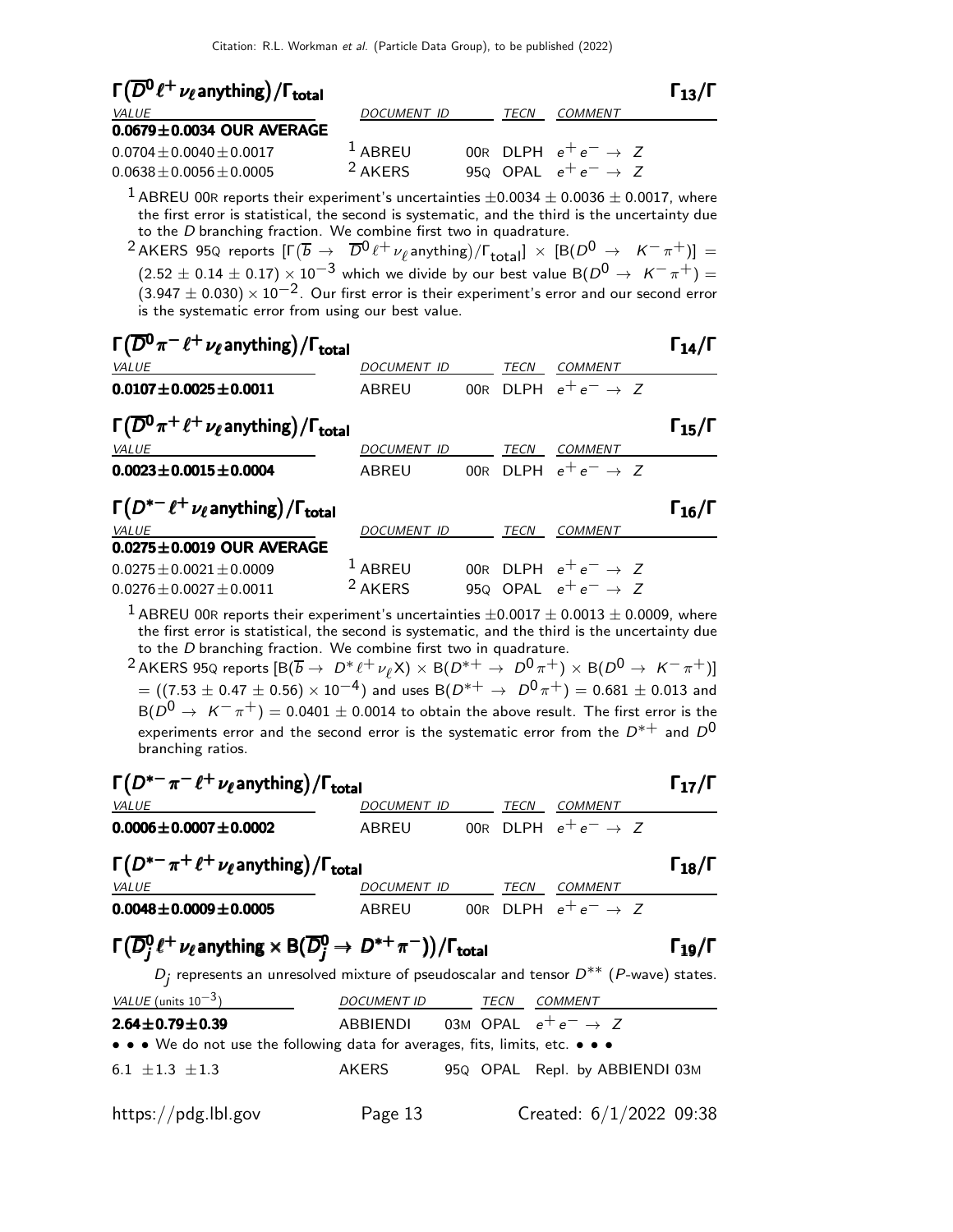| $\Gamma(D^-_i \ell^+ \nu_\ell)$ anything $\times$ B( $D^-_i \rightarrow D^0 \pi^-$ ))/ $\Gamma_{\text{total}}$                                      |    |                                                                                             |  |                                          | $\Gamma_{20}/\Gamma$ |
|-----------------------------------------------------------------------------------------------------------------------------------------------------|----|---------------------------------------------------------------------------------------------|--|------------------------------------------|----------------------|
|                                                                                                                                                     |    | $D_i$ represents an unresolved mixture of pseudoscalar and tensor $D^{**}$ (P-wave) states. |  |                                          |                      |
| VALUE (units $10^{-3}$ )                                                                                                                            |    | DOCUMENT ID TECN COMMENT                                                                    |  |                                          |                      |
| 7.0 ± 1.9 $^{+1.2}_{-1.3}$                                                                                                                          |    |                                                                                             |  | AKERS 950 OPAL $e^+e^- \rightarrow Z$    |                      |
| $\Gamma(\overline{D}_2^*(2460)^0 \ell^+ \nu_{\ell}$ anything $\times$ B $(\overline{D}_2^*(2460)^0 \rightarrow D^{*-}\pi^+))/\Gamma_{\text{total}}$ |    |                                                                                             |  |                                          | $\Gamma_{21}/\Gamma$ |
| VALUE (units $10^{-3}$ ) CL% DOCUMENT ID TECN                                                                                                       |    |                                                                                             |  | <i>COMMENT</i>                           |                      |
| $\leq 1.4$                                                                                                                                          | 90 |                                                                                             |  | ABBIENDI 03M OPAL $e^+e^- \rightarrow Z$ |                      |
| $\Gamma(D_2^*(2460)^-\ell^+\nu_\ell$ anything $\times$ B $(D_2^*(2460)^-\rightarrow D^0\pi^-))/\Gamma_{\rm total}$                                  |    |                                                                                             |  |                                          | Гээ/Г                |
| VALUE $(\text{units } 10^{-3})$                                                                                                                     |    | DOCUMENT ID TECN COMMENT                                                                    |  |                                          |                      |
| 4.2 $\pm$ 1.3 $^{+0.7}_{-1.2}$                                                                                                                      |    |                                                                                             |  | AKERS 950 OPAL $e^+e^- \rightarrow Z$    |                      |
| $\Gamma(\overline{D}_2^*(2460)^0 \ell^+ \nu_{\ell}$ anything $\times$ B $(\overline{D}_2^*(2460)^0 \rightarrow D^- \pi^+))/\Gamma_{\text{total}}$   |    |                                                                                             |  |                                          | $\Gamma_{23}/\Gamma$ |
| VALUE (units $10^{-3}$ )                                                                                                                            |    | DOCUMENT ID TECN                                                                            |  | COMMENT                                  |                      |
| $1.6 \pm 0.7 \pm 0.3$                                                                                                                               |    |                                                                                             |  | AKERS 950 OPAL $e^+e^- \rightarrow Z$    |                      |
| $\Gamma$ (charmless $\ell \overline{\nu}_{\ell}$ )/ $\Gamma_{\text{total}}$                                                                         |    |                                                                                             |  |                                          | $\Gamma_{24}/\Gamma$ |

"OUR EVALUATION" is an average of the data listed below performed by the LEP Heavy Flavour Steering Group. The averaging procedure takes into account correlations between the measurements.

| <b>VALUE</b>                         | <b>DOCUMENT ID</b>    | TECN | <i>COMMENT</i>                  |
|--------------------------------------|-----------------------|------|---------------------------------|
| $0.00171 \pm 0.00052$ OUR EVALUATION |                       |      |                                 |
| $0.0017 \pm 0.0004$ OUR AVERAGE      |                       |      |                                 |
| $0.00163 \pm 0.00053 \pm 0.00055$    | $1$ ABBIENDI          |      | 01R OPAL $e^+e^- \rightarrow Z$ |
| $0.00157 \pm 0.00035 \pm 0.00055$    | <sup>2</sup> ABREU    |      | 000 DLPH $e^+e^- \rightarrow Z$ |
| $0.00173 \pm 0.00055 \pm 0.00055$    | $3$ BARATE            |      | 99G ALEP $e^+e^- \rightarrow Z$ |
| $0.0033 + 0.0010 + 0.0017$           | <sup>4</sup> ACCIARRI |      | 98K L3 $e^+e^- \to Z$           |

1 Obtained from the best fit of the MC simulated events to the data based on the  $b \to$  $X^{\phantom{\dagger}}_{{\bm u}}$   $\ell\nu$  neutral network output distributions.

<sup>2</sup> ABREU 00D result obtained from a fit to the numbers of decays in  $b \to u$  enriched and depleted samples and their lepton spectra, and assuming  $|V_{c\,b}| = 0.0384 \pm 0.0033$  and  $\tau_b$ = 1.564  $\pm$  0.014 ps.

 $3 \text{U}$ ses lifetime tagged  $b\overline{b}$  sample.

<sup>4</sup> ACCIARRI 98K assumes  $R_b$  = 0.2174  $\pm$  0.0009 at Z decay.

## $\Gamma(\tau^+ \nu_{\tau}$  anything) / Γ<sub>total</sub> Γ<sub>25</sub>/Γ

| VALUE (units $10^{-2}$ )    | <b>EVTS</b> | <b>DOCUMENT ID</b> | <b>TECN</b> | <b>COMMENT</b>                  |  |
|-----------------------------|-------------|--------------------|-------------|---------------------------------|--|
| $2.41 \pm 0.23$ OUR AVERAGE |             |                    |             |                                 |  |
| $2.78 \pm 0.18 \pm 0.51$    |             | $1$ ABBIENDI       |             | 010 OPAL $e^+e^- \rightarrow Z$ |  |
| $2.43 \pm 0.20 \pm 0.25$    |             | $2$ BARATE         |             | 01E ALEP $e^+e^- \rightarrow Z$ |  |
| $2.19 \pm 0.24 \pm 0.39$    |             | $3$ ABREU          |             | 00c DLPH $e^+e^- \rightarrow Z$ |  |
| $1.7 \pm 0.5 \pm 1.1$       |             | 4,5 ACCIARRI       |             | 960 L3 $e^+e^- \rightarrow Z$   |  |
| 2.4 $\pm$ 0.7 $\pm$ 0.8     | 1032        | $6$ ACCIARRI       |             | 940 L3 $e^+e^- \rightarrow Z$   |  |
|                             |             |                    |             |                                 |  |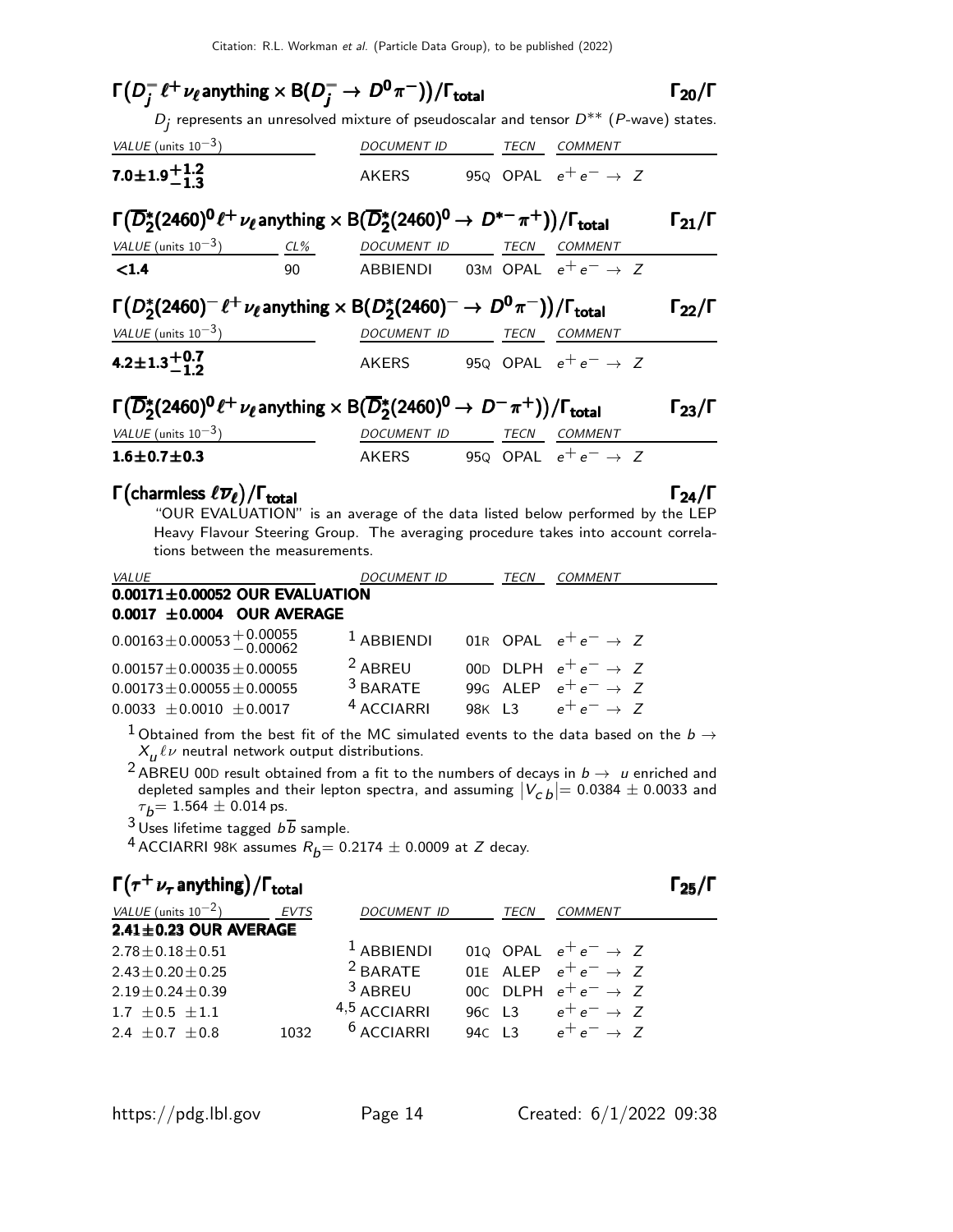• • • We do not use the following data for averages, fits, limits, etc. • • •

| $2.75 \pm 0.30 \pm 0.37$ | 405 |          |  | <sup>7</sup> BUSKULIC 95 ALEP Repl. by BARATE 01E |
|--------------------------|-----|----------|--|---------------------------------------------------|
| $4.08 \pm 0.76 \pm 0.62$ |     | BUSKULIC |  | 93B ALEP Repl. by BUSKULIC 95                     |

 $<sup>1</sup>$  ABBIENDI 01Q uses a missing energy technique.</sup>

2 The energy-flow and b-tagging algorithms were used.

<sup>3</sup> Uses the missing energy in  $Z \rightarrow b\overline{b}$  decays without identifying leptons.

4 ACCIARRI 96<sup>C</sup> result obtained from missing energy spectrum.

 $5$  Assumes Standard Model value for  $R_B$ .

 $6$  This is a direct result using tagged  $b\overline{b}$  events at the Z, but species are not separated.

7 BUSKULIC 95 uses missing-energy technique.

## $\Gamma(D^{*-} \tau \nu_{\tau}$  anything)/ $\Gamma_{\text{total}}$   $\Gamma_{\text{26}}$

|                                     |                                                     |  |                     | -- |
|-------------------------------------|-----------------------------------------------------|--|---------------------|----|
| <i>VALUE</i>                        | <i>DOCUMENT ID</i>                                  |  | <i>TECN COMMENT</i> |    |
| $(0.88\pm0.31\pm0.28)\times10^{-2}$ | <sup>1</sup> BARATE 01E ALEP $e^+e^- \rightarrow Z$ |  |                     |    |

 $<sup>1</sup>$  The energy-flow and b-tagging algorithms were used.</sup>

## $\Gamma(\overline{b} \to \overline{c} \to \ell^- \overline{\nu}_{\ell}$ anything)/ $\Gamma_{\text{total}}$  Γ<sub>27</sub>/Γ

"OUR EVALUATION" is an average of the data listed below, excluding all asymmetry measurements, performed by the LEP Electroweak Working Group as described in the "Note on the Z boson" in the Z Particle Listings.

| VALUE                                                                         | <b>DOCUMENT ID</b>                                    | TECN | <i>COMMENT</i>                      |
|-------------------------------------------------------------------------------|-------------------------------------------------------|------|-------------------------------------|
| $0.0802 \pm 0.0019$ OUR EVALUATION                                            |                                                       |      |                                     |
| $0.0817 \pm 0.0020$ OUR AVERAGE                                               |                                                       |      |                                     |
| $0.0818 \pm 0.0015 \begin{array}{l} +0.0024 \\ -0.0026 \end{array}$           | $^1$ HEISTER                                          |      | 02G ALEP $e^+e^- \rightarrow Z$     |
| $0.0798 \pm 0.0022 \pm 0.0025$                                                | $2$ ABREU                                             |      | 01L DLPH $e^+e^- \rightarrow Z$     |
| $0.0840 \pm 0.0016 \pm 0.0039$                                                | $3$ ABBIENDI                                          |      | 00E OPAL $e^+e^- \rightarrow Z$     |
| • • • We do not use the following data for averages, fits, limits, etc. • • • |                                                       |      |                                     |
| $0.0770 \pm 0.0097 \pm 0.0046$                                                | $4$ ABREU                                             |      | 95D DLPH $e^+e^- \rightarrow Z$     |
| $0.082 \pm 0.003 \pm 0.012$                                                   | <sup>5</sup> BUSKULIC 94G ALEP $e^+e^- \rightarrow Z$ |      |                                     |
| $0.077 \pm 0.004 \pm 0.007$                                                   | $6$ AKERS                                             |      | 93B OPAL Repl. by ABBI-<br>ENDI 00E |

 $1$  Uses the combination of lepton transverse momentum spectrum and the correlation between the charge of the lepton and opposite jet charge. The first error is statistic and the second error is the total systematic error including the modeling.

 $2$  The experimental systematic and model uncertainties are combined in quadrature.

3 ABBIENDI 00<sup>E</sup> result is determined by comparing the distribution of several kinematic variables of leptonic events in a lifetime tagged  $\overline{Z} \rightarrow b\overline{b}$  sample using artificial neural network techniques. The first error is statistic; the second error is the total systematic error.

 $^4$  ABREU 95D give systematic errors  $\pm$ 0.0033 (model) and 0.0032  $(R_{\cal C})$ . We combine these in quadrature. This result is from the same global fit as their  $\Gamma(\overline{b} \to \ell^+ \nu_\ell X)$ data.<br><sup>5</sup> BUSKULIC 94G uses *e* and  $\mu$  events. This value is from the same global fit as their

 $\Gamma(\overline{b}\rightarrow \ell^+\nu_{\ell}$ anything)/ $\Gamma_{\text{total}}$  data.

<sup>6</sup> AKERS 93B analysis performed using single and dilepton events.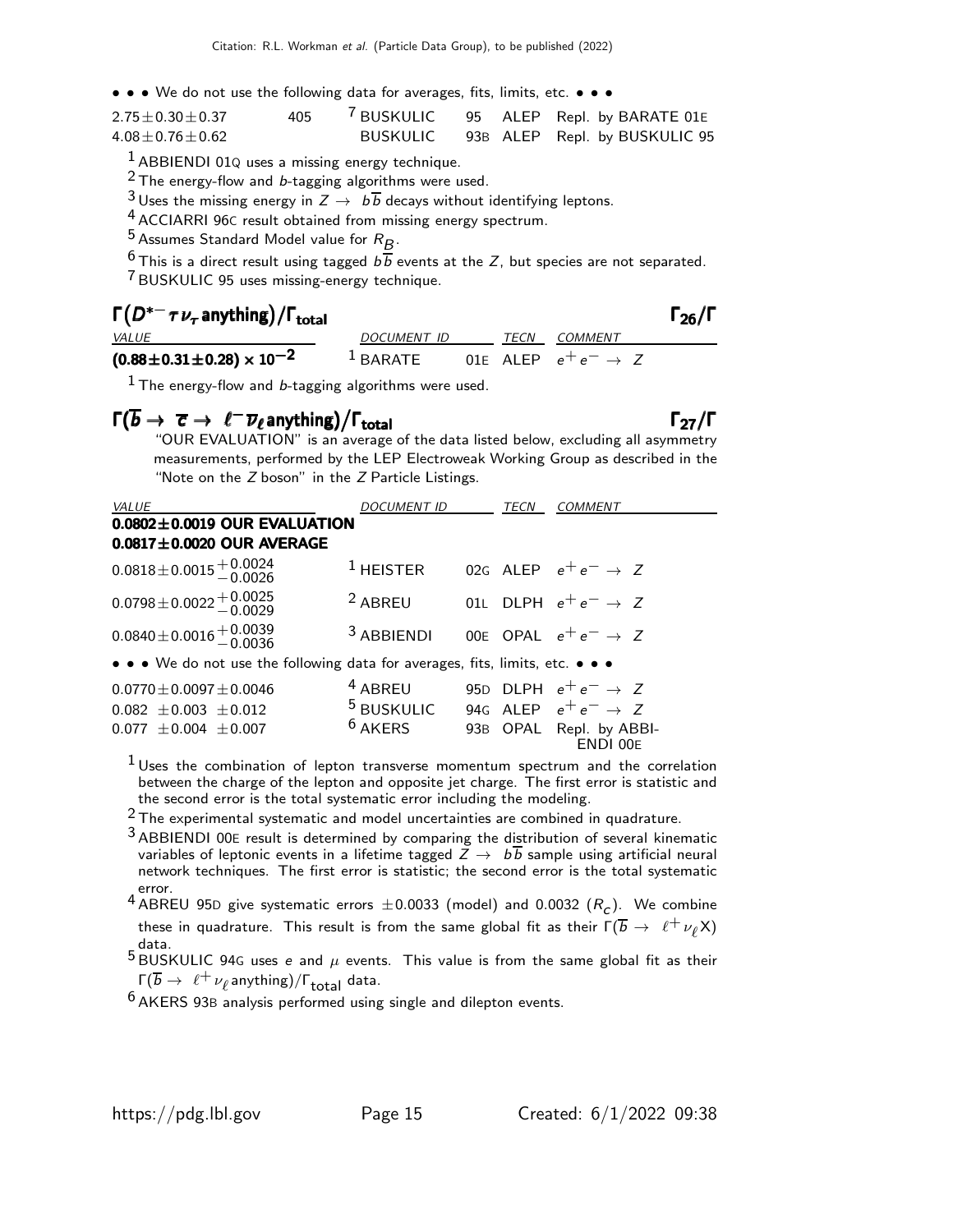| $\Gamma(c \to \ell^+ \nu \text{anything})/\Gamma_{\text{total}}$ |             |      |                                 | $\Gamma_{28}/\Gamma$ |
|------------------------------------------------------------------|-------------|------|---------------------------------|----------------------|
| <i>VALUE</i>                                                     | DOCUMENT ID | TECN | <i>COMMENT</i>                  |                      |
| $0.0161 \pm 0.0020 \pm 0.0034$<br>-0.0047                        | $1$ ABREU   |      | 01L DLPH $e^+e^- \rightarrow Z$ |                      |

 $<sup>1</sup>$  The experimental systematic and model uncertainties are combined in quadrature.</sup>

# Γ $(\overline{D}^0$  anything) / Γ<sub>total</sub> 2012 **Γ** 29/Γ

VALUE **DOCUMENT ID** TECN COMMENT 0.587 $\pm$ 0.028 $\pm$ 0.005 <sup>1</sup> Buskulic 96y alep  $e^+e^- \to Z$ 

 $^1$ BUSKULIC 96Y reports  $0.605 \pm 0.024 \pm 0.016$  from a measurement of  $[\Gamma(\overline{b} \rightarrow$  $\overline{D}{}^0$  anything)/ $\Gamma_{\rm total}$ ]  $\times$  [B( $D^0$   $\rightarrow$   $K^-\pi^+)$ ] assuming B( $D^0$   $\rightarrow$   $K^-\pi^+)$  = 0.0383, which we rescale to our best value B $(D^0 \rightarrow \ K^- \pi^+) = (3.947 \pm 0.030) \times 10^{-2}$ . Our<br>first error is their experiment's error and our second error is the systematic error from using our best value.

| $\Gamma(D^0 D_s^{\pm}$ anything)/ $\Gamma_{\text{total}}$ |                      |      |                                 | $\Gamma_{30}/\Gamma$ |
|-----------------------------------------------------------|----------------------|------|---------------------------------|----------------------|
| <i>VALUE</i>                                              | DOCUMENT ID          | TECN | <i>COMMENT</i>                  |                      |
| $0.091 + 0.020 + 0.034$<br>-0.018 -0.022                  | $\frac{1}{2}$ BARATE |      | 980 ALEP $e^+e^- \rightarrow Z$ |                      |

 $<sup>1</sup>$  The systematic error includes the uncertainties due to the charm branching ratios.</sup>

| $\Gamma(D^{\mp} D_{s}^{\pm}$ anything) / $\Gamma_{\text{total}}$ |                      |             |                                 | $\Gamma_{31}/\Gamma$ |
|------------------------------------------------------------------|----------------------|-------------|---------------------------------|----------------------|
| <i>VALUE</i>                                                     | DOCUMENT ID          | <b>TFCN</b> | COMMENT                         |                      |
| $0.040 + 0.017 + 0.016$<br>-0.014 -0.011                         | $\frac{1}{2}$ BARATE |             | 980 ALEP $e^+e^- \rightarrow Z$ |                      |

 $<sup>1</sup>$  The systematic error includes the uncertainties due to the charm branching ratios.</sup>

| $\left[\Gamma(D^0 D^{\pm}_s \text{ anything}) + \Gamma(D^{\mp} D^{\pm}_s \text{ anything})\right] / \Gamma_{\text{total}}$ | $(\Gamma_{30} + \Gamma_{31})/\Gamma$ |      |                                 |
|----------------------------------------------------------------------------------------------------------------------------|--------------------------------------|------|---------------------------------|
| <i>VALUE</i>                                                                                                               | DOCUMENT ID                          | TECN | <i>COMMENT</i>                  |
| $0.131 + 0.026 + 0.048$<br>$-0.022 - 0.031$                                                                                | $1$ BARATE                           |      | 980 ALEP $e^+e^- \rightarrow Z$ |

 $<sup>1</sup>$  The systematic error includes the uncertainties due to the charm branching ratios.</sup>

| $\Gamma(\overline{D}^{\mathbf{0}}D^{\mathbf{0}})$ anything) / $\Gamma_{\mathbf{total}}$ |                      |             |                                 | $\Gamma_{32}/\Gamma$ |
|-----------------------------------------------------------------------------------------|----------------------|-------------|---------------------------------|----------------------|
| <i>VALUE</i>                                                                            | DOCUMENT ID          | <b>TECN</b> | <i>COMMENT</i>                  |                      |
| $0.051 + 0.016 + 0.012$<br>$-0.014 - 0.011$                                             | $\frac{1}{2}$ BARATE |             | 980 ALEP $e^+e^- \rightarrow Z$ |                      |

 $<sup>1</sup>$  The systematic error includes the uncertainties due to the charm branching ratios.</sup>

| $\Gamma(D^0 D^{\pm}$ anything) / $\Gamma_{\text{total}}$ |                      |      |                                 | $\Gamma_{33}/\Gamma$ |
|----------------------------------------------------------|----------------------|------|---------------------------------|----------------------|
| <i>VALUE</i>                                             | DOCUMENT ID          | TFCN | COMMENT                         |                      |
| $0.027 + 0.015 + 0.010$<br>-0.013 -0.009                 | $\frac{1}{2}$ RARATE |      | 980 ALEP $e^+e^- \rightarrow Z$ |                      |

 $<sup>1</sup>$  The systematic error includes the uncertainties due to the charm branching ratios.</sup>

| $\left[\Gamma(\overline{D}^0 D^0 \text{anything}) + \Gamma(D^0 D^{\pm} \text{anything})\right] / \Gamma_{\text{total}}$ |             |  |      | $(\Gamma_{32} + \Gamma_{33})/\Gamma$ |
|-------------------------------------------------------------------------------------------------------------------------|-------------|--|------|--------------------------------------|
| <i>VALUE</i>                                                                                                            | DOCUMENT ID |  | TECN | COMMENT                              |
| $0.078 + 0.020 + 0.018$<br>$-0.018 - 0.016$                                                                             | $1$ BARATE  |  |      | 980 ALEP $e^+e^- \rightarrow Z$      |

 $<sup>1</sup>$  The systematic error includes the uncertainties due to the charm branching ratios.</sup>

|  |  |  | https://pdg.lbl.gov |
|--|--|--|---------------------|
|--|--|--|---------------------|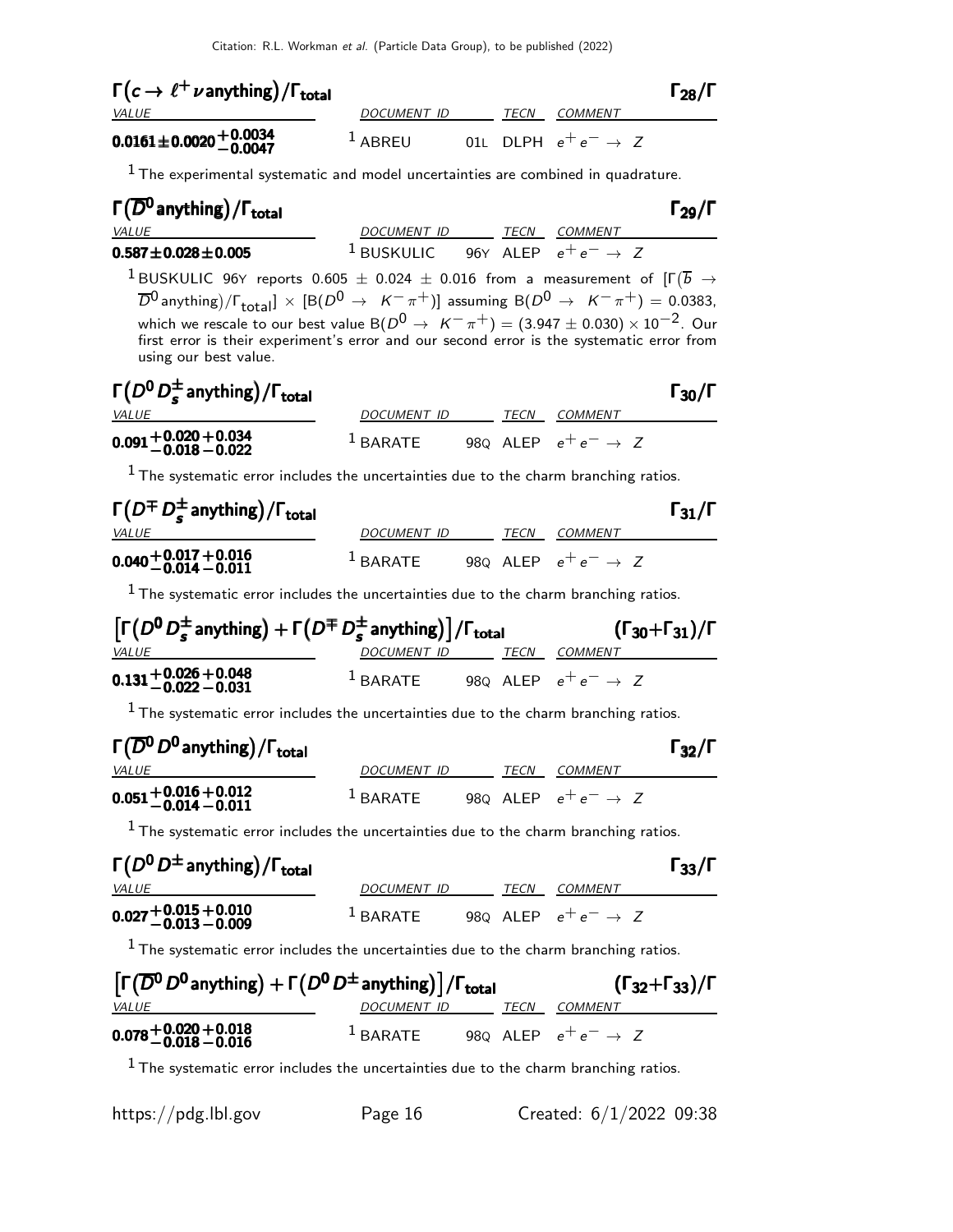| $\Gamma(D^{\pm} D^{\mp}$ anything) / $\Gamma_{\text{total}}$                                                                                                                     |                          |                                                                                                                                                                                                                                                                                                                                                                           |  |                                 | $\Gamma_{34}/\Gamma$                 |
|----------------------------------------------------------------------------------------------------------------------------------------------------------------------------------|--------------------------|---------------------------------------------------------------------------------------------------------------------------------------------------------------------------------------------------------------------------------------------------------------------------------------------------------------------------------------------------------------------------|--|---------------------------------|--------------------------------------|
| VALUE                                                                                                                                                                            | $CL\%$                   | DOCUMENT ID TECN COMMENT                                                                                                                                                                                                                                                                                                                                                  |  |                                 |                                      |
| < 0.009                                                                                                                                                                          | 90                       | BARATE 980 ALEP $e^+e^- \rightarrow Z$                                                                                                                                                                                                                                                                                                                                    |  |                                 |                                      |
| $\left[\Gamma(D^0\!$ anything) $+\Gamma(D^+\!$ anything) $\right]/\Gamma_{\text{total}}$<br><b>VALUE</b>                                                                         |                          | DOCUMENT ID TECN COMMENT                                                                                                                                                                                                                                                                                                                                                  |  |                                 | $(\Gamma_{35} + \Gamma_{36})/\Gamma$ |
| $0.093 \pm 0.017 \pm 0.014$                                                                                                                                                      |                          | <sup>1</sup> ABDALLAH 03E DLPH $e^+e^- \rightarrow Z$                                                                                                                                                                                                                                                                                                                     |  |                                 |                                      |
| $^1$ The second error is the total of systematic uncertainties including the branching fractions<br>used in the measurement.                                                     |                          |                                                                                                                                                                                                                                                                                                                                                                           |  |                                 |                                      |
| $\Gamma(D^-$ anything) / $\Gamma_{\text{total}}$<br><b>VALUE</b>                                                                                                                 |                          | DOCUMENT ID TECN COMMENT                                                                                                                                                                                                                                                                                                                                                  |  |                                 | $\Gamma_{37}/\Gamma$                 |
| $0.227 \pm 0.016 \pm 0.004$                                                                                                                                                      |                          | <sup>1</sup> BUSKULIC 96Y ALEP $e^+e^- \rightarrow Z$                                                                                                                                                                                                                                                                                                                     |  |                                 |                                      |
| $^1$ BUSKULIC 96Y reports 0.234 $\pm$ 0.013 $\pm$ 0.010 from a measurement of [F $(\overline{b}$ $\rightarrow$<br>using our best value.                                          |                          | D <sup>-</sup> anything)/ $\Gamma_{\text{total}}$ × [B(D <sup>+</sup> $\rightarrow K^- 2\pi^+$ )] assuming B(D <sup>+</sup> $\rightarrow K^- 2\pi^+$ ) = 0.091,<br>which we rescale to our best value $B(D^+ \rightarrow K^- 2\pi^+) = (9.38 \pm 0.16) \times 10^{-2}$ . Our<br>first error is their experiment's error and our second error is the systematic error from |  |                                 |                                      |
| $\Gamma(D^*(2010)^+$ anything)/ $\Gamma_{total}$<br>VALUE                                                                                                                        |                          | DOCUMENT ID TECN COMMENT                                                                                                                                                                                                                                                                                                                                                  |  |                                 | $\Gamma_{38}/\Gamma$                 |
| $0.173 \pm 0.016 \pm 0.012$                                                                                                                                                      | $\overline{\phantom{a}}$ | <sup>1</sup> ACKERSTAFF 98E OPAL $e^+e^- \rightarrow Z$                                                                                                                                                                                                                                                                                                                   |  |                                 |                                      |
| $^{-1}$ Uses lepton tags to select $Z\rightarrow\ b\overline{b}$ events.                                                                                                         |                          |                                                                                                                                                                                                                                                                                                                                                                           |  |                                 |                                      |
| $\Gamma(D_1(2420)^0)$ anything) / $\Gamma_{\rm total}$<br><i>VALUE</i>                                                                                                           |                          | DOCUMENT ID TECN COMMENT                                                                                                                                                                                                                                                                                                                                                  |  |                                 | $\Gamma_{39}/\Gamma$                 |
| $0.050 \pm 0.014 \pm 0.006$                                                                                                                                                      |                          | <sup>1</sup> ACKERSTAFF 97W OPAL $e^+e^- \rightarrow Z$                                                                                                                                                                                                                                                                                                                   |  |                                 |                                      |
| $^1$ ACKERSTAFF 97W assumes B $(D_2^*(2460)^{\mathrm{O}} \rightarrow D^{*+}\pi^-)$ = 0.21 $\pm$ 0.04 and<br>$\Gamma_{b\overline{b}}/\Gamma_{\text{hadrons}} = 0.216$ at Z decay. |                          |                                                                                                                                                                                                                                                                                                                                                                           |  |                                 |                                      |
| $\Gamma(D^*(2010)^{\text{+}} D_s^{\text{+}}$ anything) / $\Gamma_{\text{total}}$<br><i>VALUE</i>                                                                                 |                          | DOCUMENT ID TECN COMMENT                                                                                                                                                                                                                                                                                                                                                  |  |                                 | $\Gamma_{40}/\Gamma$                 |
| $0.033 + 0.010 + 0.012$<br>-0.009 -0.009                                                                                                                                         |                          | $1$ BARATE                                                                                                                                                                                                                                                                                                                                                                |  | 980 ALEP $e^+e^- \rightarrow Z$ |                                      |
| $1$ The systematic error includes the uncertainties due to the charm branching ratios.                                                                                           |                          |                                                                                                                                                                                                                                                                                                                                                                           |  |                                 |                                      |
| $\Gamma(D^0 D^*(2010)^{\pm})$ anything) / $\Gamma_{\text{total}}$<br><i>VALUE</i>                                                                                                |                          | DOCUMENT ID TECN COMMENT                                                                                                                                                                                                                                                                                                                                                  |  |                                 | $\Gamma_{41}/\Gamma$                 |
| $0.030 + 0.009 + 0.007$<br>-0.008 -0.005                                                                                                                                         |                          | <sup>1</sup> BARATE 98Q ALEP $e^+e^- \rightarrow Z$                                                                                                                                                                                                                                                                                                                       |  |                                 |                                      |
| $1$ The systematic error includes the uncertainties due to the charm branching ratios.                                                                                           |                          |                                                                                                                                                                                                                                                                                                                                                                           |  |                                 |                                      |
| $\Gamma(D^*(2010)^{\pm} D^{\mp}$ anything) / $\Gamma_{total}$<br><b>VALUE</b>                                                                                                    |                          | DOCUMENT ID TECN COMMENT                                                                                                                                                                                                                                                                                                                                                  |  |                                 | $\Gamma_{42}/\Gamma$                 |
| $0.025 + 0.010 + 0.006$<br>$-0.009 - 0.005$                                                                                                                                      |                          | $^1$ BARATE 980 ALEP $e^+e^- \rightarrow Z$                                                                                                                                                                                                                                                                                                                               |  |                                 |                                      |

 $^1$  The systematic error includes the uncertainties due to the charm branching ratios.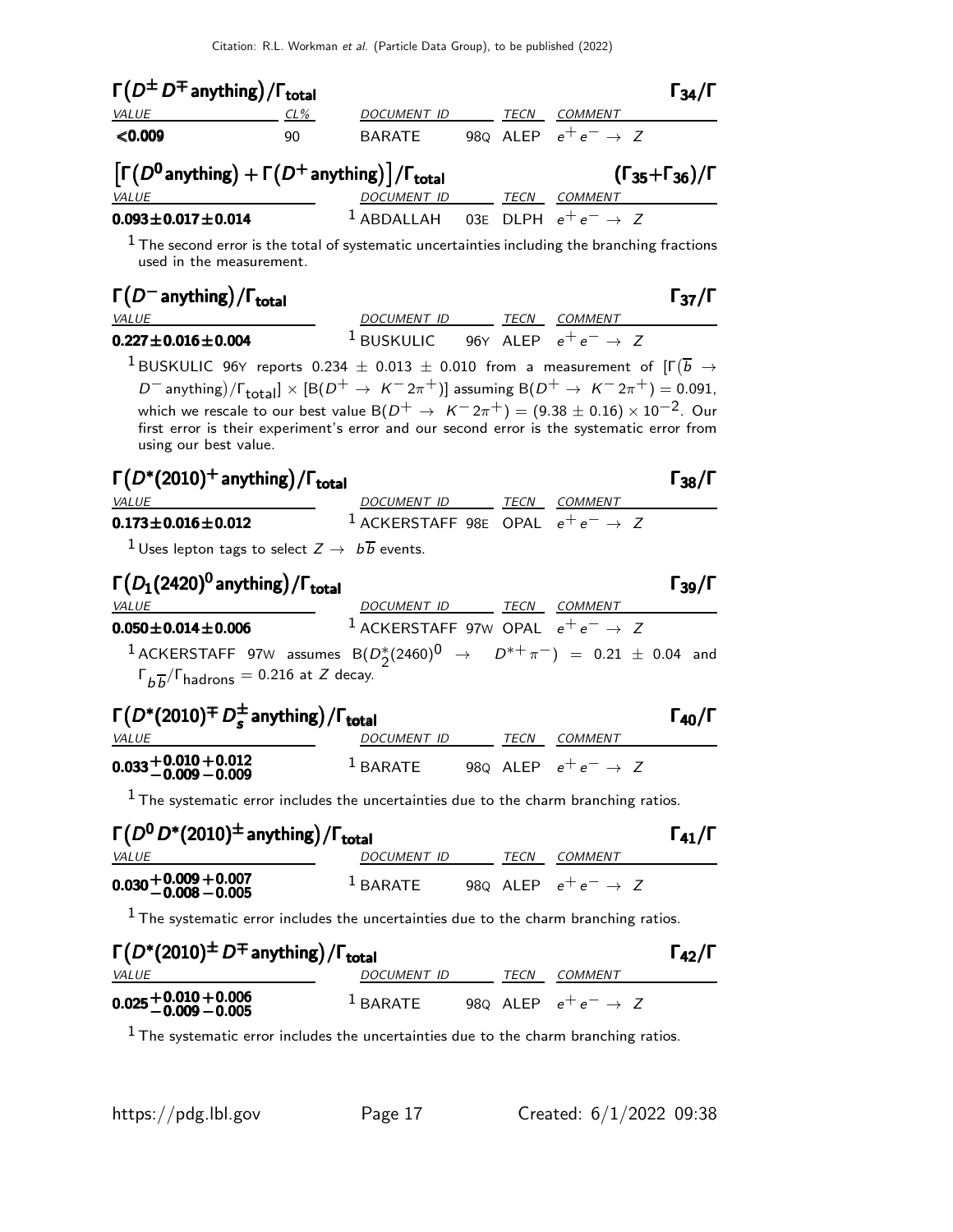| $\Gamma(D^*(2010)^{\pm} D^*(2010)^{\mp}$ anything) / $\Gamma_{\text{total}}$ |                      |  |      |                                 | $\Gamma_{43}/\Gamma$ |
|------------------------------------------------------------------------------|----------------------|--|------|---------------------------------|----------------------|
| <i>VALUE</i>                                                                 | <i>DOCUMENT ID</i>   |  | TECN | <i>COMMENT</i>                  |                      |
| $0.012 + 0.004 + 0.002$                                                      | $\frac{1}{2}$ BARATE |  |      | 980 ALEP $e^+e^- \rightarrow Z$ |                      |

 $<sup>1</sup>$  The systematic error includes the uncertainties due to the charm branching ratios.</sup>

| $\Gamma(\overline{D}D$ anything)/ $\Gamma_{\text{total}}$   |                                                       |      |                | $\Gamma_{44}/\Gamma$ |
|-------------------------------------------------------------|-------------------------------------------------------|------|----------------|----------------------|
| <i>VALUE</i>                                                | DOCUMENT ID                                           | TECN | <i>COMMENT</i> |                      |
| $0.10\pm0.032\begin{array}{l} +0.107 \\ -0.095 \end{array}$ | <sup>1</sup> ABBIENDI 041 OPAL $e^+e^- \rightarrow Z$ |      |                |                      |

<sup>1</sup> Measurement performed using an inclusive identification of  $B$  mesons and the  $D$  candidates.

# Γ D ∗ 2 (2460)<sup>0</sup> anything Γ /Γtotal Γ45/Γ D∗2 (2460)<sup>0</sup> anything Γ /ΓtotalΓ45/Γ (2460)<sup>0</sup> anythingΓ /Γtotal Γ45/Γ (2460)<sup>0</sup> anything/ΓtotalΓ45/Γ

| <i>VALUE</i>                                                                            | DOCUMENT ID TECN COMMENT                                |  |
|-----------------------------------------------------------------------------------------|---------------------------------------------------------|--|
| $0.047 \pm 0.024 \pm 0.013$                                                             | <sup>1</sup> ACKERSTAFF 97W OPAL $e^+e^- \rightarrow Z$ |  |
| 1 ACKERSTAFF 97W assumes $B(D_2^*(2460)^0 \rightarrow D^{*+}\pi^-) = 0.21 \pm 0.04$ and |                                                         |  |
| $\Gamma_{b\overline{b}}/\Gamma_{\text{hadrons}} = 0.216$ at Z decay.                    |                                                         |  |

| $\Gamma(D_s^-$ anything)/ $\Gamma_{\text{total}}$ |                                                       |      |                | $\Gamma_{46}/\Gamma$ |
|---------------------------------------------------|-------------------------------------------------------|------|----------------|----------------------|
| <i>VALUE</i>                                      | <i>DOCUMENT ID</i>                                    | TECN | <i>COMMENT</i> |                      |
| $0.147 \pm 0.017 \pm 0.013$                       | <sup>1</sup> BUSKULIC 96Y ALEP $e^+e^- \rightarrow Z$ |      |                |                      |

 $^{\text{1}}$ BUSKULIC 96Y reports  $0.183\,\pm\,0.019\,\pm\,0.009$  from a measurement of  $[\Gamma(\overline{b}\,\rightarrow\,$  $D^-_{\cal S}$  anything)/ $\Gamma_{\rm total}$ ]  $\times$  [B( $D^+_{\cal S}$   $\rightarrow$   $\phi\pi^+)$ ] assuming B( $D^+_{\cal S}$   $\rightarrow$   $\phi\pi^+)$  = 0.036, which we rescale to our best value  $\mathsf{B}(D_{\cal S}^+\to\ \phi\pi^+)= (4.5\pm0.4)\times 10^{-2}$ . Our first error is their experiment's error and our second error is the systematic error from using our best value.

### $Γ(D_5^+)$  $\Gamma(D_s^+$  anything)/ $\Gamma_{\text{total}}$

| <b>VALUE</b>                    | DOCUMENT ID                                           | <i>TECN COMMENT</i> |
|---------------------------------|-------------------------------------------------------|---------------------|
| $0.101\!\pm\!0.010\!\pm\!0.029$ | <sup>1</sup> ABDALLAH 03E DLPH $e^+e^- \rightarrow Z$ |                     |

 $<sup>1</sup>$  The second error is the total of systematic uncertainties including the branching fractions</sup> used in the measurement.

$$
\Gamma(b \to \Lambda_c^+ \text{anything})/\Gamma_{\text{total}}
$$

VALUE **DOCUMENT ID TECN COMMENT** 0.077 $\pm$ 0.011 $\pm$ 0.004 <sup>1</sup> BUSKULIC 96Y ALEP  $e^+e^- \to Z$ 

<sup>1</sup> BUSKULIC 96<sup>Y</sup> reports 0.<sup>110</sup> <sup>±</sup> <sup>0</sup>.<sup>014</sup> <sup>±</sup> <sup>0</sup>.006 from a measurement of [Γ(<sup>b</sup> <sup>→</sup>  $\Lambda^+$  $c^+$ anything)/ $\Gamma_{\rm total}$ ]  $\times$  [B( $\Lambda_c^+ \to~pK^-\pi^+)$ ] assuming B( $\Lambda_c^+ \to~pK^-\pi^+) =$  0.044, which we rescale to our best value B( $\Lambda_C^+ \to pK^-\pi^+)=(6.28\pm 0.32)\times 10^{-2}$ . Our<br>first error is their experiment's error and our second error is the systematic error from using our best value.

| $\Gamma(\overline{c}/c$ anything)/ $\Gamma_{total}$ |              |      |                                 | $\Gamma_{49}/\Gamma$ |
|-----------------------------------------------------|--------------|------|---------------------------------|----------------------|
| <i>VALUE</i>                                        | DOCUMENT ID  | TECN | <b>COMMENT</b>                  |                      |
| $1.162 \pm 0.032$ OUR AVERAGE                       |              |      |                                 |                      |
| $1.12 \begin{array}{c} +0.11 \\ -0.10 \end{array}$  | $1$ ABBIENDI |      | 041 OPAI $e^+e^- \rightarrow Z$ |                      |
| $1.166 \pm 0.031 \pm 0.080$                         | $2$ ABREU    |      | 00 DLPH $e^+e^- \rightarrow Z$  |                      |
| https://pdg.lbl.gov                                 | Page 18      |      | Created: $6/1/2022$ 09:38       |                      |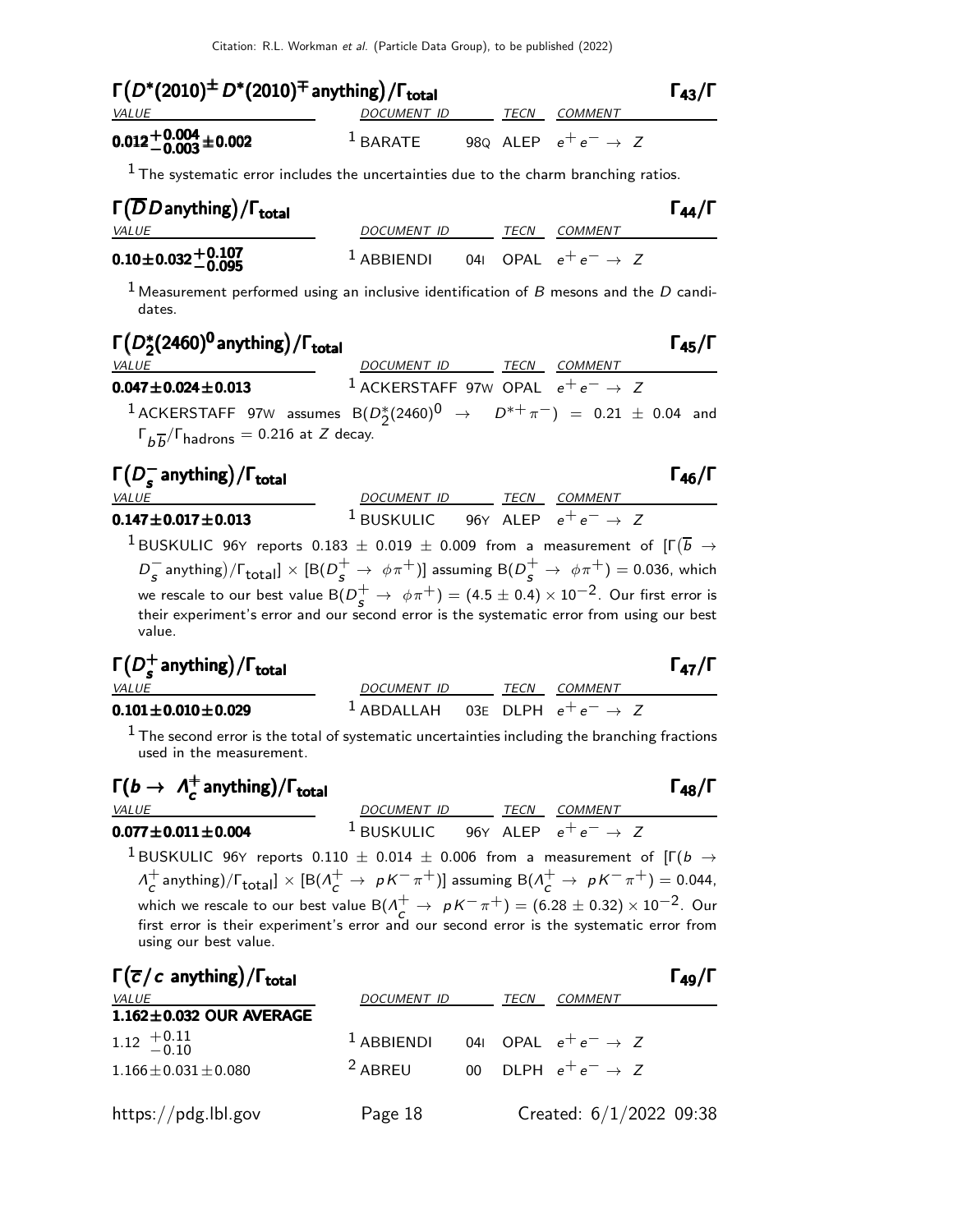| $1.147 + 0.041$         | <sup>3</sup> ABREU                                    |  | 98D DLPH $e^+e^- \rightarrow Z$ |  |
|-------------------------|-------------------------------------------------------|--|---------------------------------|--|
| $1.230 + 0.036 + 0.065$ | <sup>4</sup> BUSKULIC 96Y ALEP $e^+e^- \rightarrow Z$ |  |                                 |  |

<sup>1</sup> Measurement performed using an inclusive identification of  $B$  mesons and the  $D$  candidates.

2 Gates.<br>Evaluated via summation of exclusive and inclusive channels.

 $3$  ABREU 98D results are extracted from a fit to the b-tagging probability distribution based on the impact parameter.

 $^4$ BUSKULIC 96Y assumes PDG 96 production fractions for  $B^0$ ,  $B^+$ ,  $B_{\sf s}$ ,  $b$  baryons, and PDG 96 branching ratios for charm decays. This is sum of their inclusive  $\overline{D}^0$ ,  $D^-$ ,  $\overline{D}_s$ , and  $\Lambda_c$  branching ratios, corrected to include inclusive  $\Xi_c$  and charmonium.

 $\Gamma_{-2}/\Gamma$ 

| $\Gamma(J/\psi(1S)$ anything) / $\Gamma_{total}$                              |          |                      |      |                                          |
|-------------------------------------------------------------------------------|----------|----------------------|------|------------------------------------------|
| VALUE (units $10^{-2}$ )                                                      | CL% EVTS | DOCUMENT ID          | TECN | COMMENT                                  |
| $1.16 \pm 0.10$ OUR AVERAGE                                                   |          |                      |      |                                          |
| $1.12 \pm 0.12 \pm 0.10$                                                      |          | $1$ ABREU            |      | 94P DLPH $e^+e^- \rightarrow Z$          |
| $1.16 \pm 0.16 \pm 0.14$                                                      | 121      | $2$ ADRIANI          |      | 93J L3 $e^+e^- \rightarrow Z$            |
| $1.21 \pm 0.13 \pm 0.08$                                                      |          | <b>BUSKULIC</b>      |      | 92G ALEP $e^+e^- \rightarrow Z$          |
| • • • We do not use the following data for averages, fits, limits, etc. • • • |          |                      |      |                                          |
| $1.3 \pm 0.2 \pm 0.2$                                                         |          | <sup>3</sup> ADRIANI |      | 92 L3 $e^+e^- \rightarrow Z$             |
| < 4.9                                                                         | 90       |                      |      | MATTEUZZI 83 MRK2 $E_{cm}^{ee}$ = 29 GeV |
|                                                                               |          |                      |      |                                          |

 $^1$  ABREU 94P is an inclusive measurement from  $b$  decays at the Z. Uses  $J/\psi(1S) \rightarrow$  $e^+ e^-$  and  $\mu^+ \mu^-$  channels. Assumes  $\Gamma(Z \to b\overline{b})/\Gamma_{\text{hadron}} = 0.22$ .

<sup>2</sup> ADRIANI 93J is an inclusive measurement from b decays at the Z. Uses  $J/\psi(1S) \rightarrow$  $\mu^+ \mu^-$  and  $J/\psi(1S) \rightarrow e^+ e^-$  channels.

 $^3$  ADRIANI 92 measurement is an inclusive result for B( $Z \rightarrow J/\psi(1S)X) = (4.1 \pm 0.7 \pm 0.7)$  $(0.3)\times 10^{-3}$  which is used to extract the *b*-hadron contribution to  $J/\psi(1S)$  production.

### $\Gamma(\psi(2S)$  anything)  $/$  Γ<sub>total</sub> 51 **S**<sub>51</sub>/Γ VALUE **DOCUMENT ID** TECN COMMENT

| $\bullet \bullet \bullet$ We do not use the following data for averages, fits, limits, etc. $\bullet \bullet \bullet$ |                                                    |       |
|-----------------------------------------------------------------------------------------------------------------------|----------------------------------------------------|-------|
| $0.0048 \pm 0.0022 \pm 0.0010$                                                                                        | <sup>1</sup> ABREU 94P DLPH $e^+e^- \rightarrow Z$ |       |
| $\frac{1}{2}$                                                                                                         |                                                    | (6.0) |

 $^{-1}$  ABREU 94P is an inclusive measurement from  $b$  decays at the Z. Uses  $\psi(2S)$   $\rightarrow$  $J/\psi(1S)\pi^+\pi^-, J/\psi(1S) \to \mu^+\mu^-$  channels. Assumes  $\Gamma(Z \to b\overline{b})/\Gamma_{\text{hadron}}=0.22$ .

| $\Gamma(\psi(2S)$ anything) / $\Gamma(J/\psi(1S)$ anything)                                                                                                                                                                                                                                                                                   |                                     |             |                       | $\Gamma_{51}/\Gamma_{50}$ |
|-----------------------------------------------------------------------------------------------------------------------------------------------------------------------------------------------------------------------------------------------------------------------------------------------------------------------------------------------|-------------------------------------|-------------|-----------------------|---------------------------|
| VALUE                                                                                                                                                                                                                                                                                                                                         | <b>DOCUMENT ID</b>                  | <b>TECN</b> | <b>COMMENT</b>        |                           |
| $0.263 \pm 0.013$ OUR AVERAGE                                                                                                                                                                                                                                                                                                                 |                                     |             |                       |                           |
| $0.265 \pm 0.002 \pm 0.016$                                                                                                                                                                                                                                                                                                                   | $1$ AAIJ                            |             | 20G LHCB pp at 13 TeV |                           |
| $0.266 \pm 0.06 \pm 0.03$                                                                                                                                                                                                                                                                                                                     | $2,3$ AAIJ                          |             | 12BD LHCB pp at 7 TeV |                           |
| $0.257 \pm 0.015 \pm 0.019$                                                                                                                                                                                                                                                                                                                   | 4,5 CHATRCHYAN 12AK CMS pp at 7 TeV |             |                       |                           |
| $1$ The first error is statistic; the second error is the total systematic error.<br><sup>2</sup> AAIJ 12BD reports B( $b \to \psi(25)X$ ) = (3.08 $\pm$ 0.07 $\pm$ 0.36 $\pm$ 0.27) $\times$ 10 <sup>-3</sup> and we<br>divided our best value of B( $b \to \psi(1S)X$ ) = (1.16 $\pm$ 0.10) × 10 <sup>-2</sup> as the ratio listed<br>here. |                                     |             |                       |                           |
| 3 Assumes lepton universality imposing $B(\psi(2s) \to \mu^+ \mu^-) = B(\psi(2s) \to e^+ e^-)$ .                                                                                                                                                                                                                                              |                                     |             |                       |                           |

 $^4$  CHATRCHYAN 12AK really reports  $\Gamma_{51}/\Gamma = (3.08\pm0.12\pm0.13\pm0.42)\times10^{-3}$  assuming PDG 10 value of  $\Gamma_{50}/\Gamma = (1.16 \pm 0.10) \times 10^{-2}$  which we present as a ratio of  $\Gamma_{51}/\Gamma_{50}$  $= (26.5 \pm 1.0 \pm 1.1 \pm 2.8) \times 10^{-2}$ .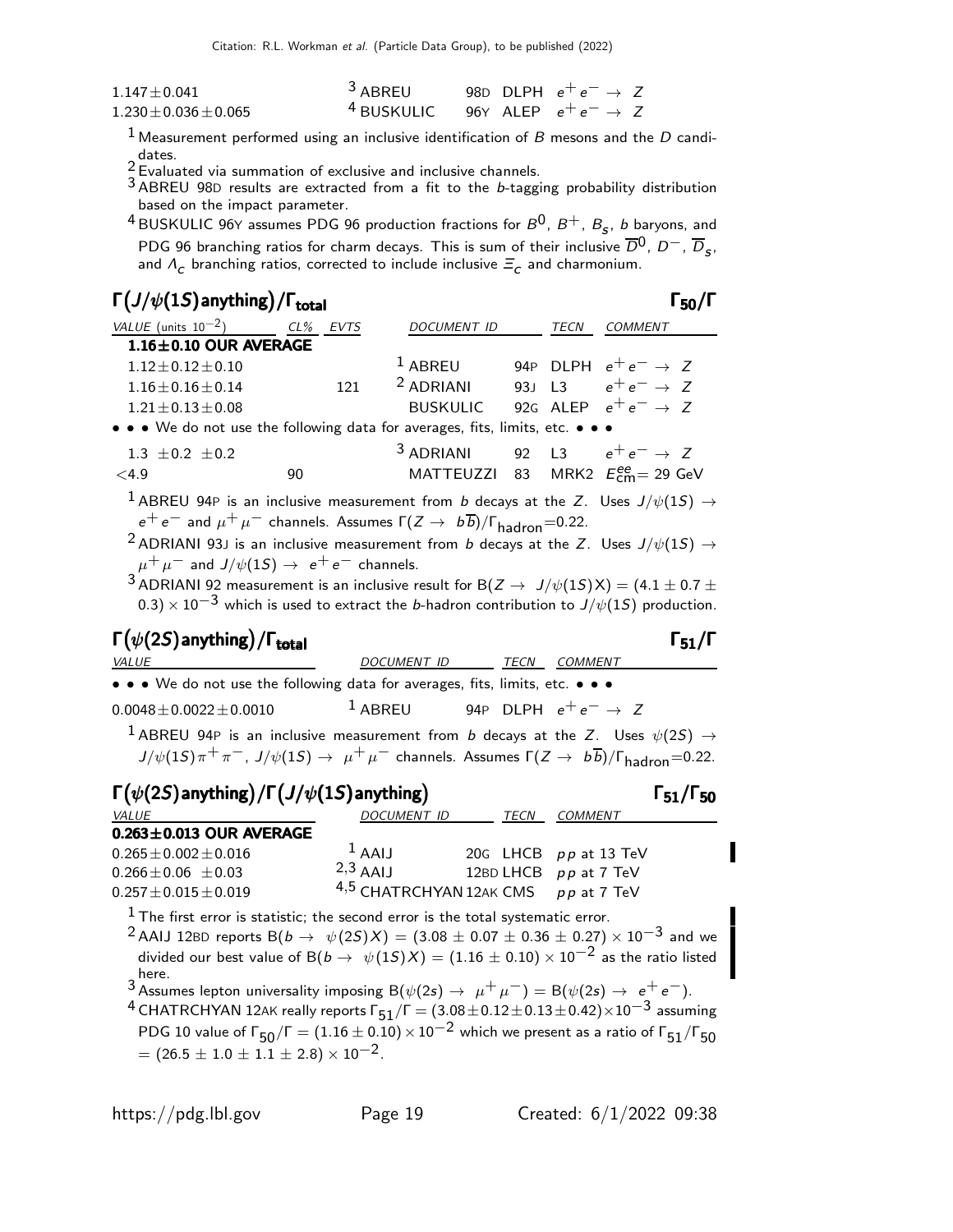<sup>5</sup> CHATRCHYAN 12AK reports (26.5  $\pm$  1.0  $\pm$  1.1  $\pm$  2.8)  $\times$  10<sup>-2</sup> from a measurement of  $[\Gamma(\overline{b} \rightarrow \psi(2S)$  anything) $)/\Gamma(\overline{b} \rightarrow J/\psi(1S)$  anything)]  $\times$   $[\mathrm{B}(\psi(2S) \rightarrow \mu^+\mu^-)]$ /  $[B(J/\psi(1S) \rightarrow \mu^+\mu^-)]$  assuming B( $\psi(2S) \rightarrow \mu^+\mu^-)$  = (7.7 ± 0.8) ×  $10^{-3}$ ,B $(J/\psi(1S)$   $\rightarrow$   $\mu^+ \mu^-)$  =  $(5.93 \pm 0.06) \times 10^{-2}$ , which we rescale to our best values  ${\rm B}(\psi(2S) \, \to \, \frac{\mu^+ \, \mu^-)}{2} = (8.0 \, \pm \, 0.6) \times 10^{-3}, \,\,{\rm B}(J/\psi(1S) \, \to \, \frac{\mu^+ \, \mu^-)}{2}$  $= (5.961 \pm 0.033) \times 10^{-2}$ . Our first error is their experiment's error and our second error is the systematic error from using our best values.

## Γ $(\chi_{\bm{c} \bm{0}}(1P)$ anything)/Γ $(\eta_{\bm{c}}(1S)$ anything) Γ52/Γ56

| $\mathcal{L}$                |             |                            | . . |
|------------------------------|-------------|----------------------------|-----|
| <b>VALUE</b>                 | DOCUMENT ID | TECN COMMENT               |     |
| $0.32\!\pm\!0.06\!\pm\!0.05$ | $1$ AAIJ    | 17BB LHCB $pp$ at 7, 8 TeV |     |
|                              |             |                            |     |

1 AAIJ 17BB reports  $[\Gamma(\overline{b} \to \chi_{c0}(1P))$  anything)  $/[\Gamma(\overline{b} \to \eta_c(1S))$  anything)  $] / [B(\eta_c(1S) \to \chi_{c0}(1P))]$  $(\phi \phi)$ ]  $\times$   $[\mathsf{B}(\chi_{\mathsf{C0}}(1P) \to \phi \phi)] = 0.147 \pm 0.023 \pm 0.011$  which we multiply or divide by our best values  $\mathsf{B}(\eta_{\mathsf{C}}(1S) \rightarrow~\phi\phi) = (1.74 \pm 0.19) \times 10^{-3}$ ,  $\mathsf{B}(\chi_{\mathsf{C} 0}(1P) \rightarrow~\phi\phi) =$  $(8.0 \pm 0.7) \times 10^{-4}$ . Our first error is their experiment's error and our second error is the systematic error from using our best values.

| $\Gamma(\chi_{c1}(1P)$ anything) / $\Gamma_{total}$               |             |                                                                                                                                                                                                                                                                            |             |                               | 53/ |
|-------------------------------------------------------------------|-------------|----------------------------------------------------------------------------------------------------------------------------------------------------------------------------------------------------------------------------------------------------------------------------|-------------|-------------------------------|-----|
| VALUE                                                             | <b>EVTS</b> | <b>DOCUMENT ID</b>                                                                                                                                                                                                                                                         | <b>TECN</b> | <b>COMMENT</b>                |     |
| 0.014 $\pm$ 0.004 OUR AVERAGE                                     |             |                                                                                                                                                                                                                                                                            |             |                               |     |
| $0.0112 + 0.0057 + 0.0003$                                        |             | <sup>1</sup> ABREU 94P DLPH $e^+e^- \rightarrow Z$                                                                                                                                                                                                                         |             |                               |     |
| $0.019 \pm 0.007 \pm 0.001$ 19                                    |             | $2$ ADRIANI                                                                                                                                                                                                                                                                |             | 93J L3 $e^+e^- \rightarrow Z$ |     |
|                                                                   |             | 1 ABREU 94P reports 0.014 $\pm$ 0.006 $^{+0.004}_{-0.002}$ from a measurement of $[\Gamma(\overline{b} \rightarrow$                                                                                                                                                        |             |                               |     |
|                                                                   |             | $\chi_{c1}(1P)$ anything)/ $\Gamma_{total}$ $\times$ $[ B(\chi_{c1}(1P) \rightarrow \gamma J/\psi(1S))]$ assuming $B(\chi_{c1}(1P) \rightarrow \gamma J/\psi(1S)) = 0.273 \pm 0.016$ , which we rescale to our best value $B(\chi_{c1}(1P) \rightarrow \gamma J/\psi(1S))$ |             |                               |     |
|                                                                   |             | $\gamma J/\psi(15)$ = (34.3 ± 1.0) × 10 <sup>-2</sup> . Our first error is their experiment's error and                                                                                                                                                                    |             |                               |     |
|                                                                   |             | our second error is the systematic error from using our best value. Assumes no $\chi_{c2}(1P)$                                                                                                                                                                             |             |                               |     |
| and $\Gamma(Z \to b\overline{b})/\Gamma_{\text{hadron}} = 0.22$ . |             |                                                                                                                                                                                                                                                                            |             |                               |     |
|                                                                   |             |                                                                                                                                                                                                                                                                            |             |                               |     |

 $^2$ ADRIANI 93J reports  $0.024 \pm 0.009 \pm 0.002$  from a measurement of  $[\Gamma(\overline{b} \rightarrow$  $\chi_{c,1}(1P)$  anything)  $/$   $\Gamma_{\text{total}} \propto$   $\left[ B(\chi_{c,1}(1P) \rightarrow \gamma J/\psi(1S)) \right]$  assuming  $B(\chi_{c,1}(1P) \rightarrow \psi(1S))$  $\gamma\,j/\psi(1S))\ =\ 0.273\ \pm\ 0.016,\,$  which we rescale to our best value  $\mathsf{B}(\chi_{\,\mathsf{c}\,1}(1P)\ \rightarrow\ \mathsf{c}\,1)$  $\gamma J/\psi(1S)$ ) = (34.3  $\pm$  1.0) × 10<sup>-2</sup>. Our first error is their experiment's error and our second error is the systematic error from using our best value.

| $\Gamma(\chi_{c1}(1P)$ anything) / $\Gamma(J/\psi(1S)$ anything)                                                                                                                                                                                                                                                                                                                                                        |             |                                                               |  |                | $\Gamma_{53}/\Gamma_{50}$ |
|-------------------------------------------------------------------------------------------------------------------------------------------------------------------------------------------------------------------------------------------------------------------------------------------------------------------------------------------------------------------------------------------------------------------------|-------------|---------------------------------------------------------------|--|----------------|---------------------------|
| VALUE                                                                                                                                                                                                                                                                                                                                                                                                                   | <b>EVTS</b> | DOCUMENT ID TECN                                              |  | <b>COMMENT</b> |                           |
| • • • We do not use the following data for averages, fits, limits, etc. • • •                                                                                                                                                                                                                                                                                                                                           |             |                                                               |  |                |                           |
| $1.92 \pm 0.82$                                                                                                                                                                                                                                                                                                                                                                                                         |             | 121 $^1$ ADRIANI 93J L3 $e^+e^- \rightarrow Z$                |  |                |                           |
| $1$ ADRIANI 93J is a ratio of inclusive measurements from b decays at the Z using only the<br>$J/\psi(15) \rightarrow \mu^+ \mu^-$ channel since some systematics cancel.                                                                                                                                                                                                                                               |             |                                                               |  |                |                           |
| $\Gamma(\chi_{c1}(1P)$ anything) / $\Gamma(\chi_{c0}(1P)$ anything)                                                                                                                                                                                                                                                                                                                                                     |             |                                                               |  |                | $\Gamma_{53}/\Gamma_{52}$ |
| VALUE<br>$0.96 \pm 0.21 \pm 0.15$                                                                                                                                                                                                                                                                                                                                                                                       |             | DOCUMENT ID TECN COMMENT<br>$1$ AAIJ 17BB LHCB pp at 7, 8 TeV |  |                |                           |
| 1 AAIJ 17BB reports $\left[\Gamma(\overline{b} \to \chi_{c1}(1P)$ anything)/ $\Gamma(\overline{b} \to \chi_{c0}(1P)$ anything)] /<br>$\left[\text{B}(\chi_{c0}(1P) \to \phi \phi)\right] \times \left[\text{B}(\chi_{c1}(1P) \to \phi \phi)\right] = 0.50 \pm 0.11 \pm 0.01$ which we multiply<br>or divide by our best values B $(\chi_{c0}(1P) \to \phi\phi) = (8.0 \pm 0.7) \times 10^{-4}$ , B $(\chi_{c1}(1P) \to$ |             |                                                               |  |                |                           |

 $\phi\phi) = (4.2\pm0.5)\times10^{-4}$ . Our first error is their experiment's error and our second error is the systematic error from using our best values.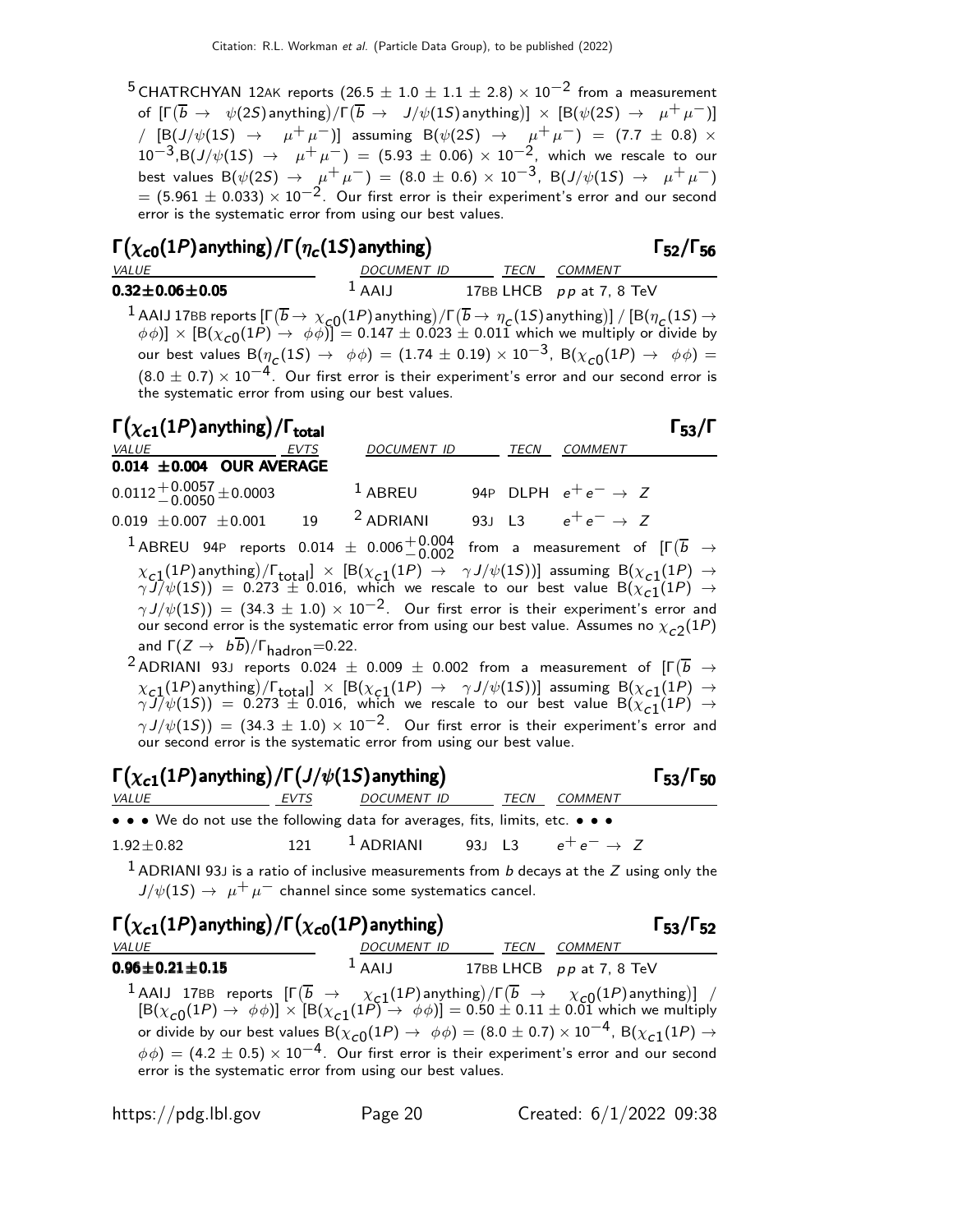| $\Gamma(\chi_{c1}(1P)$ anything) / $\Gamma(\eta_c(1S)$ anything)                                                                                                                        |                    |             | $\Gamma_{53}/\Gamma_{56}$  |  |
|-----------------------------------------------------------------------------------------------------------------------------------------------------------------------------------------|--------------------|-------------|----------------------------|--|
| <b>VALUE</b>                                                                                                                                                                            | <i>DOCUMENT ID</i> | <b>TECN</b> | COMMENT                    |  |
| $0.31 \pm 0.07 \pm 0.05$                                                                                                                                                                | $\perp$ AAIJ       |             | 17BB LHCB $pp$ at 7, 8 TeV |  |
| <sup>1</sup> AAIJ 17BB reports $[\Gamma(\overline{b} \to \chi_{c1}(1P))$ anything) $/[\Gamma(\overline{b} \to \eta_{c}(1S))$ anything)] $/[\mathsf{B}(\eta_{c}(1S) \to \chi_{c1}(1P))]$ |                    |             |                            |  |

 $(\phi \phi)] \times [\mathsf{B}(\chi_{\verb|c1|}(1P) \rightarrow \phi \phi)] = 0.073 \pm 0.016 \pm 0.006$  which we multiply or divide by our best values  $\mathsf{B}(\eta_{\mathsf{C}}(1S) \rightarrow~\phi\phi) = (1.74 \pm 0.19) \times 10^{-3}$ ,  $\mathsf{B}(\chi_{\mathsf{C}1}(1P) \rightarrow~\phi\phi) =$  $(4.2 \pm 0.5) \times 10^{-4}$ . Our first error is their experiment's error and our second error is the systematic error from using our best values.

| $\Gamma(\chi_{c2}(1P)$ anything) / $\Gamma(\chi_{c0}(1P)$ anything)                                                                      |             |             | $\Gamma_{54}/\Gamma_{52}$  |
|------------------------------------------------------------------------------------------------------------------------------------------|-------------|-------------|----------------------------|
| <i>VALUE</i>                                                                                                                             | DOCUMENT ID | <b>TECN</b> | COMMENT                    |
| $0.42 \pm 0.08 \pm 0.05$                                                                                                                 | $^1$ AAIJ   |             | 17BB LHCB $pp$ at 7, 8 TeV |
| $1$ AALL 17PP reports $[\Gamma(\overline{h} \rightarrow \infty, (1P)$ anything) $\Gamma(\overline{h} \rightarrow \infty, (1P)$ anything) |             |             |                            |

1 AAIJ 17BB reports  $[\Gamma(\overline{b} \rightarrow \chi_{c2}(1P))$  anything)  $[\Gamma(\overline{b} \rightarrow \chi_{c0}(1P))]$  /  $[\mathsf{B}(\chi_{c0}(1P) \to \phi\phi)] \times [\mathsf{B}(\chi_{c2}(1P) \to \phi\phi)] = 0.56 \pm 0.10 \pm 0.01$  which we multiply or divide by our best values  ${\rm B}(\chi_{\bf C0}(1P)\to~\phi\phi)=(8.0\pm 0.7)\times 10^{-4}$ ,  ${\rm B}(\chi_{\bf C2}(1P)\to$  $\phi \phi$ ) = (1.06  $\pm$  0.09) × 10<sup>-3</sup>. Our first error is their experiment's error and our second error is the systematic error from using our best values.

| $\Gamma(\chi_{c2}(1P)$ anything) / $\Gamma(\eta_c(1S)$ anything) | $\Gamma_{54}/\Gamma_{56}$ |
|------------------------------------------------------------------|---------------------------|
|------------------------------------------------------------------|---------------------------|

| VALUE                                                                                                                                        | DOCUMENT ID      | TECN | COMMENT                    |
|----------------------------------------------------------------------------------------------------------------------------------------------|------------------|------|----------------------------|
| $0.133\!\pm\!0.023\!\pm\!0.018$                                                                                                              | LAA <sup>1</sup> |      | 17BB LHCB $pp$ at 7, 8 TeV |
| 1 AAIJ 17BB reports $[\Gamma(\overline{b} \to \chi_{\text{G2}}(1P))$ anything) $/[\Gamma(\overline{b} \to \eta_C(1S))]$ $/[B(\eta_C(1S) \to$ |                  |      |                            |

 $(\phi \phi) \rightarrow [\mathsf{B}(\chi_{\texttt{C2}}(1P) \rightarrow \phi \phi)] = 0.081 \pm 0.013 \pm 0.005$  which we multiply or divide by our best values  $\mathsf{B}(\eta_{\mathsf{C}}(1S) \to \phi\phi) = (1.74 \pm 0.19) \times 10^{-3}, \ \mathsf{B}(\chi_{\mathsf{C}2}(1P) \to \phi\phi) =$  $(1.06 \pm 0.09) \times 10^{-3}$ . Our first error is their experiment's error and our second error is the systematic error from using our best values.

| $\Gamma(\chi_c(2P)$ anything, $\chi_c \to \phi \phi$ )/ $\Gamma_{\text{total}}$                                                                                                                                                                                                                                                                                                                                                                   |          |                          |  |  |                                             | $\Gamma_{55}/\Gamma$      |  |
|---------------------------------------------------------------------------------------------------------------------------------------------------------------------------------------------------------------------------------------------------------------------------------------------------------------------------------------------------------------------------------------------------------------------------------------------------|----------|--------------------------|--|--|---------------------------------------------|---------------------------|--|
| VALUE                                                                                                                                                                                                                                                                                                                                                                                                                                             | $CL\%$   | DOCUMENT ID TECN COMMENT |  |  |                                             |                           |  |
| $< 2.8 \times 10^{-7}$                                                                                                                                                                                                                                                                                                                                                                                                                            | $95 - 7$ | AAIJ                     |  |  | 17BB LHCB pp at 7, 8 TeV                    |                           |  |
| $\Gamma(\eta_c(1S)$ anything) / $\Gamma(J/\psi(1S)$ anything)                                                                                                                                                                                                                                                                                                                                                                                     |          |                          |  |  |                                             | $\Gamma_{56}/\Gamma_{50}$ |  |
| <b>VALUE</b>                                                                                                                                                                                                                                                                                                                                                                                                                                      |          | DOCUMENT ID              |  |  | TECN COMMENT                                |                           |  |
| $0.48 \pm 0.03 \pm 0.06$                                                                                                                                                                                                                                                                                                                                                                                                                          |          | <b>AAIJ</b>              |  |  | 20H LHCB pp at 13 TeV                       |                           |  |
| $\Gamma(\eta_c(2S)$ anything, $\eta_c \to \phi\phi$ ) / $\Gamma(\eta_c(1S)$ anything)<br>$\Gamma_{57}/\Gamma_{56}$                                                                                                                                                                                                                                                                                                                                |          |                          |  |  |                                             |                           |  |
| VALUE (units $10^{-5}$ )                                                                                                                                                                                                                                                                                                                                                                                                                          |          | DOCUMENT ID TECN COMMENT |  |  |                                             |                           |  |
| $7.0 \pm 2.0 \pm 0.8$                                                                                                                                                                                                                                                                                                                                                                                                                             |          |                          |  |  | $1\overline{AAIJ}$ 17BB LHCB pp at 7, 8 TeV |                           |  |
| <sup>1</sup> AAIJ 17BB reports $[\Gamma(\overline{b} \to \eta_c(2S))$ anything, $\eta_c \to \phi\phi)/\Gamma(\overline{b} \to \eta_c(1S)$ anything)]<br>/ [B $(\eta_c(1S) \to \phi\phi)$ ] = 0.040 ± 0.011 ± 0.004 which we multiply by our best value<br>$B(\eta_c(1S) \to \phi \phi) = (1.74 \pm 0.19) \times 10^{-3}$ . Our first error is their experiment's error<br>and our second error is the systematic error from using our best value. |          |                          |  |  |                                             |                           |  |
| $\Gamma(\chi_{c1}(3872)$ anything, $\chi_{c1} \rightarrow \phi \phi$ )/ $\Gamma_{\text{total}}$                                                                                                                                                                                                                                                                                                                                                   |          |                          |  |  |                                             | $\Gamma_{58}/\Gamma$      |  |
| VALUE                                                                                                                                                                                                                                                                                                                                                                                                                                             | $CL\%$   | DOCUMENT ID TECN COMMENT |  |  |                                             |                           |  |
| $<$ 4.5 $\times$ 10 <sup>-7</sup>                                                                                                                                                                                                                                                                                                                                                                                                                 | 95       |                          |  |  | AAIJ 17BB LHCB pp at 7, 8 TeV               |                           |  |
| $\Gamma(\chi_{c0}(3915))$ anything, $\chi_{c0} \rightarrow \phi \phi$ )/ $\Gamma_{\text{total}}$                                                                                                                                                                                                                                                                                                                                                  |          |                          |  |  |                                             | $\Gamma_{59}/\Gamma$      |  |
| <b>VALUE</b>                                                                                                                                                                                                                                                                                                                                                                                                                                      | $CL\%$   | DOCUMENT ID TECN         |  |  | <b>COMMENT</b>                              |                           |  |
| $<$ 3.1 $\times$ 10 <sup>-7</sup>                                                                                                                                                                                                                                                                                                                                                                                                                 | 95       | AAIJ                     |  |  | 17BB LHCB pp at 7, 8 TeV                    |                           |  |

https://pdg.lbl.gov Page 21 Created: 6/1/2022 09:38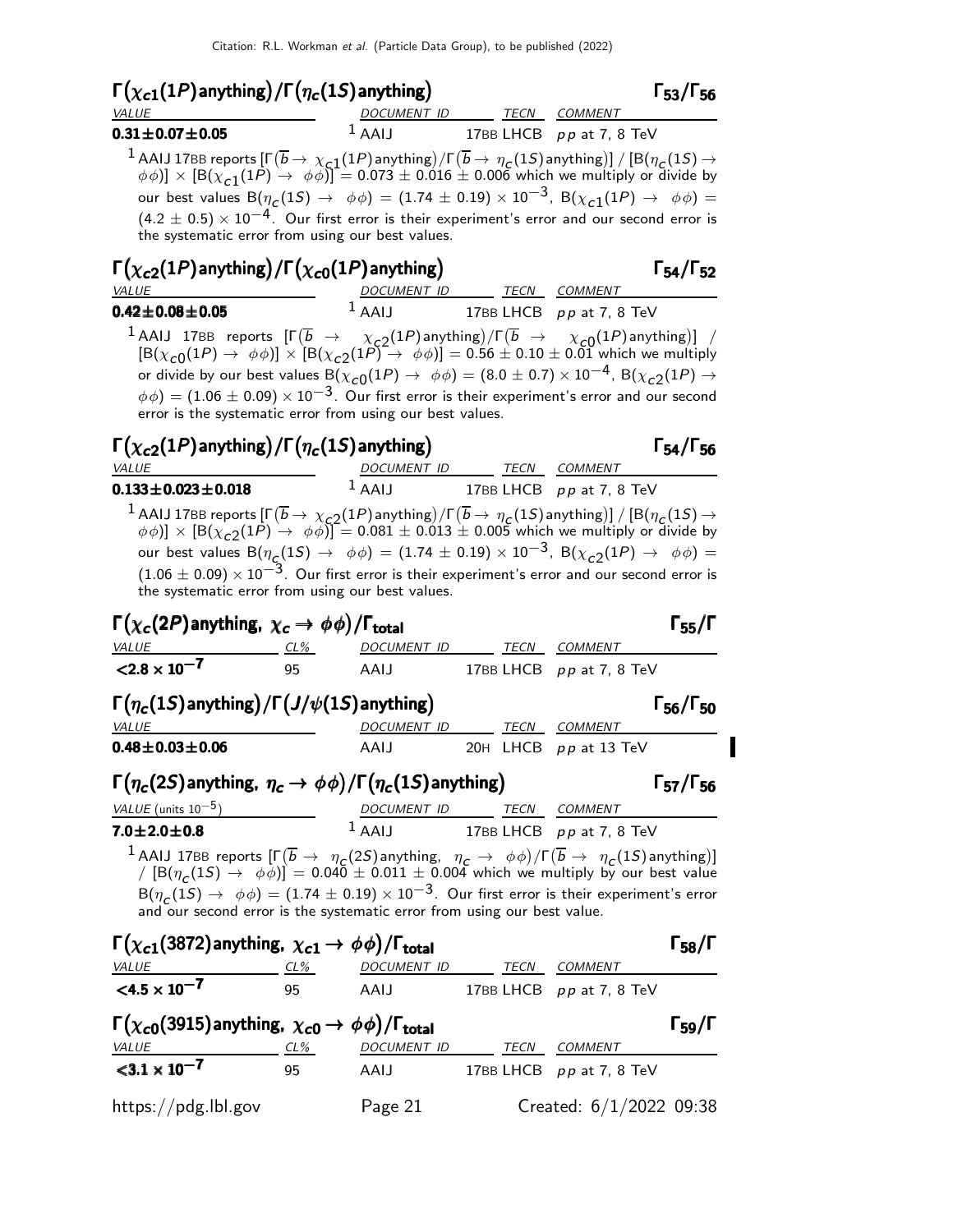### Γ $(\overline{s}\gamma)$ /Γ<sub>total</sub> Γ<sub>60</sub>/Γ total and the contract of the contract of the contract of the contract of the contract of the contract of the c

| VALUE (units $10^{-4}$ )                                                                                                                                                                                                                                                                                          | $CL\%$ | DOCUMENT ID                                         |  | TECN | <i>COMMENT</i>                  |  |  |
|-------------------------------------------------------------------------------------------------------------------------------------------------------------------------------------------------------------------------------------------------------------------------------------------------------------------|--------|-----------------------------------------------------|--|------|---------------------------------|--|--|
| $3.11 \pm 0.80 \pm 0.72$                                                                                                                                                                                                                                                                                          |        | <sup>1</sup> BARATE 981 ALEP $e^+e^- \rightarrow Z$ |  |      |                                 |  |  |
| • • • We do not use the following data for averages, fits, limits, etc. • • •                                                                                                                                                                                                                                     |        |                                                     |  |      |                                 |  |  |
| < 5.4                                                                                                                                                                                                                                                                                                             | 90     | $2$ ADAM                                            |  |      | 96D DLPH $e^+e^- \rightarrow Z$ |  |  |
| ${<}12$                                                                                                                                                                                                                                                                                                           | 90     | $3$ ADRIANI 93L L3 $e^+e^- \rightarrow Z$           |  |      |                                 |  |  |
| <sup>1</sup> BARATE 981 uses lifetime tagged $Z \rightarrow b\overline{b}$ sample.<br>$2.5$ and $2.5$ and $2.5$ and $2.5$ and $2.5$ and $2.5$ and $2.5$ and $2.5$ and $2.5$ and $2.5$ and $2.5$ and $2.5$ and $2.5$ and $2.5$ and $2.5$ and $2.5$ and $2.5$ and $2.5$ and $2.5$ and $2.5$ and $2.5$ and $2.5$ and |        |                                                     |  |      |                                 |  |  |

 $^2$  ADAM 96D assumes  $f_{\cancel{B}^0} = \tilde{f}_{\cancel{B}^-} = 0.39$  and  $f_{\cancel{B}_S} = 0.12$ .

3 ADRIANI 93L result is for  $\overline{b} \rightarrow \overline{s} \gamma$  is performed inclusively.

## Γ(5 $\overline{\nu} \nu$ )/Γ<sub>total</sub> Γ<sub>61</sub>/Γ

| ×<br>۰. |  |
|---------|--|
|---------|--|

| $\vert$ (SVV)/I total             |        |                                                     |      |                | 161/1 |
|-----------------------------------|--------|-----------------------------------------------------|------|----------------|-------|
| <i>VALUE</i>                      | $CL\%$ | DOCUMENT ID                                         | TECN | <i>COMMENT</i> |       |
| $<$ 6.4 $\times$ 10 <sup>-4</sup> | 90     | <sup>1</sup> BARATE 01E ALEP $e^+e^- \rightarrow Z$ |      |                |       |

 $1$  The energy-flow and b-tagging algorithms were used.

| $\Gamma(K^{\pm}$ anything)/ $\Gamma_{total}$                                                                              |                  |      |                                 | 62/1                 |
|---------------------------------------------------------------------------------------------------------------------------|------------------|------|---------------------------------|----------------------|
| <b>VALUE</b>                                                                                                              | DOCUMENT ID      | TECN | <b>COMMENT</b>                  |                      |
| $0.74 \pm 0.06$ OUR AVERAGE                                                                                               |                  |      |                                 |                      |
| $0.72 \pm 0.02 \pm 0.06$                                                                                                  | BARATE           |      | 98V ALEP $e^+e^- \rightarrow Z$ |                      |
| $0.88 \pm 0.05 \pm 0.18$                                                                                                  | <b>ABREU</b>     |      | 95C DLPH $e^+e^- \rightarrow Z$ |                      |
| $\Gamma(K_S^0)$ anything) / $\Gamma_{total}$                                                                              |                  |      |                                 | $\Gamma_{63}/\Gamma$ |
| <b>VALUE</b>                                                                                                              | DOCUMENT ID TECN |      | COMMENT                         |                      |
| $0.290 \pm 0.011 \pm 0.027$                                                                                               | ABREU            |      | 95C DLPH $e^+e^- \rightarrow Z$ |                      |
| $\Gamma(\pi^{\pm}$ anything)/ $\Gamma_{\text{total}}$                                                                     |                  |      |                                 | $\Gamma_{64}/\Gamma$ |
| <b>VALUE</b>                                                                                                              | DOCUMENT ID      | TECN | COMMENT                         |                      |
| $3.97 \pm 0.02 \pm 0.21$                                                                                                  | BARATE           |      | 98V ALEP $e^+e^- \rightarrow Z$ |                      |
| $\Gamma(\pi^0$ anything) / $\Gamma_{\text{total}}$                                                                        |                  |      |                                 | $\Gamma_{65}/\Gamma$ |
| <b>VALUE</b>                                                                                                              | DOCUMENT ID TECN |      | <b>COMMENT</b>                  |                      |
| $2.78 \pm 0.15 \pm 0.60$                                                                                                  | $1$ ADAM         |      | 96 DLPH $e^+e^- \rightarrow Z$  |                      |
| $^1$ ADAM 96 measurement obtained from a fit to the rapidity distribution of $\pi^{0's}$ in $Z\rightarrow$<br>b b events. |                  |      |                                 |                      |

| $\Gamma(\phi$ anything) / $\Gamma_{total}$                      |                                            |      |                                 | $\Gamma_{66}/\Gamma$ |
|-----------------------------------------------------------------|--------------------------------------------|------|---------------------------------|----------------------|
| <b>VALUE</b>                                                    | DOCUMENT ID                                | TECN | <b>COMMENT</b>                  |                      |
| $0.0282 \pm 0.0013 \pm 0.0019$                                  | ABBIENDI                                   |      | 00Z OPAL $e^+e^- \rightarrow Z$ |                      |
| $\Gamma(p/\overline{p}$ anything)/ $\Gamma_{\text{total}}$      |                                            |      |                                 | $\Gamma_{67}/\Gamma$ |
| <b>VALUE</b>                                                    | DOCUMENT ID                                | TECN | <b>COMMENT</b>                  |                      |
| $0.131 \pm 0.011$ OUR AVERAGE                                   |                                            |      |                                 |                      |
| $0.131 \pm 0.004 \pm 0.011$                                     | <b>BARATE</b>                              |      | 98V ALEP $e^+e^- \rightarrow Z$ |                      |
| $0.141 \pm 0.018 \pm 0.056$                                     | ABREU                                      |      | 95c DLPH $e^+e^- \rightarrow Z$ |                      |
| $\Gamma(\Lambda/\overline{\Lambda}$ anything)/ $\Gamma_{total}$ |                                            |      |                                 | $\Gamma_{68}/\Gamma$ |
| <b>VALUE</b>                                                    | DOCUMENT ID                                | TECN | <b>COMMENT</b>                  |                      |
| $0.059 \pm 0.006$ OUR AVERAGE                                   |                                            |      |                                 |                      |
| $0.0587 \pm 0.0046 \pm 0.0048$                                  | ACKERSTAFF 97N OPAL $e^+e^- \rightarrow Z$ |      |                                 |                      |
| $0.059 \pm 0.007 \pm 0.009$                                     | ABREU                                      |      | 95C DLPH $e^+e^- \rightarrow Z$ |                      |
| https://pdg.lbl.gov                                             | Page 22                                    |      | Created: 6/1/2022 09:38         |                      |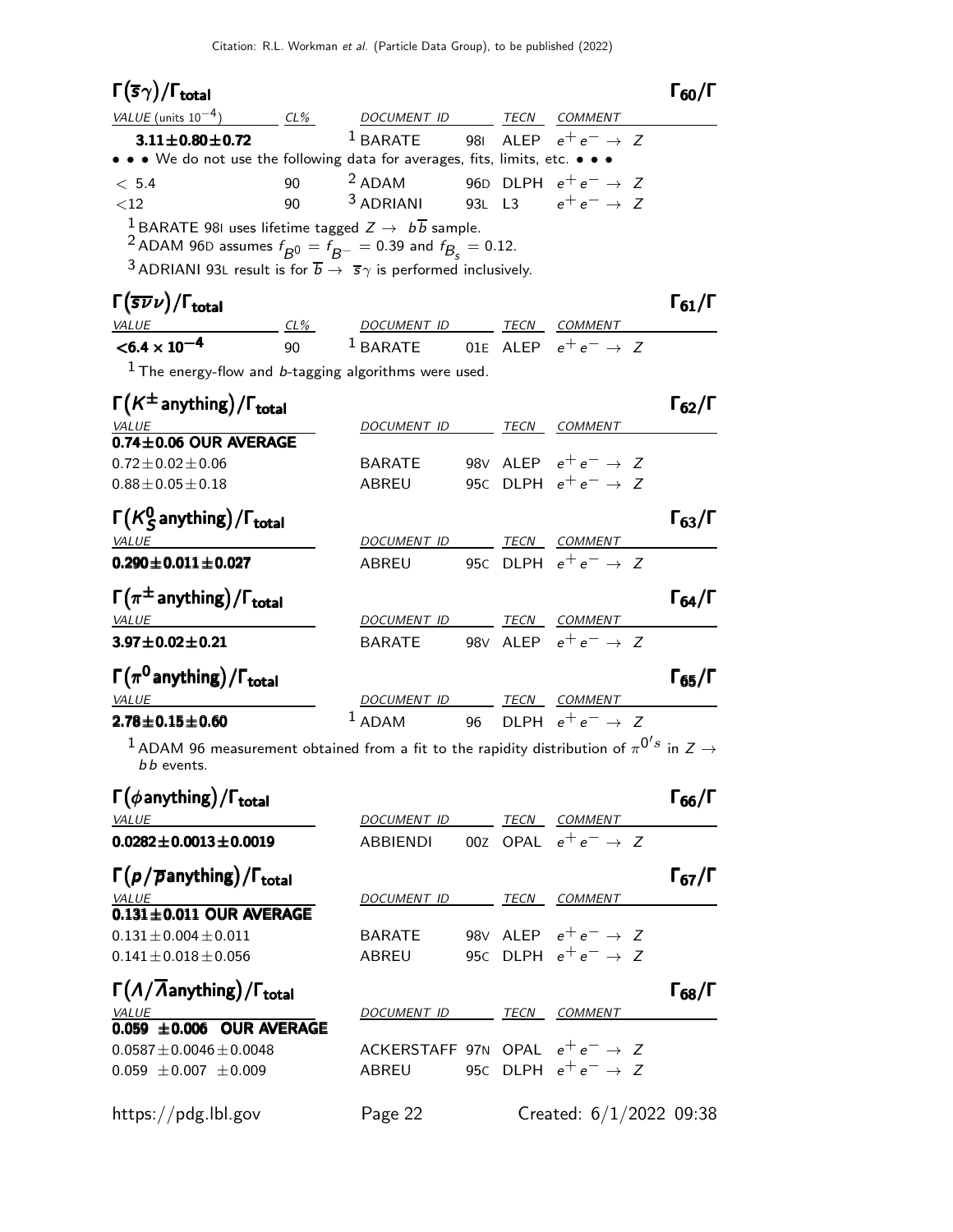| $\Gamma(b$ -baryon anything) / $\Gamma_{total}$<br><b>VALUE</b>                                                                                                                                                                                                                                                                                                                                                         | DOCUMENT ID                                         |  | TECN | $1_{69}$ /I<br><b>COMMENT</b> |  |  |
|-------------------------------------------------------------------------------------------------------------------------------------------------------------------------------------------------------------------------------------------------------------------------------------------------------------------------------------------------------------------------------------------------------------------------|-----------------------------------------------------|--|------|-------------------------------|--|--|
| $0.102 \pm 0.007 \pm 0.027$                                                                                                                                                                                                                                                                                                                                                                                             | <sup>1</sup> BARATE 98V ALEP $e^+e^- \rightarrow Z$ |  |      |                               |  |  |
| <sup>1</sup> BARATE 98V assumes B( $B_s \rightarrow pX$ ) = 8 $\pm$ 4% and B(b-baryon $\rightarrow pX$ ) = 58 $\pm$ 6%.                                                                                                                                                                                                                                                                                                 |                                                     |  |      |                               |  |  |
| $\Gamma(\Xi_b^+$ anything) / $\Gamma(\overline{\Lambda}_b^0$ anything)<br>$\Gamma_{71}/\Gamma_{70}$                                                                                                                                                                                                                                                                                                                     |                                                     |  |      |                               |  |  |
| VALUE (units $10^{-2}$ )                                                                                                                                                                                                                                                                                                                                                                                                | <b>DOCUMENT ID</b>                                  |  | TECN | <b>COMMENT</b>                |  |  |
| $7.3 \pm 1.7$ OUR AVERAGE                                                                                                                                                                                                                                                                                                                                                                                               |                                                     |  |      |                               |  |  |
| $6.7 + 0.5 + 2.1$                                                                                                                                                                                                                                                                                                                                                                                                       | $1$ AAIJ                                            |  |      | 19AB LHCB pp at 7 and 8 TeV   |  |  |
| $8.2 + 0.7 + 2.6$                                                                                                                                                                                                                                                                                                                                                                                                       | $1$ AALI                                            |  |      | 19AB LHCB pp at 13 TeV        |  |  |
| 1 Measured from R = $[ B(\overline{b} \rightarrow \overline{z}_h^+) \times B(\overline{z}_h \rightarrow J/\psi \overline{z}^+ ) ] / [ B(\overline{b} \rightarrow \overline{\Lambda}_h^0) \times B(\overline{\Lambda}_h^0 \rightarrow$<br>$J/\psi \overline{\Lambda}^0$ ] and assumes $\Gamma_{\mu \mu} \rightarrow J/\psi \bar{z}^+/\Gamma_{\mu}^0 \rightarrow J/\psi \overline{\Lambda}^0 = 3/2$ related through SU(3) |                                                     |  |      |                               |  |  |
| flavor symmetry.                                                                                                                                                                                                                                                                                                                                                                                                        |                                                     |  |      |                               |  |  |

## Γ (charged anything) / Γ<sub>total</sub> Γ<sub>72</sub>/Γ

| <i>VALUE</i>                                                                                 | DOCUMENT ID                                        |  |  | TECN COMMENT                |  |  |  |
|----------------------------------------------------------------------------------------------|----------------------------------------------------|--|--|-----------------------------|--|--|--|
| $4.97 \pm 0.03 \pm 0.06$                                                                     | <sup>1</sup> ABREU 98H DLPH $e^+e^- \rightarrow Z$ |  |  |                             |  |  |  |
| • • • We do not use the following data for averages, fits, limits, etc. • • •                |                                                    |  |  |                             |  |  |  |
| $5.84 \pm 0.04 \pm 0.38$                                                                     | ABREU                                              |  |  | 95C DLPH Repl. by ABREU 98H |  |  |  |
| <sup>1</sup> ABREU 98H measurement excludes the contribution from $K^0$ and $\Lambda$ decay. |                                                    |  |  |                             |  |  |  |

## Γ hadron<sup>+</sup> hadron<sup>−</sup> /Γtotal Γ73/Γ + − Γ total <sup>73</sup> hadron<sup>+</sup> hadron<sup>−</sup> /ΓtotalΓ73/Γ + −

| I (nadron nadron) / I total     |                                                         |  |              | 173/1 |
|---------------------------------|---------------------------------------------------------|--|--------------|-------|
| <i>VALUE</i> (units $10^{-5}$ ) | DOCUMENT ID                                             |  | TECN COMMENT |       |
| $1.7^{+1.0}_{-0.7}$ ± 0.2       | <sup>1,2</sup> BUSKULIC 96V ALEP $e^+e^- \rightarrow Z$ |  |              |       |

 $\frac{1}{2}$ BUSKULIC 96V assumes PDG 96 production fractions for  $B^0$ ,  $B^+$ ,  $B_{\sf s}$ ,  $b$  baryons.

 $^2$  Average branching fraction of weakly decaying  $B$  hadrons into two long-lived charged hadrons, weighted by their production cross section and lifetimes.

### Γ (charmless) / Γ<sub>total</sub> Γ<sub>74</sub>/Γ /Γ<sub>total</sub> Γ<sub>74</sub>/Γ

| <i>VALUE</i>      | <i>DOCUMENT ID</i> | TECN | <i>COMMENT</i>                  |
|-------------------|--------------------|------|---------------------------------|
| $0.007 \pm 0.021$ | $1$ ABREU          |      | 98D DLPH $e^+e^- \rightarrow Z$ |

 $<sup>1</sup>$  ABREU 98D results are extracted from a fit to the b-tagging probability distribution based</sup> on the impact parameter. The expected hidden charm contribution of  $0.026 \pm 0.004$  has been subtracted.

## $\Gamma(\mu^+ \mu^-)$  anything) /  $\Gamma_{\text{total}}$

|                                   | Test for $\Delta B = 1$ weak neutral current. |     |                                                                               |        |                                                                 |
|-----------------------------------|-----------------------------------------------|-----|-------------------------------------------------------------------------------|--------|-----------------------------------------------------------------|
| <i>VALUE</i>                      |                                               | CL% | DOCUMENT ID                                                                   | TECN   | <b>COMMENT</b>                                                  |
| $<$ 3.2 $\times$ 10 <sup>-4</sup> |                                               | 90  | ABBOTT                                                                        | 98B D0 | $p\,\overline{\!p}$ 1.8 TeV                                     |
|                                   |                                               |     | • • • We do not use the following data for averages, fits, limits, etc. • • • |        |                                                                 |
|                                   |                                               |     |                                                                               |        |                                                                 |
| $<$ 5.0 $\times$ 10 $^{-5}$       |                                               | 90  |                                                                               |        | <sup>1</sup> ALBAJAR 91C UA1 $E_{cm}^{p\overline{p}} = 630$ GeV |
| < 0.02                            |                                               | 95  | ALTHOFF                                                                       |        | 84G TASS $E_{\text{cm}}^{ee}$ = 34.5 GeV                        |
| < 0.007                           |                                               | 95  | ADEVA                                                                         |        | 83 MRKJ $E_{\text{cm}}^{ee} = 30 - 38 \text{ GeV}$              |
| < 0.007                           |                                               | 95  | <b>BARTEL</b>                                                                 |        | 83B JADE $E_{\text{cm}}^{ee}$ = 33-37 GeV                       |

 $1$  Both ABBOTT 98B and GLENN 98 claim that the efficiency quoted in ALBAJAR 91C was overestimated by a large factor.

|  |  | https://pdg.lbl.gov |
|--|--|---------------------|
|--|--|---------------------|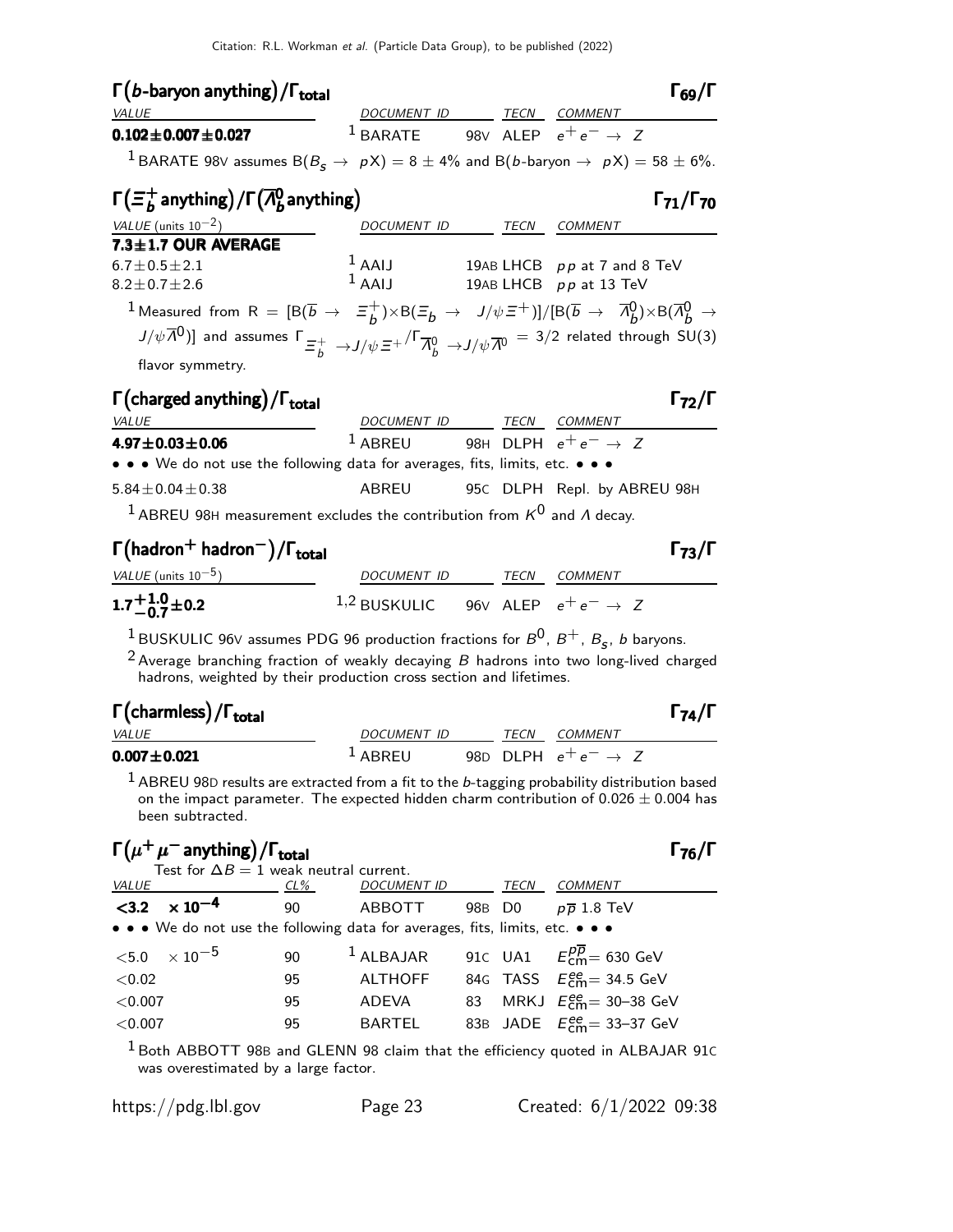Citation: R.L. Workman et al. (Particle Data Group), to be published (2022)

| $\left[\Gamma(e^+e^- \text{anything}) + \Gamma(\mu^+\mu^- \text{anything})\right] / \Gamma_{\text{total}}$<br>Test for $\Delta B = 1$ weak neutral current.                                     |        |                                                      |      |                                          | $(\Gamma_{75} + \Gamma_{76})/\Gamma$ |
|-------------------------------------------------------------------------------------------------------------------------------------------------------------------------------------------------|--------|------------------------------------------------------|------|------------------------------------------|--------------------------------------|
| VALUE                                                                                                                                                                                           | $CL\%$ | <i>DOCUMENT ID</i>                                   | TECN | <b>COMMENT</b>                           |                                      |
| • • • We do not use the following data for averages, fits, limits, etc. • • •                                                                                                                   |        |                                                      |      |                                          |                                      |
| < 0.008                                                                                                                                                                                         | 90     |                                                      |      | MATTEUZZI 83 MRK2 $E_{cm}^{ee}$ = 29 GeV |                                      |
| $\Gamma(\nu \overline{\nu}$ anything) / $\Gamma_{\rm total}$                                                                                                                                    |        |                                                      |      |                                          | l <sub>77</sub> /l                   |
| <b>VALUE</b>                                                                                                                                                                                    |        | DOCUMENT ID TECN                                     |      | <b>COMMENT</b>                           |                                      |
| • • • We do not use the following data for averages, fits, limits, etc. • • •                                                                                                                   |        |                                                      |      |                                          |                                      |
| $<$ 3.9 $\times$ 10 <sup>-4</sup>                                                                                                                                                               |        | <sup>1</sup> GROSSMAN 96 RVUE $e^+e^- \rightarrow Z$ |      |                                          |                                      |
| <sup>1</sup> GROSSMAN 96 limit is derived from the ALEPH BUSKULIC 95 limit B( $B^+ \rightarrow \tau^+ \nu_\tau$ )<br>$1.8 \times 10^{-3}$ at CL=90% using conservative simplifying assumptions. |        |                                                      |      |                                          |                                      |

### $\chi_b$  AT HIGH ENERGY

For a discussion of B- $\overline{B}$  mixing, see the note on " $B^0$ - $\overline{B}{}^0$  Mixing" in the  $B^0$  Particle Listings.

 $\chi_b$  is the average B-B mixing parameter at high-energy  $\chi_b = f_d' \chi_d +$  $f'_{S} \chi_{S}$  where  $f'_{d}$  and  $f'_{S}$  are the fractions of  $B^{0}$  and  $B^{0}_{S}$  hadrons in an unbiased sample of semileptonic b-hadron decays.

"OUR EVALUATION" is an average using rescaled values of the data listed below. The average and rescaling were performed by the Heavy Flavor Averaging Group (HFLAV) and are described at https://hflav.web.cern.ch/. The averaging/rescaling procedure takes into account correlations between the measurements.

| VALUE                                                                         | <b>EVTS</b> | <b>DOCUMENT ID</b>      |                 | TECN           | COMMENT                           |
|-------------------------------------------------------------------------------|-------------|-------------------------|-----------------|----------------|-----------------------------------|
| $0.1284 \pm 0.0069$ OUR EVALUATION                                            |             |                         |                 |                |                                   |
| $0.129 \pm 0.004$ OUR AVERAGE                                                 |             |                         |                 |                |                                   |
| $0.132 \pm 0.001 \pm 0.024$                                                   |             | $1$ ABAZOV              | 06s             | D <sub>0</sub> | $p\overline{p}$ at 1.96 TeV       |
| $0.152 \pm 0.007 \pm 0.011$                                                   |             | <sup>2</sup> ACOSTA     | 04A             | CDF            | $p\overline{p}$ at 1.8 TeV        |
| $0.1312 \pm 0.0049 \pm 0.0042$                                                |             | <sup>3</sup> ABBIENDI   | 03P             | OPAL           | $e^+e^- \rightarrow Z$            |
| $0.127 \pm 0.013 \pm 0.006$                                                   |             | <sup>4</sup> ABREU      | 01L             | <b>DLPH</b>    | $e^+e^- \rightarrow Z$            |
| $0.1192 \pm 0.0068 \pm 0.0051$                                                |             | <sup>5</sup> ACCIARRI   | 99 <sub>D</sub> | $\overline{1}$ | $e^+e^- \rightarrow Z$            |
| $0.121 \pm 0.016 \pm 0.006$                                                   |             | <sup>6</sup> ABREU      | 94.J            | <b>DLPH</b>    | $e^+e^- \rightarrow Z$            |
| $0.114 \pm 0.014 \pm 0.008$                                                   |             | <sup>7</sup> BUSKULIC   | 94G             | ALEP           | $e^+e^- \rightarrow Z$            |
| $0.129 \pm 0.022$                                                             |             | <sup>8</sup> BUSKULIC   | 92 <sub>B</sub> | ALEP           | $e^+e^- \rightarrow Z$            |
| $\pm 0.031 \pm 0.032$<br>0.176                                                | 1112        | $9$ ABE                 |                 | 91G CDF        | $p\overline{p}$ 1.8 TeV           |
| $0.148 \pm 0.029 \pm 0.017$                                                   |             | 10 ALBAJAR              | 91 <sub>D</sub> | UA1            | $p\overline{p}$ 630 GeV           |
| • • • We do not use the following data for averages, fits, limits, etc. • • • |             |                         |                 |                |                                   |
| $0.131 \pm 0.020 \pm 0.016$                                                   |             | $11$ ABE                | 971             | <b>CDF</b>     | Repl. by<br>ACOSTA 04A            |
| $0.1107 \pm 0.0062 \pm 0.0055$                                                |             | <sup>12</sup> ALEXANDER | 96              | OPAL           | Rep. by ABBI-<br>ENDI 03P         |
| $0.136 \pm 0.037 \pm 0.040$                                                   |             | $^{13}$ UENO            | 96              | AMY            | $e^+e^-$ at 57.9 GeV              |
| $+0.017$<br>$-0.011$<br>$0.144 \pm 0.014$                                     |             | 14 ABREU                | 94F             | DLPH           | Sup. by ABREU 94J                 |
| $0.131 \pm 0.014$                                                             |             | 15 ABREU                | 94 <sub>1</sub> | DI PH          | $e^+e^- \rightarrow Z$            |
| $0.123 \pm 0.012 \pm 0.008$                                                   |             | <b>ACCIARRI</b>         | 94 <sub>D</sub> | L <sub>3</sub> | Repl. by ACCIA-<br><b>RRI 99D</b> |
| https://pdg.lbl.gov                                                           |             | Page 24                 |                 |                | Created: 6/1/2022 09:38           |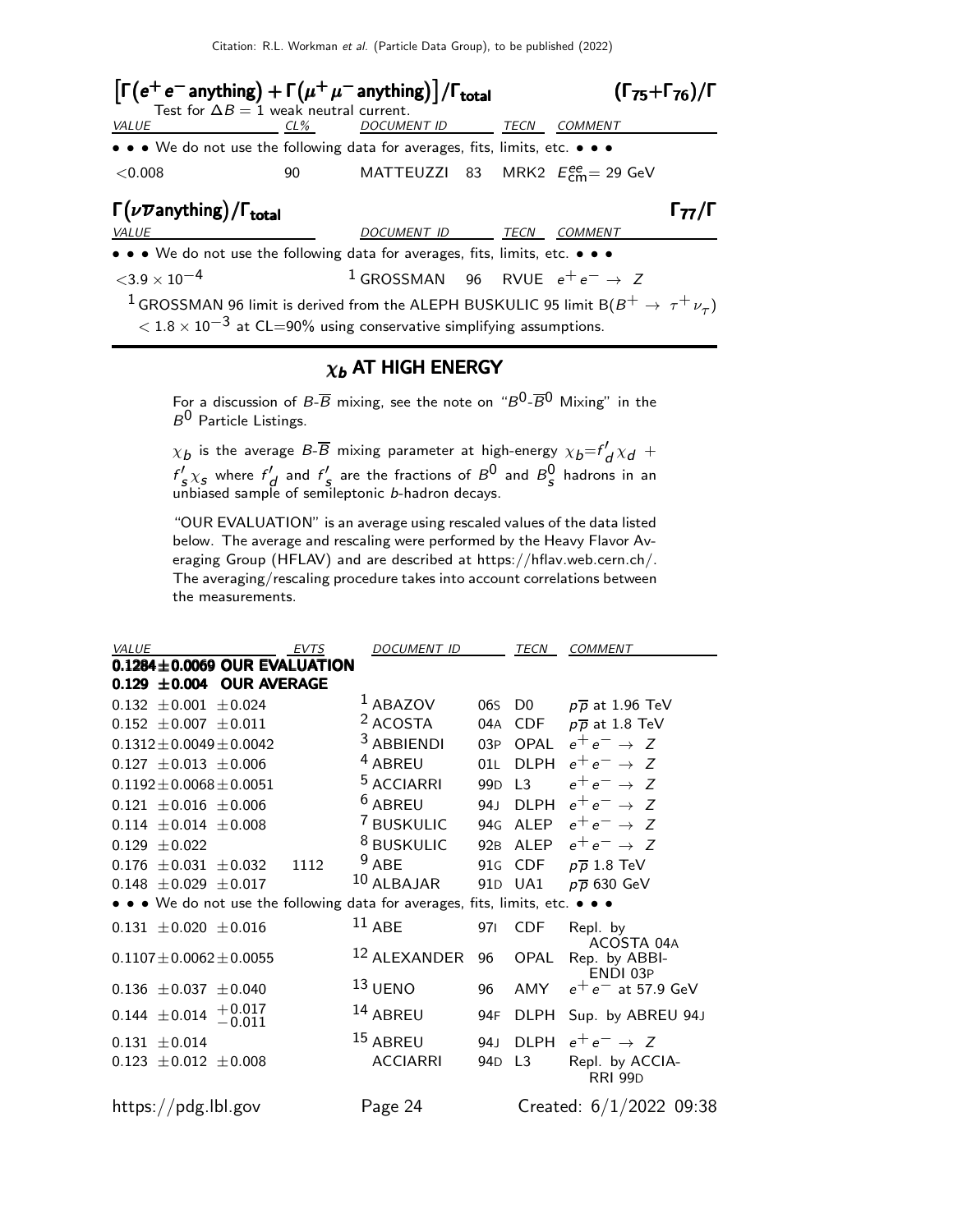|       | $0.157 \pm 0.020 \pm 0.032$                                     |                      |      | 16 ALBAJAR           |        |     | 94 UA1 $\sqrt{s} = 630 \text{ GeV}$       |
|-------|-----------------------------------------------------------------|----------------------|------|----------------------|--------|-----|-------------------------------------------|
|       |                                                                 |                      |      |                      |        |     |                                           |
|       | $0.121 \begin{array}{c} +0.044 \\ -0.040 \end{array}$           | $\pm 0.017$          | 1665 | <sup>17</sup> ABREU  |        |     | 93C DLPH Sup. by ABREU 94J                |
|       | $0.143 + 0.022 + 0.007$                                         |                      |      | $18$ AKERS           |        |     | 93B OPAL Sup. by ALEXAN-<br><b>DER 96</b> |
|       | $0.145 \begin{array}{c} +0.041 \\ -0.035 \end{array} \pm 0.018$ |                      |      | 19 ACTON             |        |     | 920 OPAL $e^+e^- \rightarrow Z$           |
|       | $0.121 \pm 0.017 \pm 0.006$                                     |                      |      | 20 ADEVA             | 92C L3 |     | Sup. by ACCIA-<br><b>RRI 94D</b>          |
|       | $0.132 \pm 0.22$                                                | $+0.015$<br>$-0.012$ | 823  | <sup>21</sup> DECAMP |        |     | 91 ALEP $e^+e^- \rightarrow Z$            |
| 0.178 | $^{+0.049}_{-0.040}$                                            | $\pm 0.020$          |      | <sup>22</sup> ADEVA  | 90P L3 |     | $e^+e^- \rightarrow Z$                    |
| 0.17  | $+0.15$<br>$-0.08$                                              |                      |      | 23,24 WEIR           | 90     |     | MRK2 $e^+e^-$ 29 GeV                      |
| 0.21  | $+0.29$<br>$-0.15$                                              |                      |      | 23 BAND              | 88     |     | MAC $E_{\text{cm}}^{ee} = 29 \text{ GeV}$ |
|       | $>0.02$ at 90% CL                                               |                      |      | <sup>23</sup> BAND   | 88     |     | MAC $E_{\text{cm}}^{ee} = 29 \text{ GeV}$ |
|       | $0.121 \pm 0.047$                                               |                      |      | 23,25 ALBAJAR        | 87C    | UA1 | Repl. by ALBA-<br><b>JAR 91D</b>          |
|       | $<$ 0.12 at 90% CL                                              |                      |      | 23,26 SCHAAD         | 85     |     | MRK2 $E_{\text{cm}}^{ee}$ = 29 GeV        |
|       |                                                                 |                      |      |                      |        |     |                                           |

 $\frac{1}{2}$ Uses the dimuon charge asymmetry. Averaged over the mix of b-flavored hadrons.

<sup>2</sup> Measurement performed using events containing a dimuon or an  $e/\mu$  pair.

 $3$  The average B mixing parameter is determined simultaneously with b and c forwardbackward asymmetries in the fit.

<sup>4</sup> The experimental systematic and model uncertainties are combined in quadrature.

<sup>5</sup> ACCIARRI 99D uses maximum-likelihood fits to extract  $\chi_b$  as well as the  $A_{FB}^b$  in  $Z \rightarrow$  $b\overline{b}$  events containing prompt leptons.

 $^6$  This ABREU 94J result is from 5182  $\ell\ell$  and 279  $\Lambda\ell$  events. The systematic error includes 0.004 for model dependence.

7 BUSKULIC 94G data analyzed using ee, e $\mu$ , and  $\mu\mu$  events.

 $8$  BUSKULIC 92B uses a jet charge technique combined with electrons and muons.

<sup>9</sup> ABE 91G measurement of  $\chi$  is done with  $e\mu$  and ee events.

10 ALBAJAR 91D measurement of  $\chi$  is done with dimuons.<br>11 Uses di-muon events.

- 12 Uses di-muon events.<br>12 ALEXANDER 96 uses a maximum likelihood fit to simultaneously extract  $\chi$  as well as the forward-backward asymmetries in  $e^+e^- \rightarrow Z \rightarrow b\overline{b}$  and  $c\overline{c}$ .
- 13 UENO 96 extracted  $\chi$  from the energy dependence of the forward-backward asymmetry.  $14$  ABREU 94F uses the average electric charge sum of the jets recoiling against a b-quark
- jet tagged by a high  $\rho_{\mathcal{T}}$  muon. The result is for  $\overline{\chi} = f_{\bm{d}} \chi_{\bm{d}} + 0.9 f_{\bm{S}} \chi_{\bm{S}}.$
- 15 This ABREU 94J result combines  $\ell\ell$ ,  $\Lambda\ell$ , and jet-charge  $\ell$  (ABREU 94F) analyses. It is for  $\overline{\chi} = f_d \chi_d + 0.96 f_s \chi_s$ .
- 16 ALBAJAR 94 uses dimuon events. Not independent of ALBAJAR 91D.

17 ABREU 93C data analyzed using ee, e $\mu$ , and  $\mu\mu$  events.

18 AKERS 93B analysis performed using dilepton events.

 $19$  ACTON 92C uses electrons and muons. Superseded by AKERS 93B.<br>29 ADEVA 92C uses electrons and muons.

21 ADEVA 92C uses electrons and muons.<br>21 DECAMP 91 done with opposite and like-sign dileptons. Superseded by BUSKULIC 92B.

<sup>22</sup> ADEVA 90P measurement uses ee,  $\mu\mu$ , and e $\mu$  events from 118k events at the Z. Superseded by ADEVA 92C.

- <sup>23</sup> These experiments are not in the average because the combination of  $B_s$  and  $B_d$  mesons which they see could differ from those at higher energy.
- 24 The WEIR 90 measurement supersedes the limit obtained in SCHAAD 85. The 90% CL or are 0.06 and 0.38.
- 25 are 0.06 and 0.38.<br>25 ALBAJAR 87C measured  $\chi = (\overline{B}^0 \to B^0 \to \mu^+ \times)$  divided by the average production<br><sub>os</sub> weighted semileptonic branching fraction for *B* hadrons at 546 and 630 GeV.
- 26 Limit is average probability for hadron containing B quark to produce a positive lepton.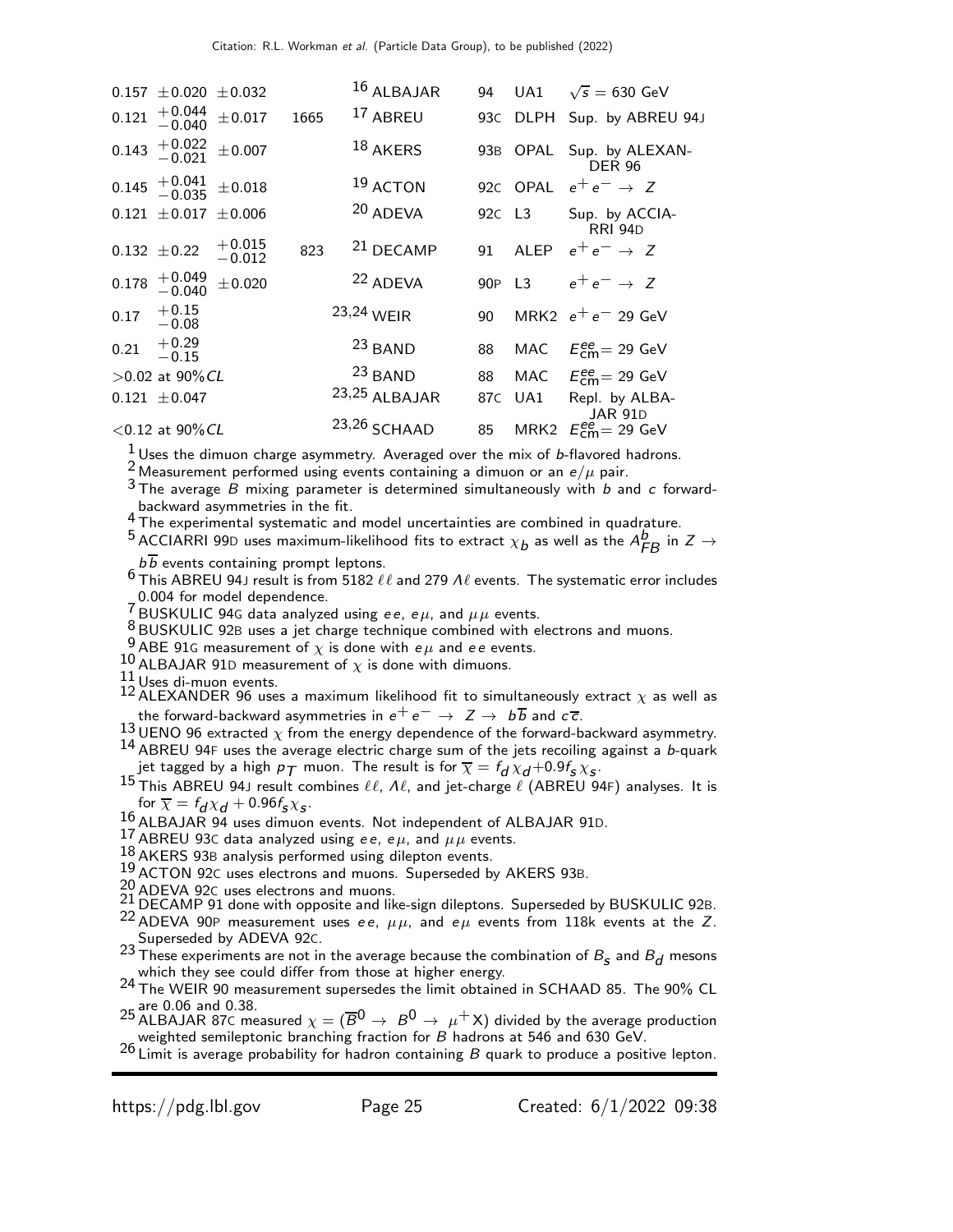### CP VIOLATION PARAMETERS in semileptonic b-hadron decays.

# $\mathsf{Re}(\epsilon_b) / (1+|\epsilon_b|^2)$

CP impurity in semileptonic b-hadron decays.

| VALUE (units $10^{-3}$ )                                                      | <b>DOCUMENT ID</b>  |                    | <b>TECN</b> | <b>COMMENT</b>              |
|-------------------------------------------------------------------------------|---------------------|--------------------|-------------|-----------------------------|
| • • • We do not use the following data for averages, fits, limits, etc. • • • |                     |                    |             |                             |
| $-6.2 \pm 5.2 \pm 4.7$                                                        | $1$ AABOUD          |                    |             | 17E ATLS $pp$ at 8 TeV      |
| $-1.24 \pm 0.38 \pm 0.18$                                                     | $2$ ABAZOV          | 14 D <sub>0</sub>  |             | $p\overline{p}$ at 1.96 TeV |
| $-1.97 \pm 0.43 \pm 0.23$                                                     | 3 ABAZOV            | 110 D <sub>0</sub> |             | Repl. by ABAZOV 14          |
| $-2.39 \pm 0.63 \pm 0.37$                                                     | <sup>4</sup> ABAZOV | 10H D <sub>0</sub> |             | Repl. by ABAZOV 11U         |
| $\frac{1}{2}$                                                                 |                     |                    |             |                             |

 $^1$  AABOUD 17E reports a measurement of charge asymmetry of  $\mathsf{A}^b_{SL} = (-25 \pm 21 \pm 1)$ 

 $19$ )  $\times$   $10^{-3}$  in lepton  $+$  jets  $t\bar{t}$  events in which a b-hadron decays semileptonically to a

soft muon.<br><sup>2</sup> ABAZOV 14 reports a measurement of like-sign dimuon charge asymmetry of  $A_{SL}^b =$  $(-4.96 \pm 1.53 \pm 0.72) \times 10^{-3}$  in semileptonic *b*-hadron decays.

 $^3$ ABAZOV 11 $\scriptstyle\rm U$  reports a measurement of like-sign dimuon charge asymmetry of  $A^b_{SL} =$  $(-7.87 \pm 1.72 \pm 0.93) \times 10^{-3}$  in semileptonic *b*-hadron decays.

4 ABAZOV 10<sup>H</sup> reports a measurement of like-sign dimuon charge asymmetry of  ${\sf A}_{SL}^b$ =(−9.57  $\pm$  2.51  $\pm$  1.46)  $\times$  10 $^{-3}$  in semileptonic *b*-hadron decays. Using the measured production ratio of  $B_d^0$  and  $B_s^0$ , and the asymmetry of  $B_d^0$   ${\rm A}_{SL}^d$  =(−4.7  $\pm$  4.6)  $\times$  $10^{-3}$  measured from *B*-factories, they obtain the asymmetry for  $B_{\mathcal{S}}^0$  as  $\mathcal{A}_{SL}^s$  =(−14.6  $\pm$  $(7.5) \times 10^{-3}$ .

### B-HADRON PRODUCTION FRACTIONS IN  $p\overline{p}$  COLLISIONS AT Tevatron

The production fractions for b-hadrons in  $p\overline{p}$  collisions at the Tevatron have been calculated from the best values of mean lifetimes, mixing parameters, and branching fractions in this edition by the Heavy Flavor Averaging Group (HFLAV) (see https://hflav.web.cern.ch/).

The values reported below assume:  $f(\overline{b} \rightarrow B^+) = f(\overline{b} \rightarrow B^0)$  $f(\overline{b} \rightarrow B^+) + f(\overline{b} \rightarrow B^0) + f(\overline{b} \rightarrow B^0_{\overline{s}})$  $\binom{0}{s}$  + f(b  $\rightarrow$  b-baryon) = 1 The values are: f( $\overline{b} \to B^+$ ) = f( $\overline{b} \to B^0$ ) = 0.344 ± 0.021  $f(\overline{b} \to B^0_s) = 0.115 \pm 0.013$  $f(b \rightarrow b$ -baryon $) = 0.198 \pm 0.046$  $f(\overline{b} \to B^0_s) / f(\overline{b} \to B^0_d) = 0.334 \pm 0.041$ and their correlation coefficients are:  $cor(B<sub>e</sub><sup>0</sup>)$  $\frac{0}{5}$ , *b*-baryon) =  $-0.429$  $\textit{cor}(B_{\cal S}^{0},\,B^{+}\!\!=\!\!B^{0}) = +0.159$  $cor(b\text{-}baryon, B^{+}=B^{0}) = -0.960$ as obtained with the Tevatron average of time-integrated mixing parameter  $\bar{\chi} = 0.147 \pm 0.011.$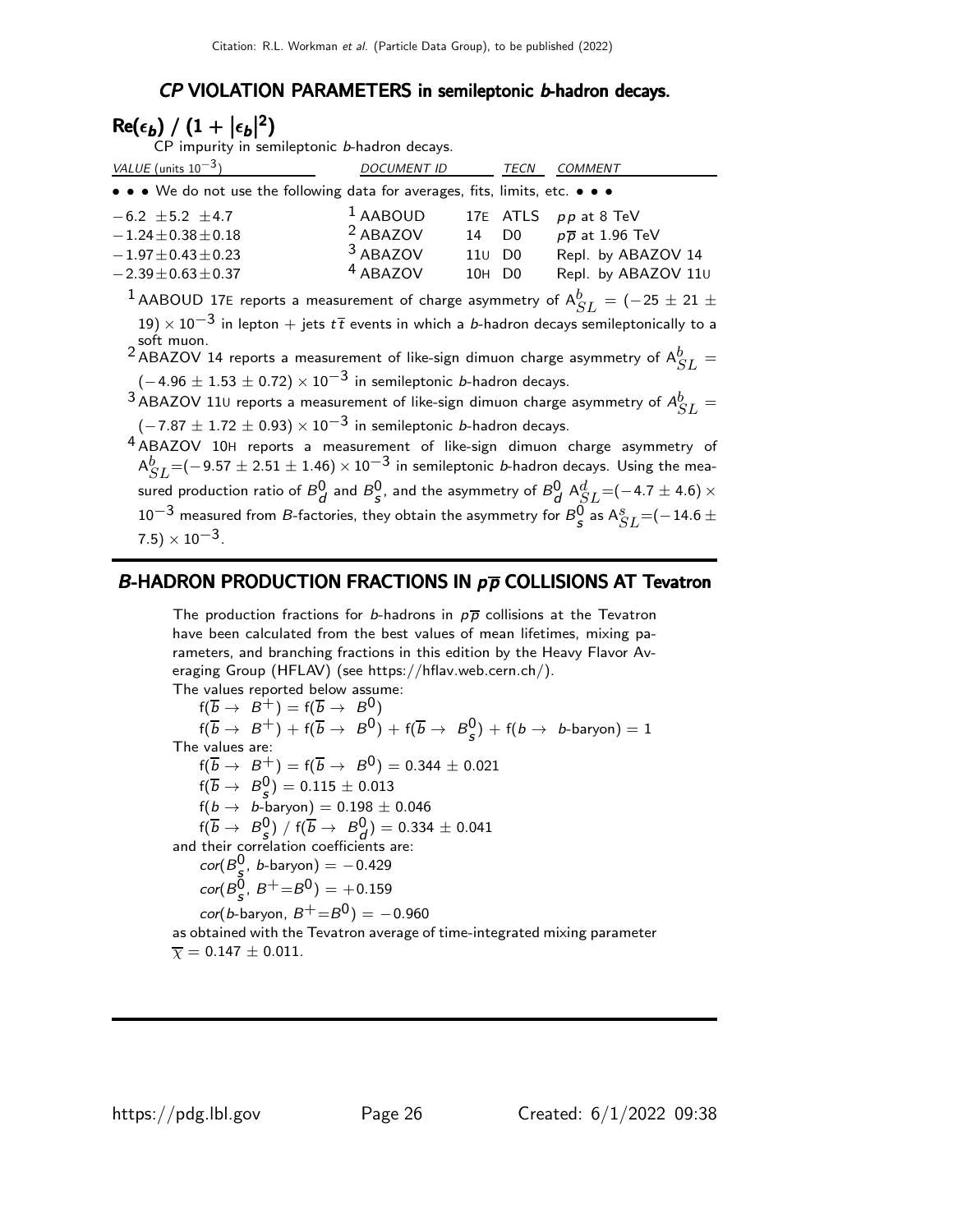## PRODUCTION ASYMMETRIES

### Abb<br>Ac C

 $\mathsf{A}^{b \, b}_{C} = \left[ \mathsf{N}(\Delta \mathsf{y}>0) - \mathsf{N}(\Delta \mathsf{y}<0) \right] / \left[ \mathsf{N}(\Delta \mathsf{y}>0) + \mathsf{N}(\Delta \mathsf{y}<0) \right]$  with  $\Delta \mathsf{y} = \left| \mathsf{y}_{b} \right| - \left| \mathsf{y}_{\overline{b}} \right|$ where  ${\rm y}_{\vec{b}/\overline{b}}$  is rapidity of  $b$  or  $b$  quarks.

| VALUE (units $10^{-2}$ )                                                          | <i>DOCUMENT ID</i>                                                       | TECN | COMMENT               |  |  |  |
|-----------------------------------------------------------------------------------|--------------------------------------------------------------------------|------|-----------------------|--|--|--|
| Average is meaningless.                                                           |                                                                          |      |                       |  |  |  |
| $0.4 \pm 0.4 \pm 0.3$                                                             | $1$ AALI                                                                 |      | 14AS LHCB pp at 7 TeV |  |  |  |
| $2.0 \pm 0.9 \pm 0.6$                                                             | $2$ AAIJ                                                                 |      | 14AS LHCB pp at 7 TeV |  |  |  |
| $1.6 \pm 1.7 \pm 0.6$                                                             | $3$ AAIJ                                                                 |      | 14AS LHCB pp at 7 TeV |  |  |  |
| <sup>1</sup> Measured for 40 $<$ M( $b\overline{b}$ ) $<$ 75 GeV/c <sup>2</sup> . |                                                                          |      |                       |  |  |  |
| <sup>2</sup> Measured for $75 < M(b\overline{b}) < 105$ GeV/c <sup>2</sup> .      |                                                                          |      |                       |  |  |  |
|                                                                                   | <sup>3</sup> Measured for M $(b\overline{b})$ > 105 GeV/c <sup>2</sup> . |      |                       |  |  |  |

### $B^{\pm}/B^0/B_s^0$  $B^{\pm}/B^0/B_s^0/b$ -baryon ADMIXTURE REFERENCES  $B^\pm/B^0/B^0_s/b$ -baryon ADMIXTURE REFERENCES

| AAIJ            | 21 Y            | PR D104 032005                 | R. Aaij <i>et al.</i> |                  | (LHCb Collab.) |
|-----------------|-----------------|--------------------------------|-----------------------|------------------|----------------|
| AAIJ            | 20G             | EPJ C80 185                    | R. Aaij et al.        |                  | (LHCb Collab.) |
| AAIJ            | 20H             | EPJ C80 191                    | R. Aaij et al.        |                  | (LHCb Collab.) |
| AAIJ            | 20V             | PRL 124 122002                 | R. Aaij et al.        |                  | (LHCb Collab.) |
| AAIJ            |                 | 19AB PR D99 052006             | R. Aaij et al.        |                  | (LHCb Collab.) |
| AAIJ            |                 | 19AD PR D100 031102            | R. Aaij <i>et al.</i> |                  | (LHCb Collab.) |
| AAIJ            | 19AI            | PR D100 112006                 | R. Aaij <i>et al.</i> |                  | (LHCb Collab.) |
| AABOUD          | 17E             | JHEP 1702 071                  | M. Aaboud et al.      | (ATLAS Collab.)  |                |
| AAIJ            |                 | 17BB EPJ C77 609               | R. Aaij et al.        |                  | (LHCb Collab.) |
| AAD             |                 | 15CM PRL 115 262001            | G. Aad et al.         | (ATLAS Collab.)  |                |
| AAIJ            |                 | 14AS PRL 113 082003            | R. Aaij <i>et al.</i> |                  | (LHCb Collab.) |
| ABAZOV          | 14              | PR D89 012002                  | V.M. Abazov et al.    |                  | (D0 Collab.)   |
| AAIJ            | 13P             | JHEP 1304 001                  | R. Aaij <i>et al.</i> |                  | (LHCb Collab.) |
| AAIJ            |                 | 12BD EPJ C72 2100              | R. Aaij <i>et al.</i> |                  | (LHCb Collab.) |
| Also            |                 | EPJ C80 49 (errat.)            | R. Aaij <i>et al.</i> |                  | (LHCb Collab.) |
| AAIJ            | 12J             | PR D85 032008                  | R. Aaji <i>et al.</i> |                  | (LHCb Collab.) |
|                 |                 | CHATRCHYAN 12AK JHEP 1202 011  | S. Chatrchyan et al.  |                  | (CMS Collab.)  |
| AAIJ            | 11F             | PRL 107 211801                 | R. Aaij et al.        |                  | (LHCb Collab.) |
| ABAZOV          | 11 <sub>U</sub> | PR D84 052007                  | V.M. Abazov et al.    |                  | (D0 Collab.)   |
| ABAZOV          | 10H             | PRL 105 081801                 | V.M. Abazov et al.    |                  | (D0 Collab.)   |
| Also            |                 | PR D82 032001                  | V.M. Abazov et al.    |                  | (D0 Collab.)   |
|                 |                 | JP G37 075021                  | K. Nakamura et al.    |                  |                |
| PDG             | 10              |                                | T. Aaltonen et al.    |                  | (PDG Collab.)  |
| AALTONEN        | 09E<br>08N      | PR D79 032001<br>PR D77 072003 | T. Aaltonen et al.    |                  | (CDF Collab.)  |
| AALTONEN        | 06S             |                                |                       |                  | (CDF Collab.)  |
| ABAZOV          |                 | PR D74 092001                  | V.M. Abazov et al.    |                  | (D0 Collab.)   |
| ABBIENDI        | 04I             | EPJ C35 149                    | G. Abbiendi et al.    |                  | (OPAL Collab.) |
| ABDALLAH        | 04E             | EPJ C33 307                    | J. Abdallah et al.    | (DELPHI Collab.) |                |
| <b>ACOSTA</b>   | 04A             | PR D69 012002                  | D. Acosta et al.      |                  | (CDF Collab.)  |
| ABBIENDI        | 03M             | EPJ C30 467                    | G. Abbiendi et al.    |                  | (OPAL Collab.) |
| ABBIENDI        | 03P             | PL B577 18                     | G. Abbiendi et al.    |                  | (OPAL Collab.) |
| ABDALLAH        | 03E             | PL B561 26                     | J. Abdallah et al.    | (DELPHI Collab.) |                |
| ABDALLAH        | 03K             | PL B576 29                     | J. Abdallah et al.    | (DELPHI Collab.) |                |
| <b>HEISTER</b>  | 02G             | EPJ C22 613                    | A. Heister et al.     | (ALEPH Collab.)  |                |
| ABBIENDI        | 01Q             | PL B520 1                      | G. Abbiendi et al.    |                  | (OPAL Collab.) |
| <b>ABBIENDI</b> | 01R             | EPJ C21 399                    | G. Abbiendi et al.    |                  | (OPAL Collab.) |
| ABREU           | 01L             | EPJ C20 455                    | P. Abreu et al.       | (DELPHI Collab.) |                |
| <b>BARATE</b>   | 01E             | EPJ C19 213                    | R. Barate et al.      | (ALEPH Collab.)  |                |
| ABBIENDI        | 00E             | EPJ C13 225                    | G. Abbiendi et al.    |                  | (OPAL Collab.) |
| ABBIENDI        | 00Z             | PL B492 13                     | G. Abbiendi et al.    |                  | (OPAL Collab.) |
| ABREU           | 00              | EPJ C12 225                    | P. Abreu et al.       | (DELPHI Collab.) |                |
| ABREU           | 00C             | PL B496 43                     | P. Abreu et al.       | (DELPHI Collab.) |                |
| ABREU           | 00D             | PL B478 14                     | P. Abreu et al.       | (DELPHI Collab.) |                |
| ABREU           | 00R             | PL B475 407                    | P. Abreu et al.       | (DELPHI Collab.) |                |
| ACCIARRI        | 00              | EPJ C13 47                     | M. Acciarri et al.    |                  | (L3 Collab.)   |
| AFFOLDER        | 00E             | PRL 84 1663                    | T. Affolder et al.    |                  | (CDF Collab.)  |
| <b>ABBIENDI</b> | 99 J            | EPJ C12 609                    | G. Abbiendi et al.    |                  | (OPAL Collab.) |

https://pdg.lbl.gov Page 27 Created: 6/1/2022 09:38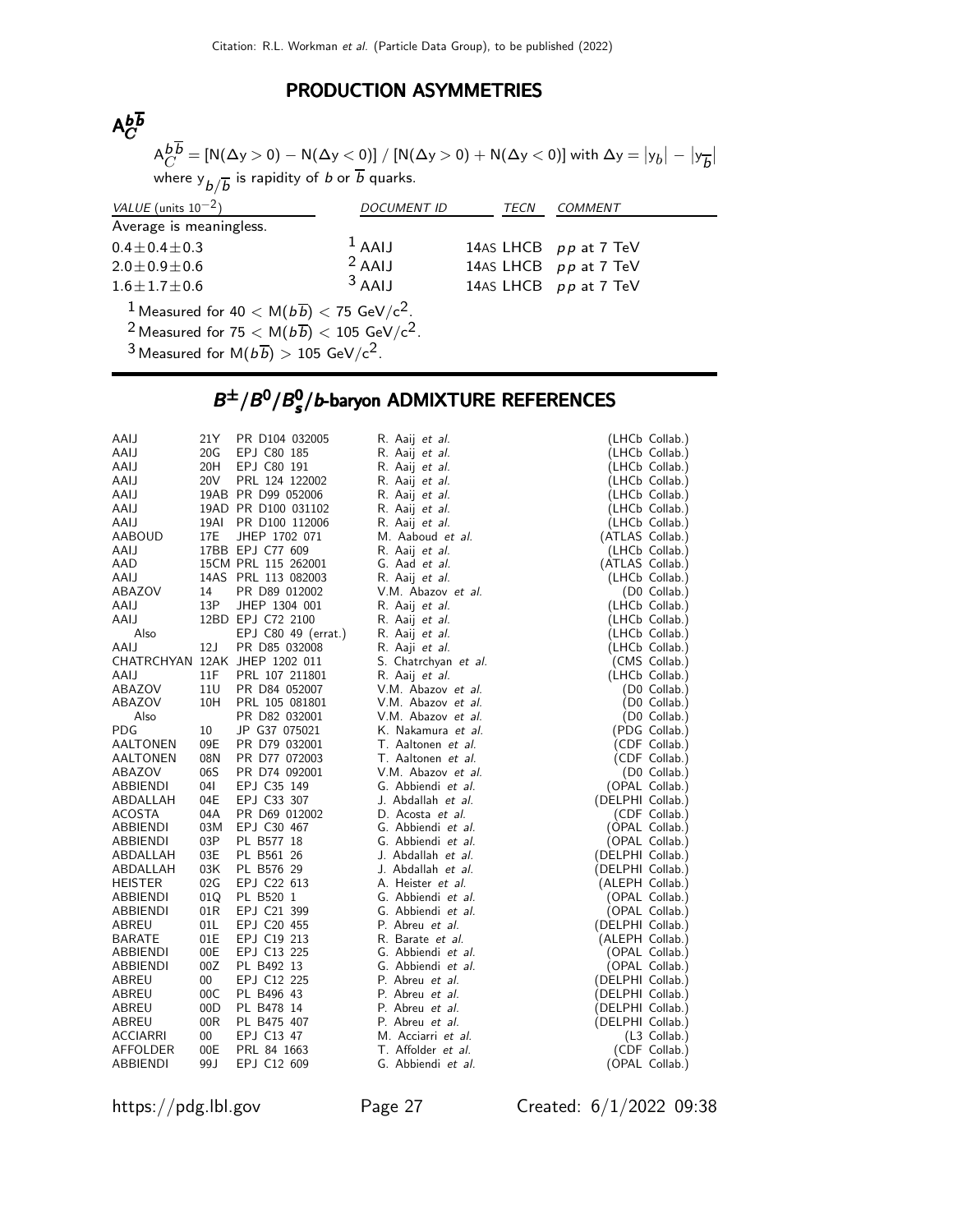| ABE                  | 99P       | PR D60 092005              | F. Abe <i>et al.</i>                          | (CDF Collab.)                     |
|----------------------|-----------|----------------------------|-----------------------------------------------|-----------------------------------|
| ACCIARRI             | 99D       | PL B448 152                | M. Acciarri et al.                            | (L3 Collab.)                      |
| BARATE               | 99G       | EPJ C6 555                 | R. Barate et al.                              | (ALEPH Collab.)                   |
| ABBOTT               | 98B       | PL B423 419                | B. Abbott et al.                              | (D0 Collab.)                      |
| ABE                  | 98B       | PR D57 5382                | F. Abe <i>et al.</i>                          | (CDF Collab.)                     |
| ABREU                | 98D       | PL B426 193                | P. Abreu et al.                               | (DELPHI Collab.)                  |
| ABREU                | 98H       | PL B425 399                | P. Abreu et al.                               | (DELPHI Collab.)                  |
| ACCIARRI             | 98        | PL B416 220                | M. Acciarri et al.                            | $(L3$ Collab.)                    |
| ACCIARRI             | 98K       | PL B436 174                | M. Acciarri <i>et al.</i>                     | (L3 Collab.)                      |
| ACKERSTAFF           | 98E       | EPJ C1 439                 | K. Ackerstaff et al.                          | (OPAL Collab.)                    |
| BARATE               | 981       | PL B429 169                | R. Barate et al.                              | (ALEPH Collab.)                   |
| <b>BARATE</b>        | 98Q       | EPJ C4 387                 | R. Barate et al.                              | (ALEPH Collab.)                   |
| BARATE               | 98V       | EPJ C5 205                 | R. Barate et al.                              | (ALEPH Collab.)                   |
| GLENN                | 98        | PRL 80 2289                | S. Glenn et al.                               | (CLEO Collab.)                    |
| ABE                  | 97I       | PR D55 2546                | F. Abe et al.                                 | (CDF Collab.)                     |
| ACKERSTAFF           | 97F       | ZPHY C73 397               | K. Ackerstaff et al.                          | (OPAL Collab.)                    |
| ACKERSTAFF           | 97N       | ZPHY C74 423               | K. Ackerstaff et al.                          | (OPAL Collab.)                    |
| <b>ACKERSTAFF</b>    | 97W       | ZPHY C76 425               | K. Ackerstaff et al.                          | (OPAL Collab.)                    |
| ABREU                | 96E       | PL B377 195                | P. Abreu et al.                               | (DELPHI Collab.)                  |
| ACCIARRI             | 96C       | ZPHY C71 379               | M. Acciarri et al.                            | $(L3$ Collab.)                    |
| ADAM                 | 96        | ZPHY C69 561               | W. Adam et al.<br>W. Adam et al.              | (DELPHI Collab.)                  |
| ADAM                 | 96D       | ZPHY C72 207               |                                               | (DELPHI Collab.)                  |
| ALEXANDER            | 96        | ZPHY C70 357               | G. Alexander et al.                           | (OPAL Collab.)                    |
| <b>BUSKULIC</b>      | 96F       | PL B369 151                | D. Buskulic et al.                            | (ALEPH Collab.)                   |
| <b>BUSKULIC</b>      | 96V       | PL B384 471                | D. Buskulic et al.<br>D. Buskulic et al.      | (ALEPH Collab.)                   |
| <b>BUSKULIC</b>      | 96Y       | PL B388 648                |                                               | (ALEPH Collab.)                   |
| GROSSMAN             | 96        | NP B465 369                | Y. Grossman, Z. Ligeti, E. Nardi              | (REHO, CIT)                       |
| Also<br>PDG          | 96        | NP B480 753 (erratum)      | Y. Grossman, Z. Ligeti, E. Nardi              |                                   |
|                      |           | PR D54 1<br>PL B381 365    | R. M. Barnett <i>et al.</i><br>K. Ueno et al. | (PDG Collab.)                     |
| <b>UENO</b><br>ABE,K | 96<br>95B | PRL 75 3624                | K. Abe et al.                                 | (AMY Collab.)                     |
| ABREU                | 95C       | PL B347 447                | P. Abreu et al.                               | (SLD Collab.)<br>(DELPHI Collab.) |
| ABREU                | 95D       | ZPHY C66 323               | P. Abreu et al.                               | (DELPHI Collab.)                  |
| ADAM                 | 95        | ZPHY C68 363               | W. Adam et al.                                | (DELPHI Collab.)                  |
| AKERS                | 95Q       | ZPHY C67 57                | R. Akers et al.                               | (OPAL Collab.)                    |
| <b>BUSKULIC</b>      | 95        | PL B343 444                | D. Buskulic et al.                            | (ALEPH Collab.)                   |
| ABREU                | 94F       | PL B322 459                | P. Abreu et al.                               | (DELPHI Collab.)                  |
| ABREU                | 94 J      | PL B332 488                | P. Abreu <i>et al.</i>                        | (DELPHI Collab.)                  |
| ABREU                | 94L       | ZPHY C63 3                 | P. Abreu et al.                               | (DELPHI Collab.)                  |
| ABREU                | 94P       | PL B341 109                | P. Abreu et al.                               | (DELPHI Collab.)                  |
| ACCIARRI             | 94C       | PL B332 201                | M. Acciarri et al.                            | (L3 Collab.)                      |
| ACCIARRI             | 94D       | PL B335 542                | M. Acciarri et al.                            | (L3 Collab.)                      |
| ALBAJAR              | 94        | ZPHY C61 41                | C. Albajar et al.                             | (UA1 Collab.)                     |
| <b>BUSKULIC</b>      | 94G       | ZPHY C62 179               | D. Buskulic et al.                            | (ALEPH Collab.)                   |
| ABE                  | 93E       | PL B313 288                | K. Abe et al.                                 | (VENUS Collab.)                   |
| ABE                  | 93 J      | PRL 71 3421                | F. Abe et al.                                 | (CDF Collab.)                     |
| ABREU                | 93C       | PL B301 145                | P. Abreu et al.                               | (DELPHI Collab.)                  |
| ABREU                | 93D       | ZPHY C57 181               | P. Abreu et al.                               | (DELPHI Collab.)                  |
| ABREU                | 93G       | PL B312 253                | P. Abreu et al.                               | (DELPHI Collab.)                  |
| <b>ACTON</b>         | 93C       | PL B307 247                | P.D. Acton et al.                             | (OPAL Collab.)                    |
| ACTON                | 93L       | ZPHY C60 217               | P.D. Acton et al.                             | (OPAL Collab.)                    |
| ADRIANI              | 93J       | PL B317 467                | O. Adriani et al.                             | $(L3$ Collab.)                    |
| ADRIANI              | 93K       | PL B317 474                | O. Adriani et al.                             | $(L3$ Collab.)                    |
| ADRIANI              | 93L       | PL B317 637                | O. Adriani et al.                             | (L3 Collab.)                      |
| AKERS                | 93B       | ZPHY C60 199               | R. Akers et al.                               | (OPAL Collab.)                    |
| <b>BUSKULIC</b>      | 93B       | PL B298 479                | D. Buskulic et al.                            | (ALEPH Collab.)                   |
| <b>BUSKULIC</b>      | 930       | PL B314 459                | D. Buskulic et al.                            | (ALEPH Collab.)                   |
| ABREU                | 92        | ZPHY C53 567               | P. Abreu et al.                               | (DELPHI Collab.)                  |
| ACTON                | 92        | PL B274 513                | D.P. Acton et al.                             | (OPAL Collab.)                    |
| <b>ACTON</b>         | 92C       | PL B276 379                | D.P. Acton et al.                             | (OPAL Collab.)                    |
| ADEVA<br>ADRIANI     | 92C       | PL B288 395                | B. Adeva et al.<br>O. Adriani et al.          | $(L3$ Collab.)                    |
| <b>BUSKULIC</b>      | 92<br>92B | PL B288 412<br>PL B284 177 | D. Buskulic et al.                            | (L3 Collab.)<br>(ALEPH Collab.)   |
| <b>BUSKULIC</b>      | 92F       | PL B295 174                | D. Buskulic et al.                            | (ALEPH Collab.)                   |
| <b>BUSKULIC</b>      | 92G       | PL B295 396                | D. Buskulic et al.                            | (ALEPH Collab.)                   |
| ABE                  | 91G       | PRL 67 3351                | F. Abe et al.                                 | (CDF Collab.)                     |
| ADEVA                | 91C       | PL B261 177                | B. Adeva et al.                               | (L3 Collab.)                      |
| ADEVA                | 91H       | PL B270 111                | B. Adeva <i>et al.</i>                        | (L3 Collab.)                      |
| ALBAJAR              | 91C       | PL B262 163                | C. Albajar et al.                             | (UA1 Collab.)                     |
| ALBAJAR              | 91D       | PL B262 171                | C. Albajar et al.                             | (UA1 Collab.)                     |
| ALEXANDER            | 91G       | PL B266 485                | G. Alexander et al.                           | (OPAL Collab.)                    |

https://pdg.lbl.gov Page 28 Created: 6/1/2022 09:38